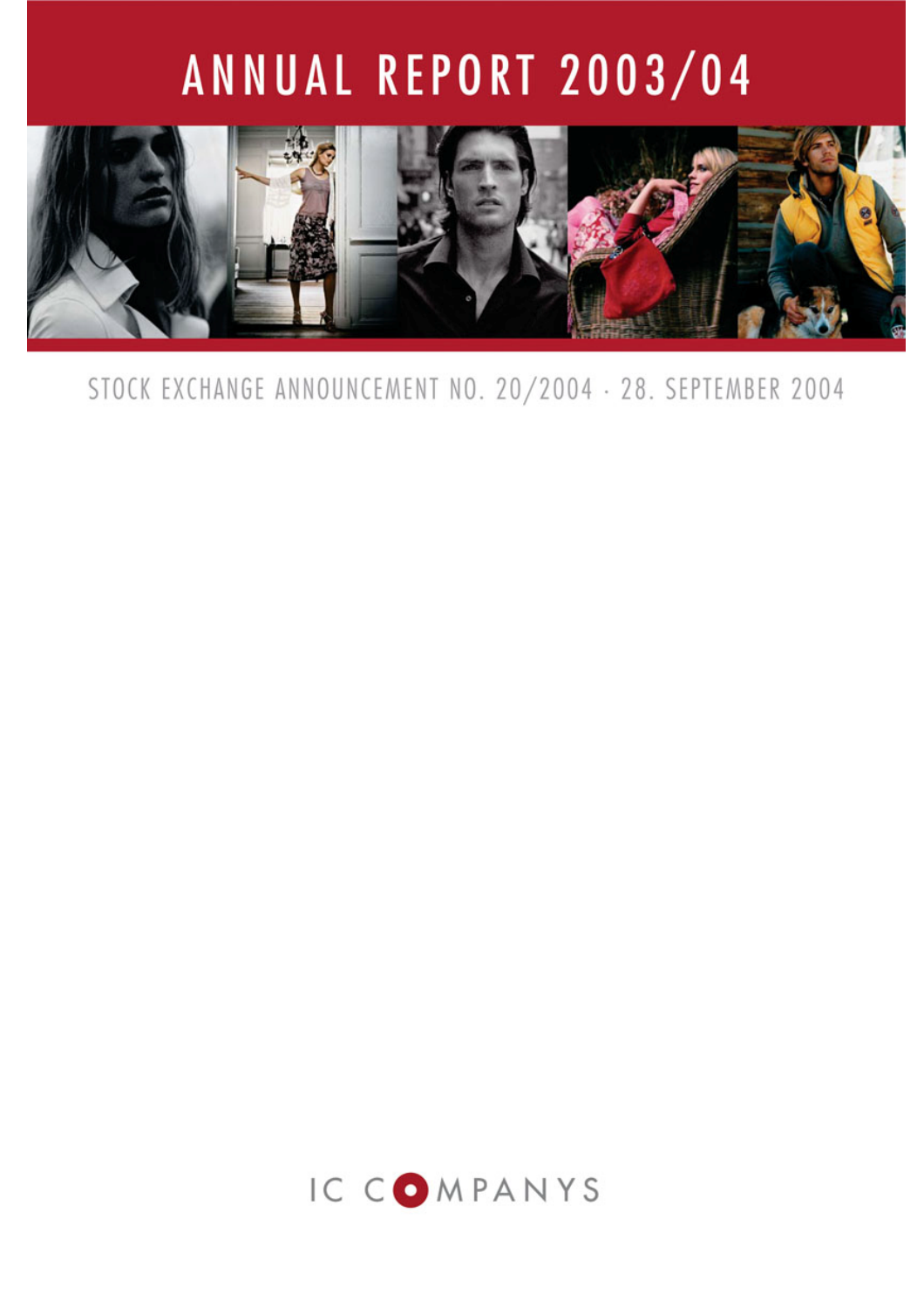### **SUMMARY**

The Board of Directors of IC Companys A/S today considered and adopted the audited Annual Report for the year ended 30 June 2004.

IC COMPANYS

- With revenue of DKK 2,612 million and a pre-tax loss of DKK 294 million, performance was in line with our forecasts.
- The loss was partially attributable to the combined effect of changes in accounting estimates and one-off items totalling DKK 226 million. Net of these items, the loss would have been DKK 68 million.
- The cash flow for the year was an inflow of DKK 75 million, and net interest-bearing debt was consequently reduced from DKK 572 million at 30 June 2003 to DKK 497 million at 30 June 2004.
- Five of the Group's six key brands from the merger (the sixth brand is Peak Performance) have stabilised their position in the market following recent years' insufficient focus and consequent fall in revenue. This is reflected in the order intake for the autumn/winter of 2004 and the spring of 2005, and we expect that these important brands will show renewed growth.
- Peak Performance generated very satisfactory revenue growth from DKK 357 million to DKK 471 million, as Switzerland, Italy and Austria have become important markets together with our core markets in the Nordic region.
- Tiger, which was acquired in the 2002/03 financial year, saw growth from six-months revenue of DKK 91 million in 2002/03 to full-year revenue of DKK 223 million in 2003/04. On a full-year basis, the growth rate was 15%. The factory in Hungary was closed down in June 2004 and production transferred to Romania.
- The Wholesale Division posted a segment profit, but events of a one-off nature described later in this report reduced the segment profit substantially compared with last year's level.
- The Retail Division's management was replaced in the last few months of the financial year; the Division will continue to reduce the number of unprofitable stores in the 2004/05 financial year by closing down stores or converting them into franchises. The Division again posted considerable losses, which are, however, expected to be significantly lower in 2004/05.
- Growing revenue in the Outlet Division combined with new intercompany prices resulted in a significant improvement in the segment's performance, although a loss was posted again this year. Further improvement is expected in 2004/05.
- The areas of focus in 2004/05 will be prioritisation of sustainable brands, markets and retail concepts, a simplification of the organisation and business procedures, development of saleable collections with a clear profile and the development and addition of professional and management competencies.
- Revenue for 2004/05 is forecast to be in the region of DKK 2,800 million, with a break-even pretax profit. A moderate cash inflow is forecast after capital investments of about DKK 60 million, primarily in refurbishment of stores and expansion of the franchise network.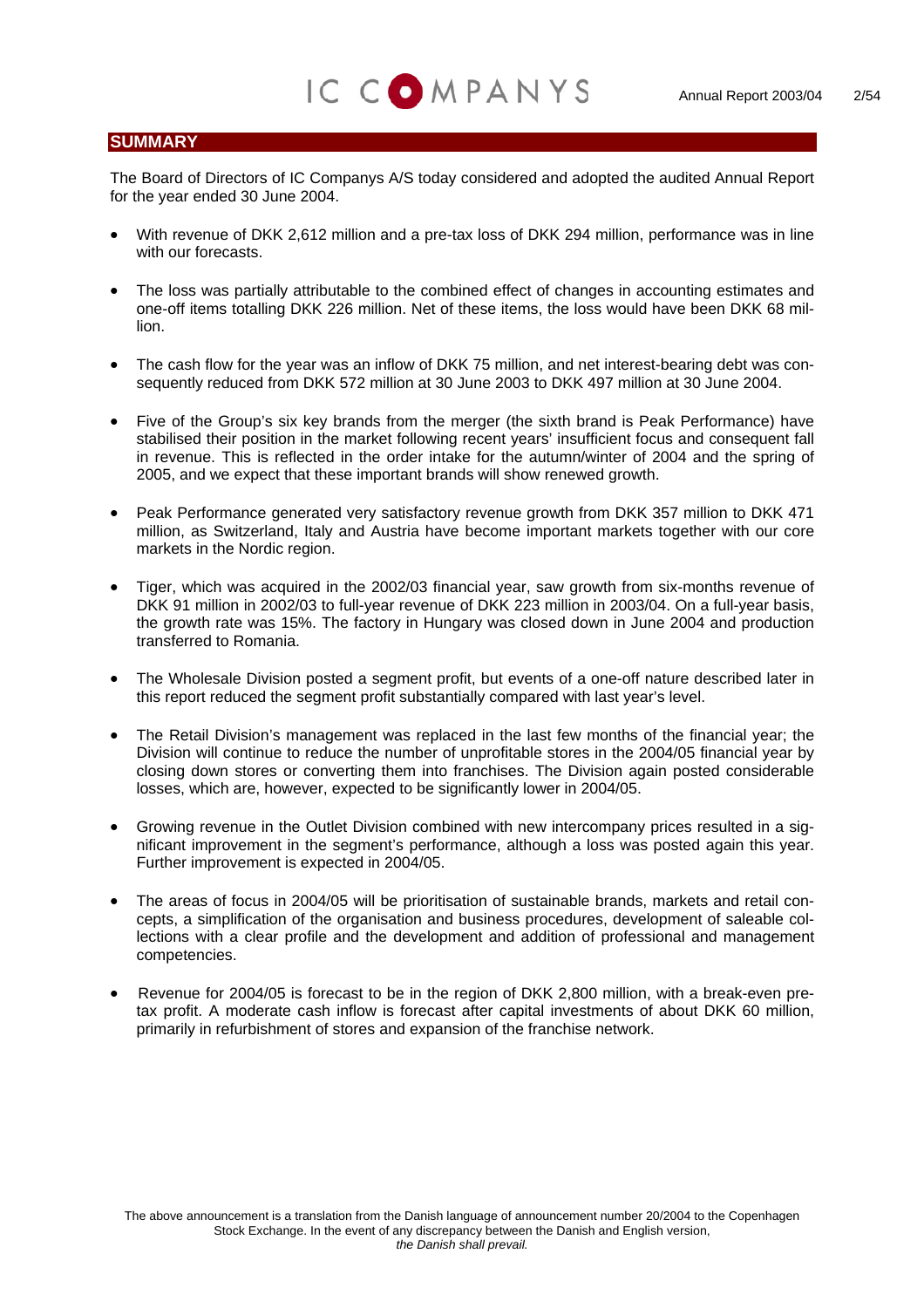

The annual general meeting will be held on Wednesday, 27 October 2004 at 3.00 p.m. at "Den Sorte Diamant", Søren Kirkegaards Plads 1, DK-1221 Copenhagen K.

As in 2002/03, the Annual Report for 2003/04 in the form of this announcement replaces the printed version of the financial statements.

The Annual Report can be downloaded from [www.iccompanys.com.](http://www.iccompanys.com/)

## **ADDITIONAL INFORMATION**

Klaus H. Rasmussen President & CEO Tel +45 3266 7551

Henrik Theilbjørn Chief Financial Officer Tel +45 3266 7646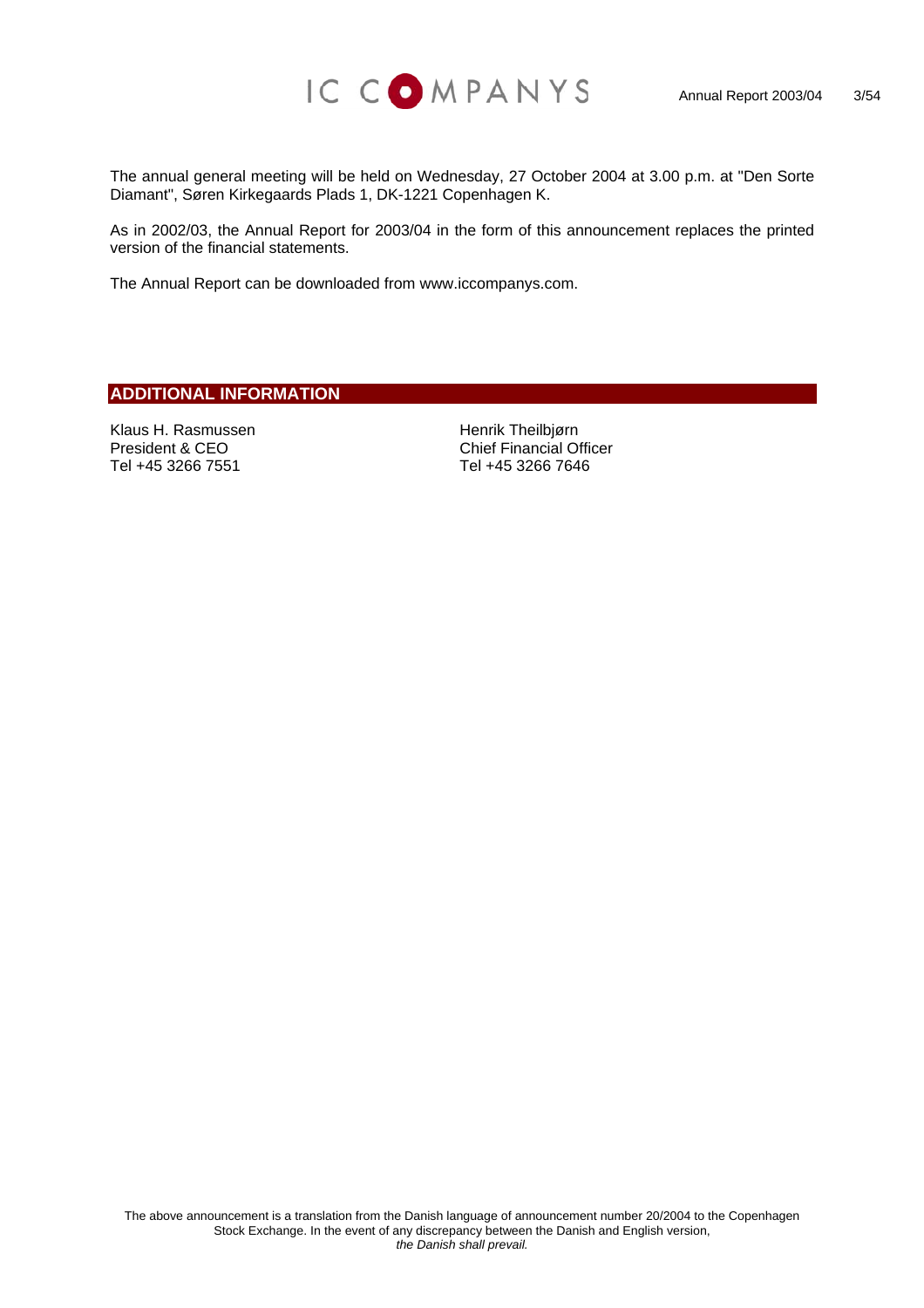## IC COMPANYS Annual Report 2003/04 4/54

## **CONTENTS**

|                                                                             | Page            |
|-----------------------------------------------------------------------------|-----------------|
| <b>Financial highlights and key ratios</b>                                  | 5               |
| <b>Management's review</b>                                                  |                 |
| Operating review                                                            | 6               |
| Capital and cash and cash liquidity                                         | $\overline{7}$  |
| Sales and market performance<br>Organisational structure                    | 8<br>9          |
| Share-based incentive plans                                                 | 9               |
| Profit allocation                                                           | 10 <sup>1</sup> |
| Events after the balance sheet date                                         | 10 <sup>1</sup> |
| Strategic initiatives<br>Outlook for the financial year ending 30 June 2005 | 10<br>11        |
|                                                                             |                 |
|                                                                             |                 |
| <b>Shareholder information</b>                                              | 12              |
| <b>Board of Directors, Executive Board and</b><br>other executives          | 16              |
| <b>Financial review</b>                                                     | 17              |
| <b>Risk management</b>                                                      | 21              |
| <b>Statements on the Annual Report</b>                                      |                 |
| Statement by the Management                                                 | 23              |
| Auditors' report                                                            | 24              |
|                                                                             |                 |
| <b>Financial statements</b>                                                 |                 |
| Accounting policies                                                         | 25              |
| Transition to IFRS in 2005/06                                               | 31              |
| Income statement                                                            | 32              |
| Balance sheet - Assets<br>Balance sheet - Equity and liabilities            | 33<br>34        |
| Movements in equity                                                         | 35              |
| Group cash flow statement                                                   | 36              |
| Notes to the financial statements                                           | 37              |
| Definitions of key ratios                                                   | 53<br>54        |
| Group structure                                                             |                 |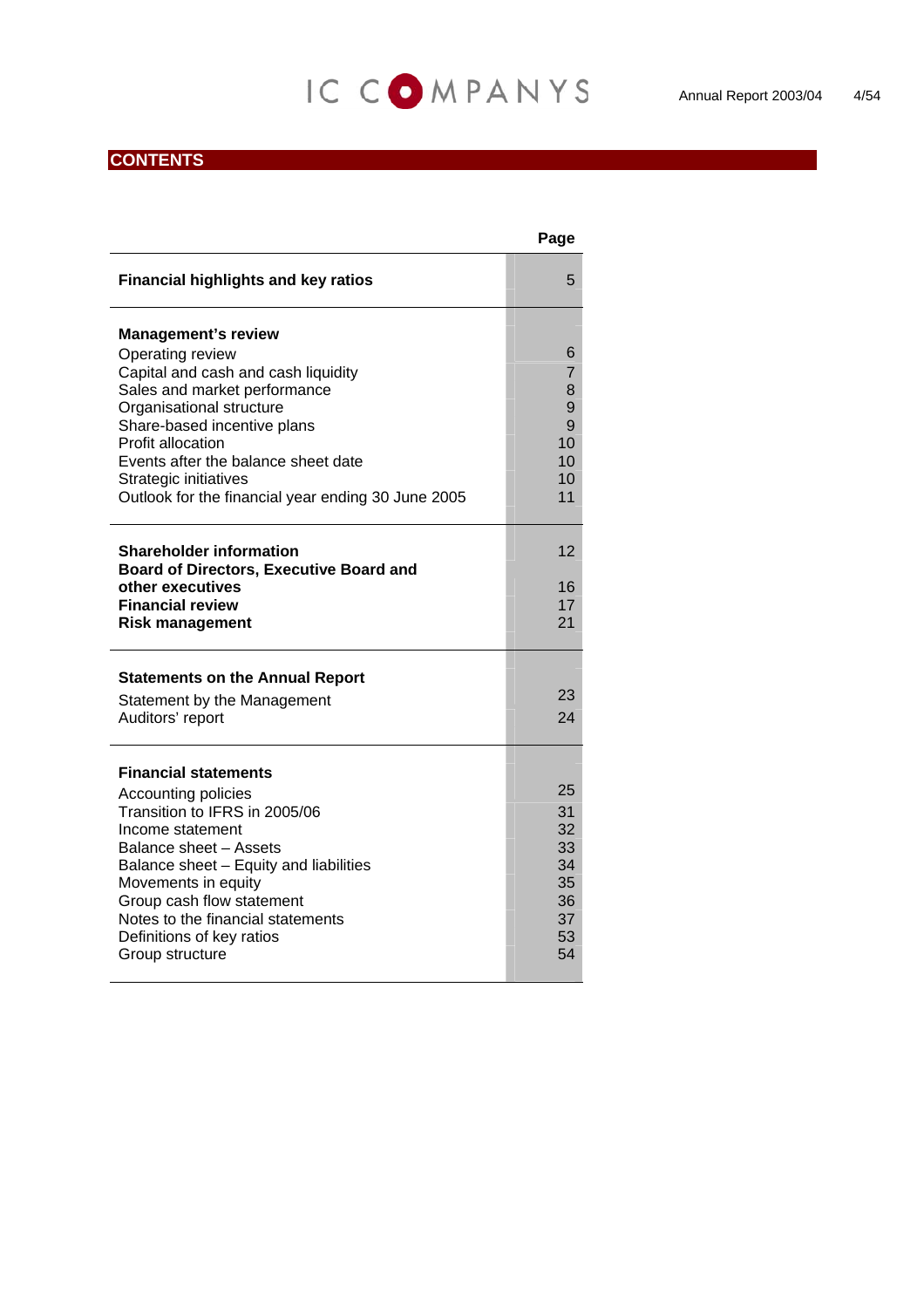## IC COMPANYS

## **FINANCIAL HIGHLIGHTS AND KEY RATIOS**

| <b>DKK '000</b>                                                           | 2003/04<br>12 months | 2002/03<br>12 months | 2001/02<br>12 months | Proforma<br>2000/01<br>12 months* | Proforma<br>1999/00<br>12 months* |
|---------------------------------------------------------------------------|----------------------|----------------------|----------------------|-----------------------------------|-----------------------------------|
| Income statement                                                          |                      |                      |                      |                                   |                                   |
| Revenue                                                                   | 2,612,204            | 2,685,251            | 2,890,840            | 3,154,729                         | 3,263,727                         |
| Gross profit                                                              | 1,291,446            | 1,436,826            | 1,450,919            | 1,700,930                         | 1,678,708                         |
| Operating profit/(loss) before depreciation, amortisation & special items | (20, 835)            | 222,900              | 248,093              | 274,276                           | 143,698                           |
| Operating profit/(loss) before special items                              | (183, 953)           | 108,573              | 112,315              | 101,207                           | (23,982)                          |
| Operating profi                                                           | (274, 953)           | 44,273               | 112,315              | 101,207                           | (123, 471)                        |
| Net financial items                                                       | (18, 560)            | (25, 753)            | (49, 932)            | (44, 611)                         | (58, 545)                         |
| Profit/(loss) before tax and merger costs                                 | (293, 513)           | 18,520               | 62,383               | 56,596                            | (182, 016)                        |
| Profit/(loss) before tax                                                  | (293, 513)           | 18,520               | 62,383               | (193, 508)                        | (182, 016)                        |
| Profit/(loss) for the year                                                | (308, 753)           | 959                  | 42,902               | (149, 492)                        | (165, 819)                        |
| <b>Balance sheet</b>                                                      |                      |                      |                      |                                   |                                   |
| <b>Fixed assets</b>                                                       | 552,974              | 666,166              | 633,883              | 528,587                           | 740,523                           |
| <b>Current assets</b>                                                     | 848,973              | 1,141,572            | 1,122,070            | 1,270,750                         | 1,200,718                         |
| <b>Total assets</b>                                                       | 1,401,948            | 1,807,738            | 1,755,953            | 1,799,337                         | 1,941,242                         |
| Equity                                                                    | 290,242              | 599,651              | 582,951              | 546,464                           | 695,656                           |
| Debt and provisions                                                       | 1,111,705            | 1,208,087            | 1,173,002            | 1,252,873                         | 1,245,586                         |
|                                                                           |                      |                      |                      |                                   |                                   |
| Cash flow from operating activities                                       | 129,831              | 183.506              | 205.518              | 114.612                           | 71,376                            |
| Cash flow from investing activities                                       | (77, 038)            | (161, 549)           | (73, 483)            | (70, 776)                         | (254, 646)                        |
| Cash flow from financing activities                                       | 22,398               | (31, 419)            | (64, 146)            | (14, 946)                         | 17,801                            |
| Cash flow for the year                                                    | 75,191               | (9, 462)             | 67,889               | 28,890                            | (165, 469)                        |
| Key ratios                                                                |                      |                      |                      |                                   |                                   |
| Gross margin (%)                                                          | 49.4                 | 53.5                 | 50.2                 | 53.9                              | 51.4                              |
| EBITDA margin (%)                                                         | neg                  | 8.3                  | 8.6                  | 8.7                               | 4.4                               |
| EBIT margin (%)                                                           | neg                  | 4.0                  | 3.9                  | 3.2                               | neg                               |
| Return on equity (%)                                                      | neg                  | 0.2                  | 7.6                  | neg                               | neg                               |
| Equity ratio (%)                                                          | 20.7                 | 33.2                 | 33.2                 | 30.4                              | 35.8                              |
| Capital employed                                                          | 1,039,451            | 1,170,329            | 1,142,223            | 1,255,831                         | 1,350,262                         |
| Return on capital employed (%)                                            | neg                  | 9.3                  | 9.8                  | 8.1                               | neg                               |
| Net interest-bearing debt                                                 | 496,579              | 571,559              | 542,963              | 611,213                           | 646,876                           |
| Gearing (%)                                                               | 171.1                | 95.3                 | 93.1                 | 111.8                             | 93.0                              |
| Share data                                                                |                      |                      |                      |                                   |                                   |
| Average number of shares                                                  | 18,351,650           | 18,277,677           | 17,607,683           | 17,340,877                        | 17,310,603                        |
| Market price per share at year-end                                        | 42.5                 | 45.0                 | 35.0                 | 59.9                              | 75.1                              |
| Earnings per share (EPS)                                                  | (16.8)               | 0.1                  | 2.4                  | (8.6)                             | (9.6)                             |
| Cash flow per share (CFPS)                                                | 7.1                  | 10.0                 | 11.7                 | 6.6                               | 4.1                               |
| Net asset value per share                                                 | 15.8                 | 32.8                 | 33.1                 | 31.5                              | 40.2                              |
| Price/earnings                                                            | neg                  | 857.3                | 14.4                 | neg                               | neg                               |
| <b>Employees</b>                                                          |                      |                      |                      |                                   |                                   |
| Number of employees (full-time equivalents at year-end)                   | 2,026                | 2.344                | 2.096                | 2.503                             | 2.652                             |

Note: \* Not adjusted to the new Danish financial statements Act

The key ratios and share data have been calculated according to the recommendations in "Recommendations and Ratios 1997" issued by the Danish Society of Investment Professionals. See definitions of ratios on page 53 of this Annual Report.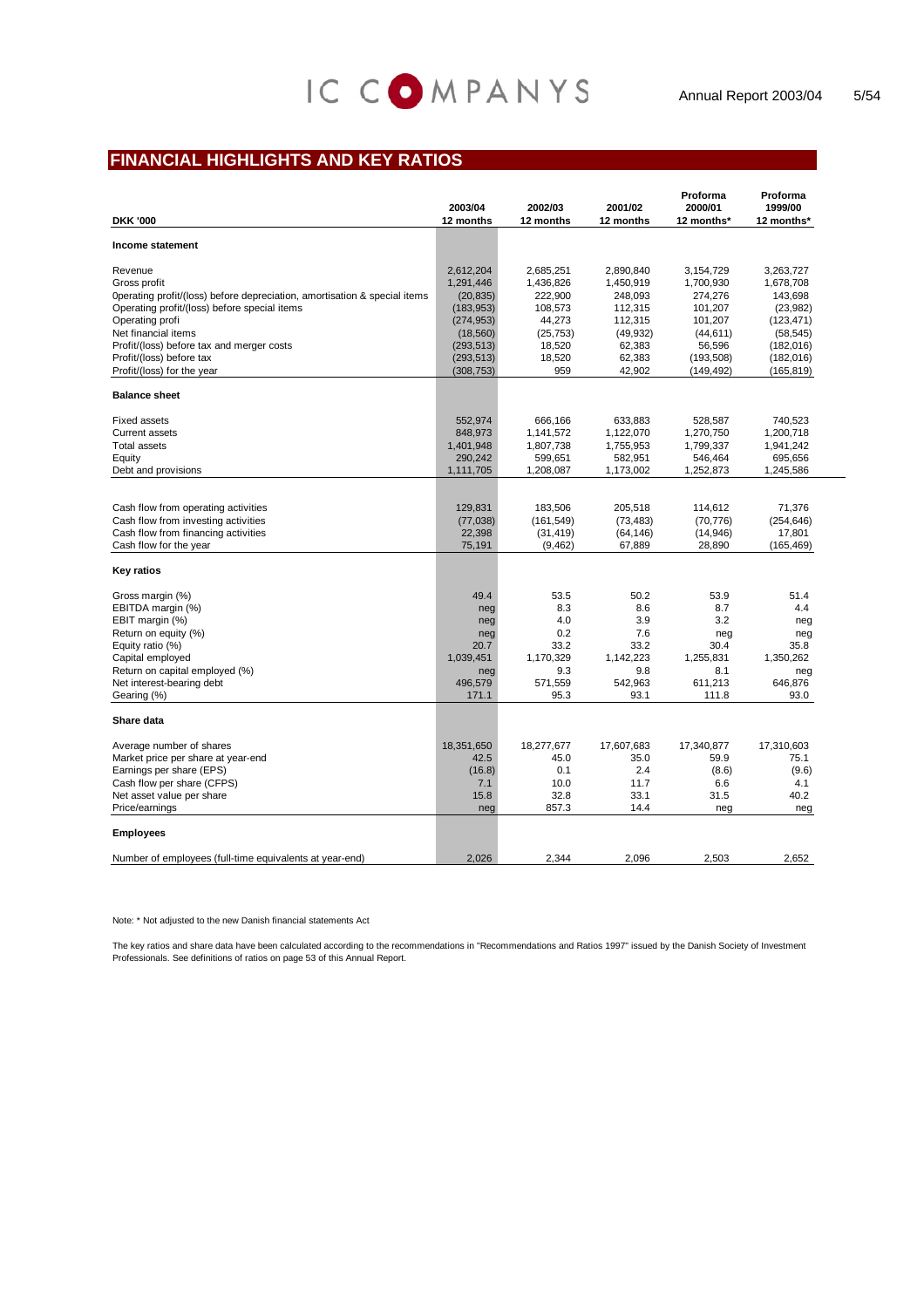### **MANAGEMENT'S REVIEW**

#### **OPERATING REVIEW**

Revenue was DKK 2,612 million, which was DKK 73 million, or 3% lower than in 2002/03. The consolidation of Tiger over 12 months as opposed to six months in 2002/03 increased revenue by DKK 112 million, whilst store closures and exchange differences reduced revenue by DKK 75 million and DKK 36 million respectively.

A breakdown of revenue by brand is shown in the table below. The key brands comprise five of the Group's brands at the merger of InWear and Carli Gry. The sixth key brand is Peak Performance, which is stated separately because it targets a different market segment.

#### **Sales performance by brand - 2003/04**

| <b>DKKm</b>             | 2003/04 | 2002/03* | Change |
|-------------------------|---------|----------|--------|
|                         |         |          |        |
| Jackpot                 | 504     | 660      | $-24%$ |
| InWear                  | 392     | 487      | $-20%$ |
| Matinique               | 232     | 278      | $-17%$ |
| Part Two                | 222     | 284      | $-22%$ |
| Cottonfield             | 198     | 238      | $-17%$ |
| <b>Total key brands</b> | 1,548   | 1,947    | $-20%$ |
| Peak Performance        | 471     | 357      | 32%    |
| <b>Brands at merger</b> | 2,019   | 2,304    | -12%   |
|                         |         |          |        |
| Saint Tropez            | 130     | 155      | $-16%$ |
| Tiger                   | 223     | 91       | 145%   |
| Other own brands        | 153     | 92       | 66%    |
| Other (external brands) | 87      | 43       | 107%   |
| Total brands bought and |         |          |        |
| developed in-house      | 593     | 381      | 56%    |
|                         |         |          |        |
| <b>Net sales</b>        | 2,612   | 2,685    | -3%    |

\*The Tiger acquisition is included in the 2002/03 figures for the period 1 January - 30 June

The sizeable investment in acquisitions and the in-house development of many new brands in recent years has hampered the development of the key brands. Consequently, all the key brands except for Peak Performance have suffered major losses of revenue.

The 20% full-year fall in revenues from the key brands is composed of a considerably larger drop in the early part of the year and a smaller decline in the last quarter of the year. The 2004/05 order intake to date gives reason to expect that 2004/05 year will show a small improvement over performance in 2003/04. The negative trend seen in recent years seems to have been reversed and, going forward, we expect the key brands to show satisfactory growth.

Gross profit was DKK 1,291 million, equivalent to a gross margin of 49.4% (2002/03: DKK 1,437 milcentage points. lion, or 53.5%). The gross margin was reduced by approximately seven percentage points due to the Group's changed accounting estimates for the valuation of surplus stocks, price reductions before October 2003 and a shift towards relatively higher wholesale revenues and relatively lower retail revenues. Lower hedged buying prices in USD-based currencies increased gross profit by about three percentage points. This brought the net effect to a gross margin decline of approximately four per-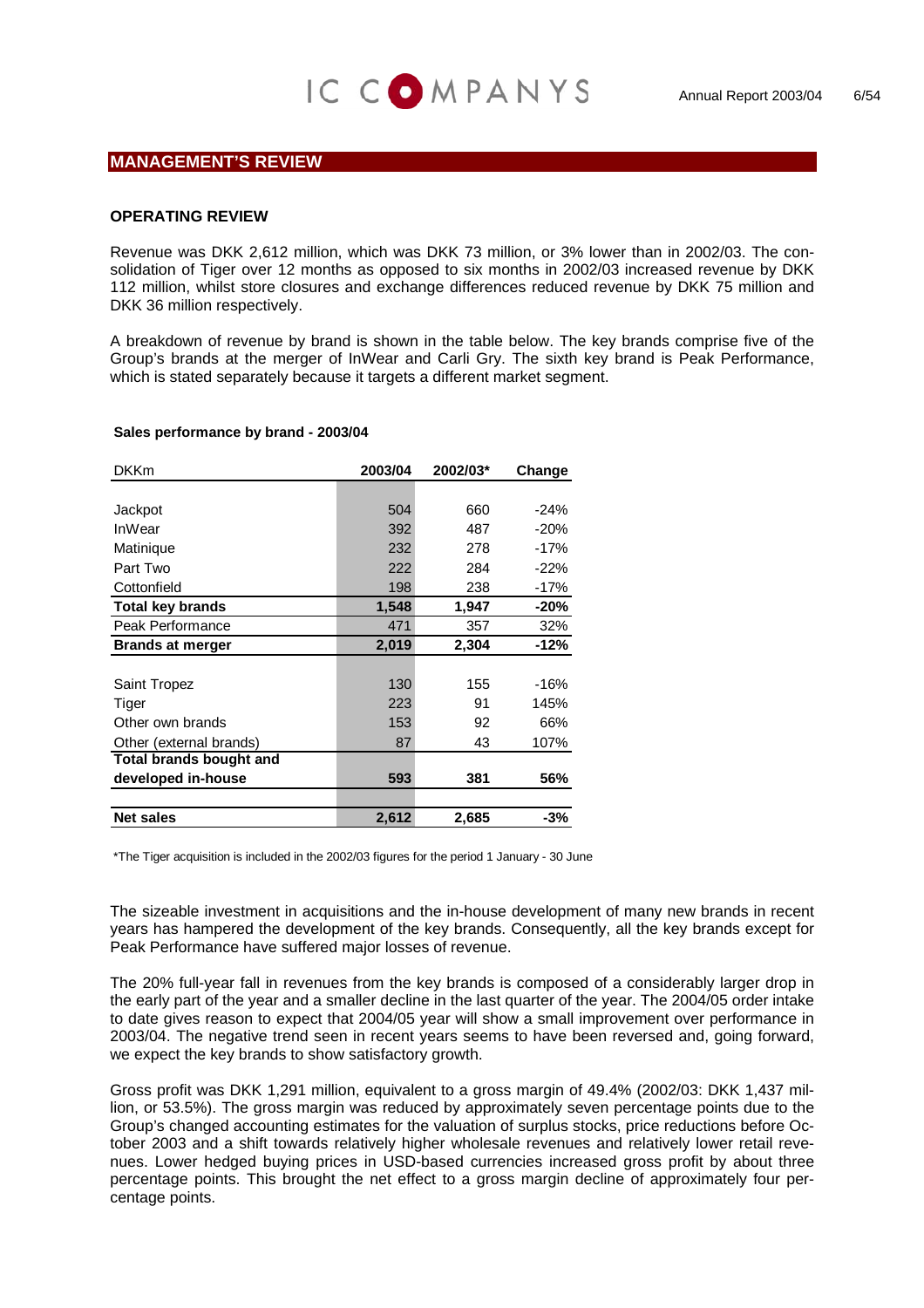

Capacity costs amounted to DKK 1,475 million compared with DKK 1,328 million last year. Of this amount, the change in the amortisation period for goodwill accounts for DKK 38 million and the effect of goodwill impairment relating to Saint Tropez amounts to DKK 20 million. This brings capacity costs excluding amortisation and impairment of goodwill to DKK 1,404 million (2002/03: DKK 1,317 million). This substantial increase was primarily due to Tiger being consolidated over 12 months rather than the six months in 2003/04 (DKK 47 million), a rise in the bad debt provision (DKK 20 million) and severance payments (DKK 21 million).

A pre-tax loss of DKK 294 million was recorded, which is the level that was forecast in the interim fiancial statements for the nine months to 31 March 2004. n

#### **Consequences of accounting estimate changes and one-off items**

The changes decided during the year with respect to the Group's business would have brought the loss to DKK 208 million, had the accounting estimates applied in 2002/03 been used. This amount includes a DKK 45 million inventory writedown made necessary, also under the previous accounting estimates, when it was decided to abandon the plans of opening additional outlets. Moreover, the loss includes DKK 75 million for the closure of stores with large losses as well as DKK 20 million for impairment of goodwill.

Further to the above mentioned loss of DKK 208 million there were additional amortisation and impairment charges totalling DKK 50 million following the change in accounting estimates for goodwill and inventories and DKK 36 million following the change in accounting estimates and the need to make provisions for bad debts and the costs of vacant leases. This brought the total loss to DKK 294 million before tax.

Although one-off costs must be expected in companies in general and in our Group in particular in view of its major requirements for changes, it might be interesting to see what the profit/(loss) would have been had the above mentioned changes in accounting estimates not been implemented (see below).

A pre-tax loss of DKK 68 million would have been recorded without the above-mentioned adjustments, which totalled DKK 226 million.

| <b>DKKm</b>                                                                       |       |
|-----------------------------------------------------------------------------------|-------|
| Pre-tax profit/(loss) 2003/04                                                     | (294) |
|                                                                                   |       |
| Amortisation of goodwill - accounting estimate change                             | 38    |
| Inventory writedowns - accounting estimate change                                 | 12    |
| Provision for bad debts - accounting estimate change                              | 20    |
| Provision for costs of vacant leases - accounting estimate change                 | 16    |
| Pro forma profit/(loss) before tax and accounting estimate changes                | (208) |
| Impairment of goodwill                                                            | 20    |
| Restructuring of Retail                                                           | 75    |
| Inventory writedown - decision not to open new outlets                            | 45    |
| Pro forma profit/(loss) before tax, accounting estimate changes and one-off items | (68)  |

The financial review contains a more detailed description of the reasons behind the changes.

#### **CAPITAL AND CASH AND CASH LIQUIDITY**

 $\mathbb{R}$ 

The Group's assets excluding cash and cash equivalents declined from DKK 1,593 million to DKK 1,292 million, whilst equity declined from DKK 600 million to DKK 290 million. This was in line with our forecasts.

The Group's capital and liquidity position is well ordered, but the moderate equity ratio reflects the need for continuing precise management of the business and for care in the management and applica-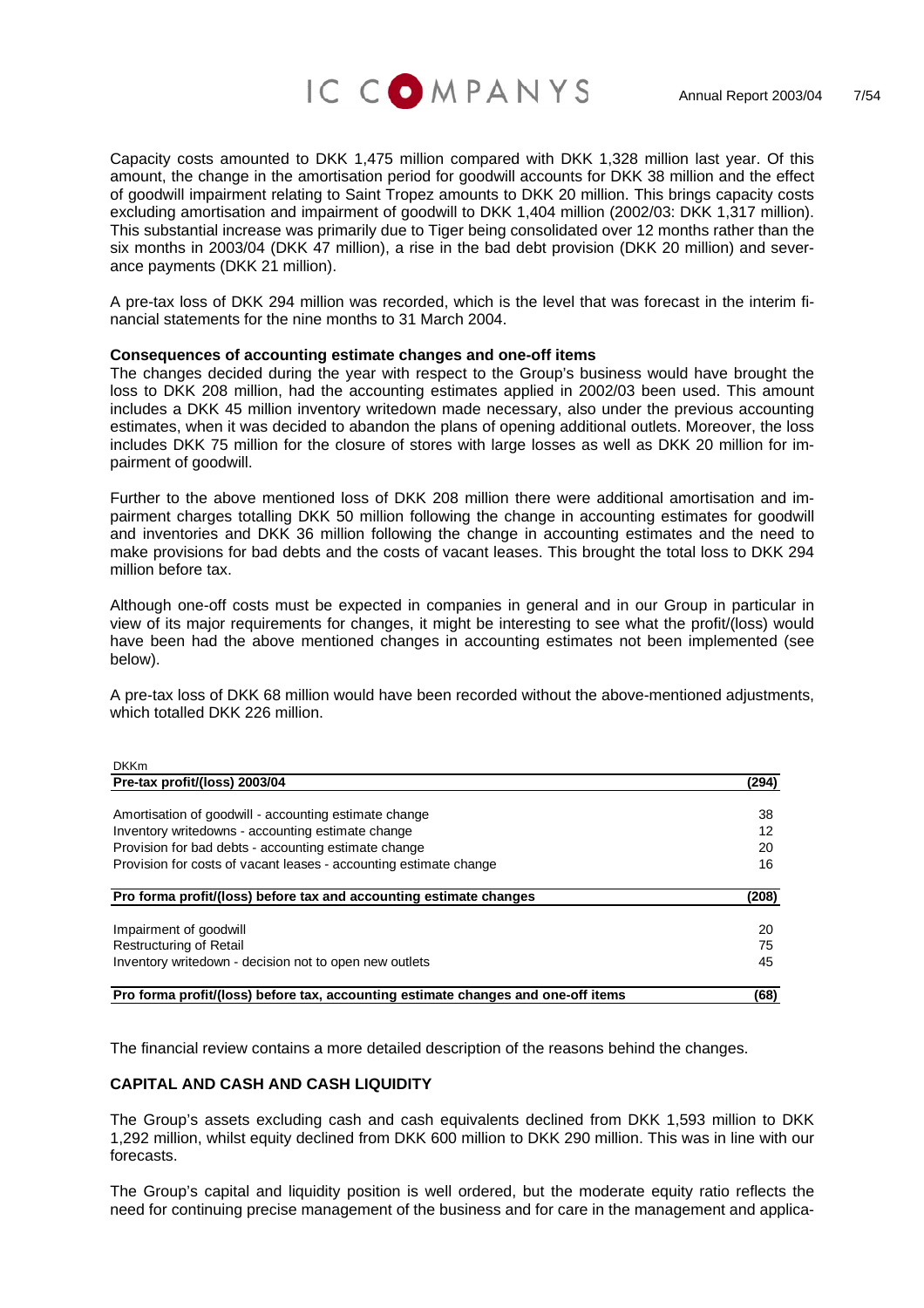

tion of the Group's funds. In the evaluation of the overall position it should be noted, however, that a number of the Group's activities involve significant values over the carrying amounts.

Interest-bearing debt less cash and cash equivalents was reduced from DKK 572 million to DKK 497 million as a result of the cash inflow for the year, whilst the ratio of equity to total assets less cash and cash equivalents fell from 38% to 22%.

#### **ALES AND MARKET PERFORMANCE S**

Wholesale sales take place through the Group's own sales subsidiaries in 16 countries plus exports to 27 other countries. In addition, the Group operates its own stores in 17 countries. Sales outside Denmark make up 82% of total sales.

Wholesale revenues were down 2% to DKK 1,607 million (2002/03: DKK 1,635 million), whilst retail revenue including outlets was down 4% to DKK 1,005 million (2002/03: DKK 1,050 million). Sales were down in all countries except Sweden, the UK, Ireland, Norway, Switzerland and the group "Other".



#### **Revenue by country**

The Dutch market has traditionally been the Group's main market, but this market has fallen significantly in recent years. In July 2004, the subsidiary's management was replaced and the sales force reorganised.

#### **Wholesale** revenue

Wholesale revenue was down in all countries except Sweden, Norway and Ireland, which enjoyed an upward trend, and the UK and Austria, whose sales remained at the same level. OTB<sup>1</sup>-sales rose by approximately 20%, while other revenue fell by approximately 6%.

The segment profit from the Wholesale Division was DKK 166 million (2002/03: DKK 377 million). To a great extent, the decline was caused by the above mentioned price reductions and the one-off effect of the change in inventory valuation estimates and the increased bad debts provision. The combined effect of these factors is estimated to be DKK 135 million.

The drop in revenues emphasises the need to enhance the efficiency of the Wholesale Division and the strength of our key brands.

<span id="page-7-0"></span> $1$  Open-to-Buy = Products with short delivery times available for in-season purchase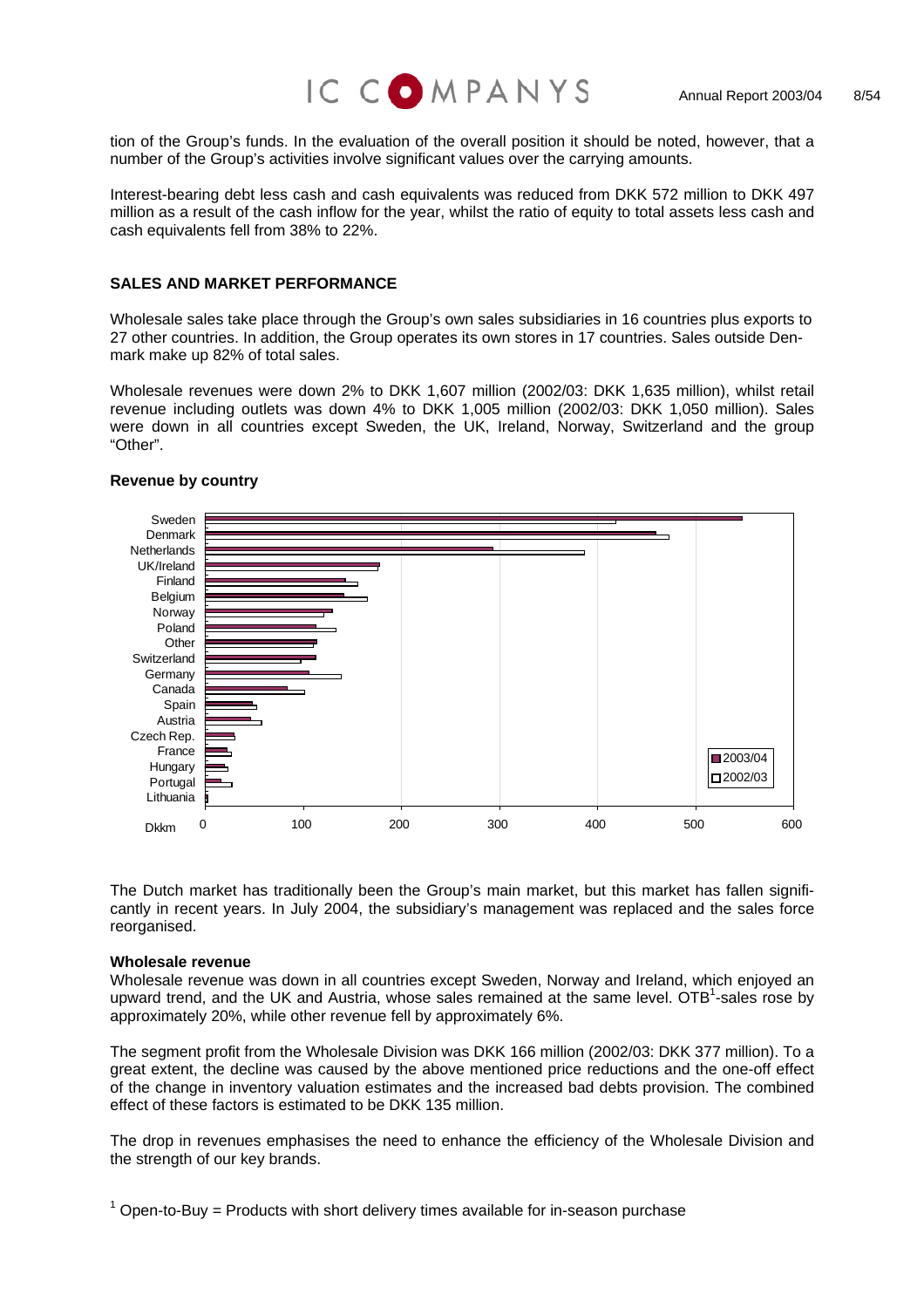

The number of franchisees is growing. Some of this increase is due to the conversion of our own retail stores into franchises.

The total number of retailers is about 9,000 (2002/03: roughly 8,600).

#### **Own concept stores**

Retail revenue was down 7% to DKK 868 million (2002/03: DKK 933 million). Revenue increased only in Switzerland, whilst it remained unchanged in Denmark, Sweden, Norway, the UK, France, Spain and Lithuania.

A segment loss of DKK 71 million was recorded (2002/03: a loss of DKK 51 million). Had the estimates for inventory valuation and the outlet strategy remained unchanged, the segment loss would have been DKK 50 million. This performance is still highly unsatisfactory. Our new retail director joined the Group very late in the year and thus did not have an opportunity to make any appreciable impact on performance.

The new retail strategy is expected to result in a significant strengthening of store operations, but Management expects that performance will remain unsatisfactory in 2004/05. A significant number of the most unprofitable stores will be closed. Some 20 stores had been closed as of 30 June 2004, and a further 40 are scheduled for closure. Moreover, some 25 stores are under conversion into franchise stores.

By the end of the 2005/06 financial year, the number of stores owned by IC Companys will have been reduced to about 120 from about 200 at 1 July 2003. The buying and inventory management systems are being overhauled and made more efficient, and the managers of the individual stores will have increased influence on buying and other areas and will thus be able to assume responsibility for their results.

In the 2003/04 Annual Report, DKK 75 million is recognised as restructuring charges, i.e. for the closure of 35 stores. DKK 35 million of the charge was used to write down fixed assets and DKK 40 million represents a provision in respect of leases involving losses.

#### **Own outlet stores**

The Outlet Division generated revenue of DKK 137 million (2002/03: DKK 117 million) and a segment loss of DKK 7 million (2002/03: DKK 32 million).

Earnings are expected to improve significantly in 2004/05, partly as a result of the full-year effect of the Group's new intercompany pricing of products transferred from the wholesale level and concept stores to the outlets and improvements in product flow management.

#### **ORGANISATIONAL STRUCTURE**

The head office departments comprise product/design/marketing, production, logistics, finance/treasury, HR, etc., all of which handle jobs for the Group's sales channels and for each other.

As regards production, the Group's Asian resources are located in Hong Kong and Shanghai, with the latter gaining in importance. The European production resources have been moved from Portugal to Romania with a view to sourcing in the Balkan region and Turkey.

Converted into full-time equivalents, the Group had 2,026 employees at 30 June 2004, compared with ,344 a year earlier. 2

#### **ENTIVE PLANS SHARE-BASED INC**

The Group has both a stock option plan and a warrant plan for executive employees. The existing stock option plan comprised 59,775 options at 30 June 2004 which entitle holders to subscribe one share per option. A total of 471,650 warrants were outstanding at 30 June 2004. For further details on the plans, please see note 2 to the financial statements.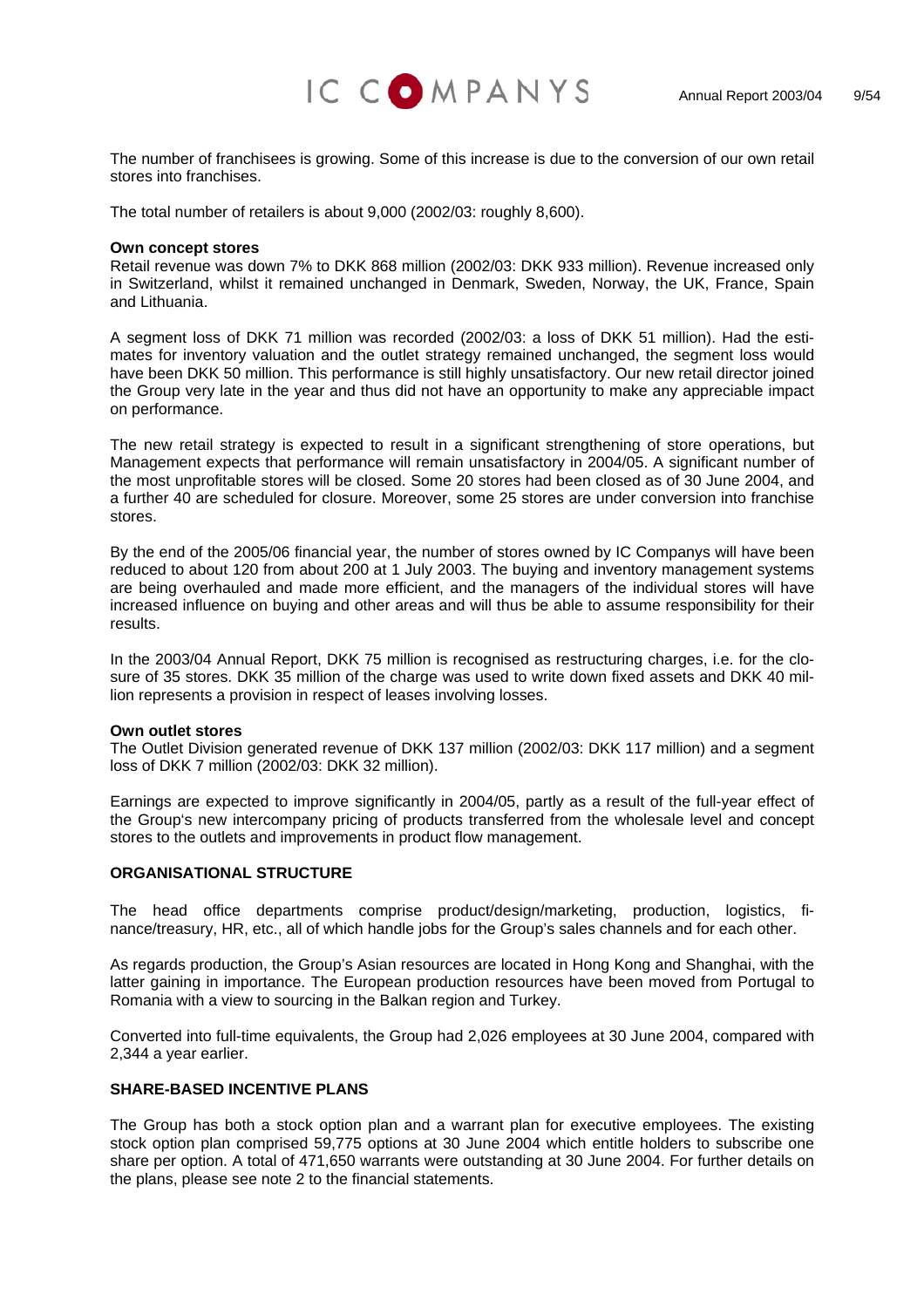

The value of the existing option and warrant plans calculated using the Black-Scholes formula was DKK 4 million at 30 June 2004.

#### **PROFIT ALLOCATION**

The Board of Directors proposes that no dividend be paid in respect of the financial year ended 30 June 2004, and that the loss for the year be allocated to retained earnings.

#### **EVENTS AFTER THE BALANCE SHEET DATE**

Apart from the events described in this Annual Report, the Management is not aware of any events subsequent to 30 June 2004 which are expected to have a material impact on the Group's financial position or outlook.

#### **STRATEGIC INITIATIVES**

#### **ocus F**

Our aim is for the Group's product base to be brands of considerable size with distinctive international potential. Thus the necessary investments are being made in the design and marketing of our key brands InWear, Jackpot, Matinique, Cottonfield and Part Two. We intend for Peak Performance and Tiger to retain their rate of expansion.

reduce production costs and strengthen sales efficiency and delivery precision. The collections must have a clear focus and design profile, and we will be simplifying them in order to

substantial brand awareness, and their individual profiles will be sharpened. Peak Performance has a larger geographical primary area; Tiger's main market is the Nordic countries. Our key brands will primarily be concentrated in the Nordic market and the Benelux, where they enjoy

#### **Organisation and responsibility**

We wish to ensure strong professional competencies among management and employees in the Group's core business areas. Management competencies will ensure both efficiency and a strong utilisation of resources all the way from the planning stage through implementation.

#### **Retail**

Our goal is for the retail area – including outlets – to eliminate their substantial losses and build up a sound business. Each store manager must have more influence on purchasing and store operations. Stores owned by IC Companys will be operated in fewer countries, and the number of store concepts will be reduced. Storefronts and in-store design and layout will reflect brand concepts.

We intend to expand our franchise operation through the conversion of stores owned by IC Companys and third parties.

#### **Efficiency improvements**

The structure of the Group will be made simpler in order to enhance performance, impact, dynamics and transparency. Work routines and codes of practice will be simplified quickly and efficiently. A number of the Group's brands will be hived off in terms of organisation and management.

The sales organisation for the wholesale operation will be strengthened. Sales will be increased through a direct impact on customers' through-sales and earnings.

In production, an efficient general overview of total product sourcing will be maintained in order to ensure that the Group's own production companies maintain a good grip on supplier agreements, quality, delivery times and prices.

organisational structure, better-planned processes, better management tools, quicker reporting, etc. will enable both line departments and back-office functions to improve the relationship between per-We intend to improve our business acumen and cost consciousness. A targeted simplification of the formance and costs.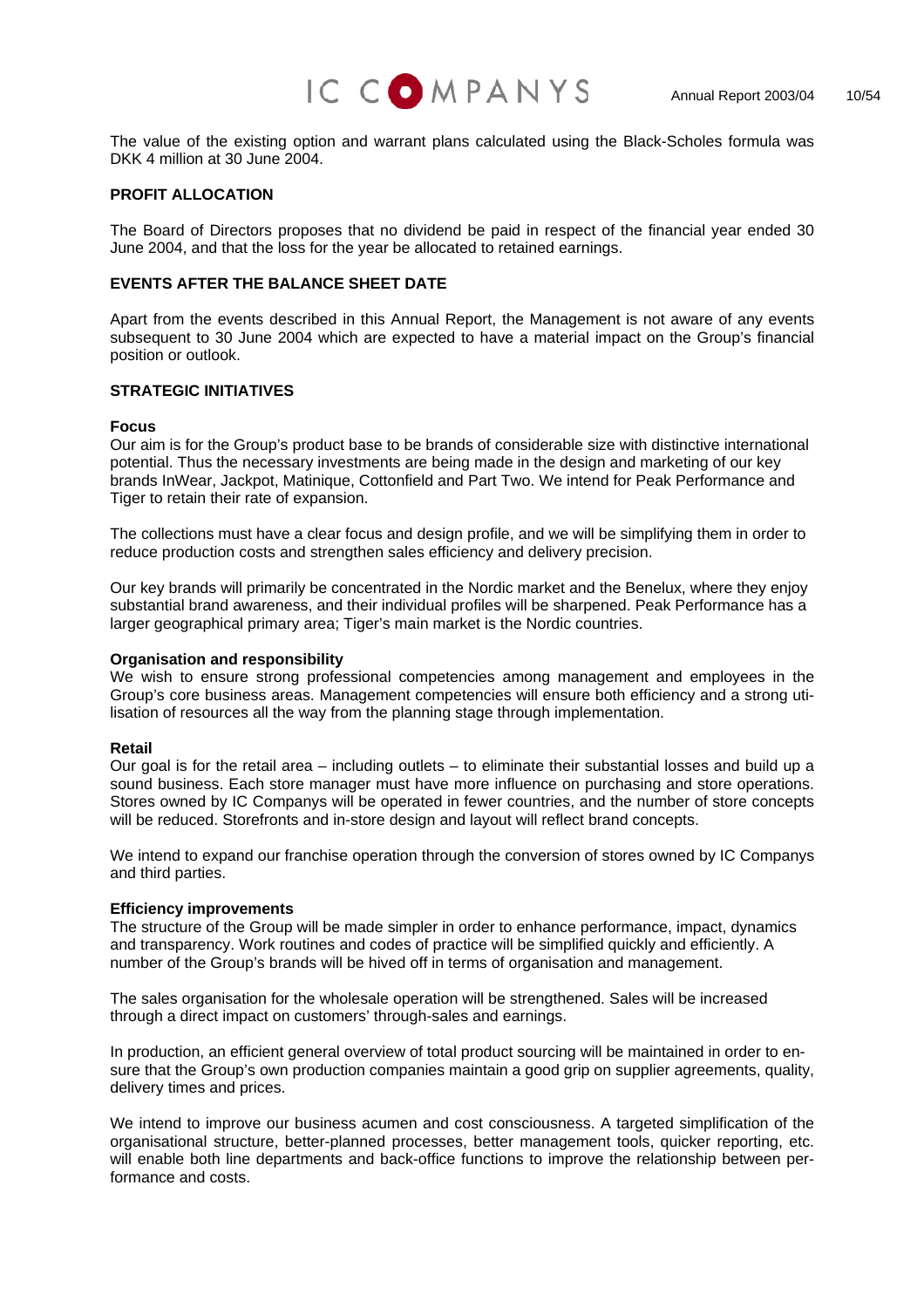#### **OUTLOOK FOR THE FINANCIAL YEAR ENDING 30 JUNE 2005**

Revenue for 2004/05 is forecast to be in the region of DKK 2,800 million, with a break-even pre-tax profit. A moderate cash inflow is forecast after capital investments of about DKK 60 million, primarily in refurbishment of stores and expansion of the franchise network.

largely unchanged at 30 June 2005, and that the consolidation of the operations will be continued in order to ensure that operating profits will be generated in the subsequent years. Based on the forecast break-even profit before tax for 2004/05, Management expects equity to remain

business, it must be expected that there may be both positive and negative deviations to the forecasts. It is still Management's goal for IC Companys to achieve satisfactory financial performance within the However, it should be noted that, in view of the ongoing comprehensive restructuring of the Group's next three years.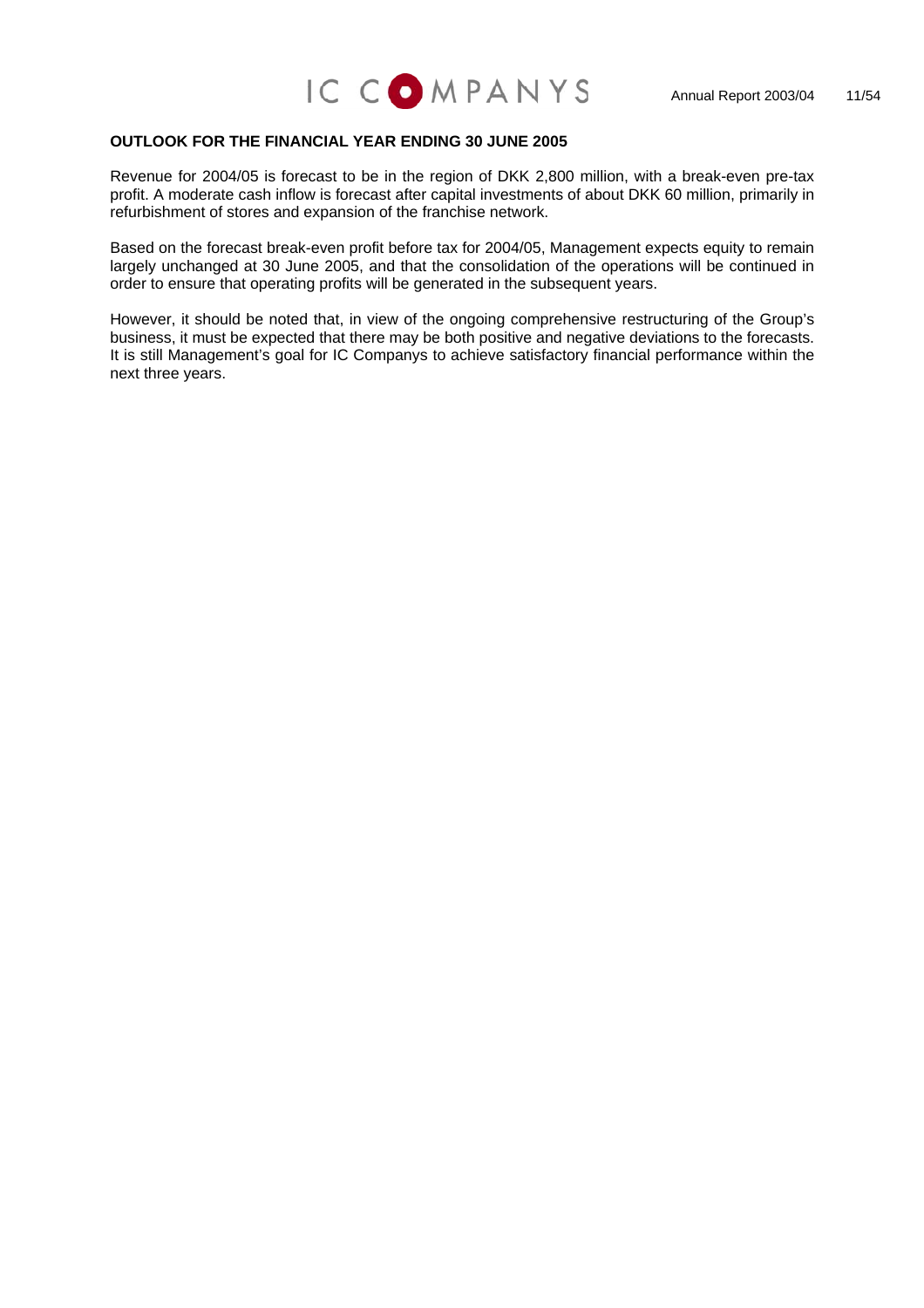

## **SHAREHOLDER INFORMATION**

#### **ADDRESS**

Raffinaderivej 10 2300 Copenhagen S Denmark

IC Companys A/S Company reg. no. (CVR) 62816414

Tel +45 3266 7788 Fax +45 3266 7703

#### **ANNUAL GENERAL MEETING**

The annual general meeting will be held on Wednesday, 27 October 2004 at 3.00 p.m. at "Den Sorte Diamant", Søren Kirkegaards Plads 1, DK-1221 Copenhagen K.

As required by the Company's articles of association, the agenda of the annual general meeting will be:

- 1. Report by the Board of Directors on the activities of the company.
- 2. Presentation of the annual report with the auditors' report and approval of the annual report
- 3. Resolution as to the application of the profit, including the declaration of dividends, or for the treatment of the loss according to the approved annual report.
- 4. Election of members to the Board of Directors.
- 5. Appointment of auditors.
- 6. Authority to the Board of Directors to acquire for the company up to 10% of the company's shares during the period until the next annual general meeting at market price  $+/-10\%$
- 7. Resolution proposed by a shareholder:

It is proposed that the following text be included in the Code of Conduct of IC Companys A/S:

*"IC Companys does not use any kind of real fur for any of our brands.* We use only fur from animals grown for food production and not fur from animals primarily grown for their fur, including rabbit fur."

8. Any other business.

#### **SHAREHOLDERS STRUCTURE**

At 30 June 2004, the share capital amounted to DKK 183,516,500. The share capital consists of 18,351,650 shares of DKK 10, which are listed on the Copenhagen Stock Exchange.

#### **Corporate governance**

The Board of Directors is committed to promoting the long-term interests of the Group, and thus of all shareholders.

The Board of Directors intends to revise the guidelines for the Group's management in the course of the 2004/05 financial year, and consider the Group's relationship with its stakeholders and the community and with respect to the Board of Directors' and Executive Board's work and relationship with each other.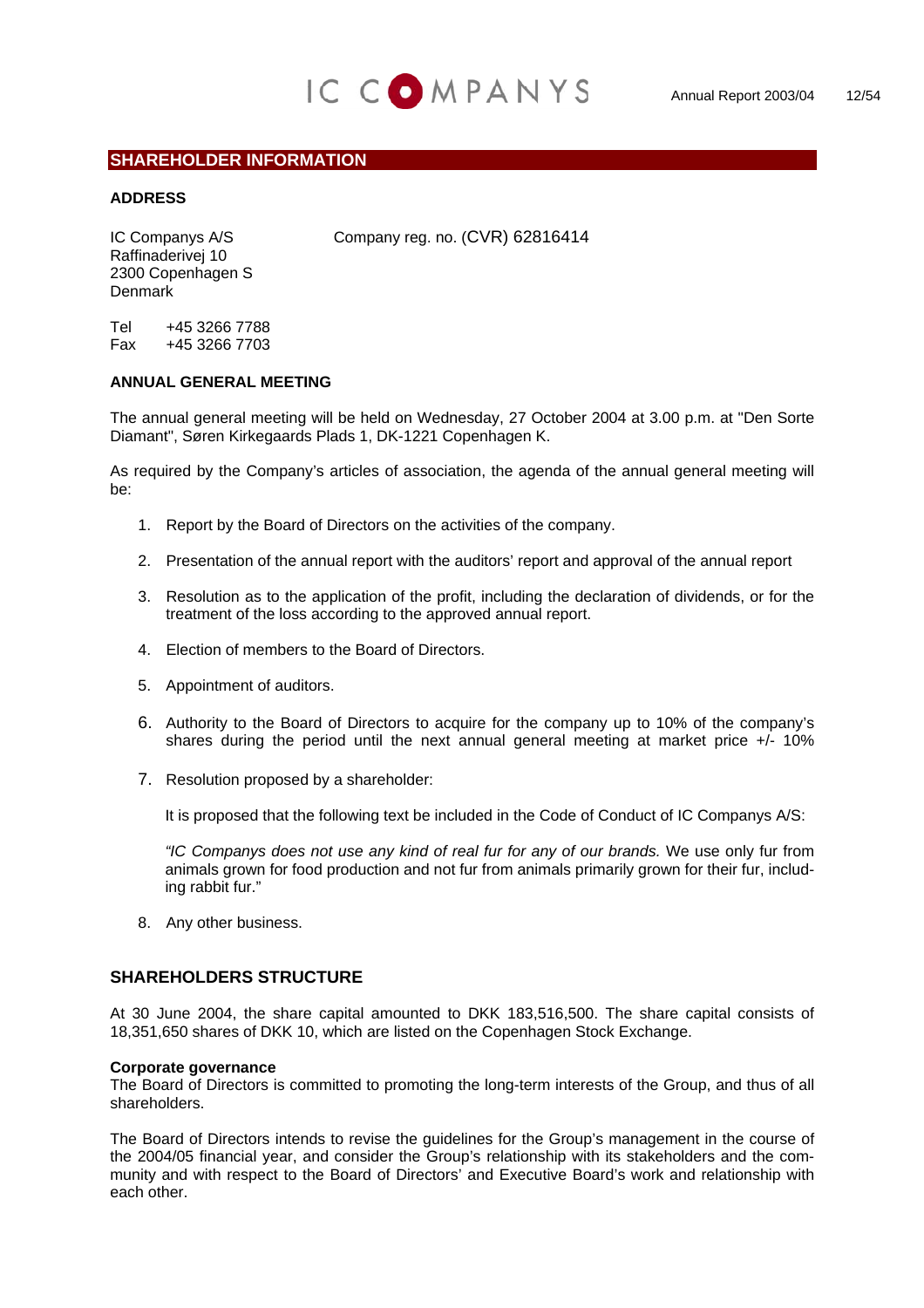

#### **Shareholders**

At 30 June 2004, the Company had some 9,081 registered shareholders, who hold approximately 95% of the share capital. Some 3% of the total share capital is held by non-Danish shareholders.

LD Pensions has reduced its investment in IC Companys A/S to below 5% after the balance sheet date.

| <b>Shareholders at 30 June 2004</b>                | Number of<br>shares | <b>Capital</b><br>and votes |
|----------------------------------------------------|---------------------|-----------------------------|
| Friheden Invest A/S                                | 6,983,892           | 38.1%                       |
| Danish Labour Market Capital Pension<br>Fund (ATP) | 2,541,174           | 13.8%                       |
| <b>LD Pensions</b>                                 | 1,668,774           | 9.1%                        |
| <b>Treasury shares</b>                             | 350,182             | 1.9%                        |
| Other shareholders                                 | 6,807,628           | 37.1%                       |
| Total                                              | 18,351,650          | 100.0%                      |

#### **Employee shares**

The Group has issued a total of 549,870 employee shares in recent years, of which 269,870 shares are still held in blocked accounts. The company's articles of association authorise the Board of Directors to make one or more issues of shares to the employees at a discount to the market price for at total nominal value of DKK 2,000,000, equivalent to 200,000 shares.

#### **Share price performance**

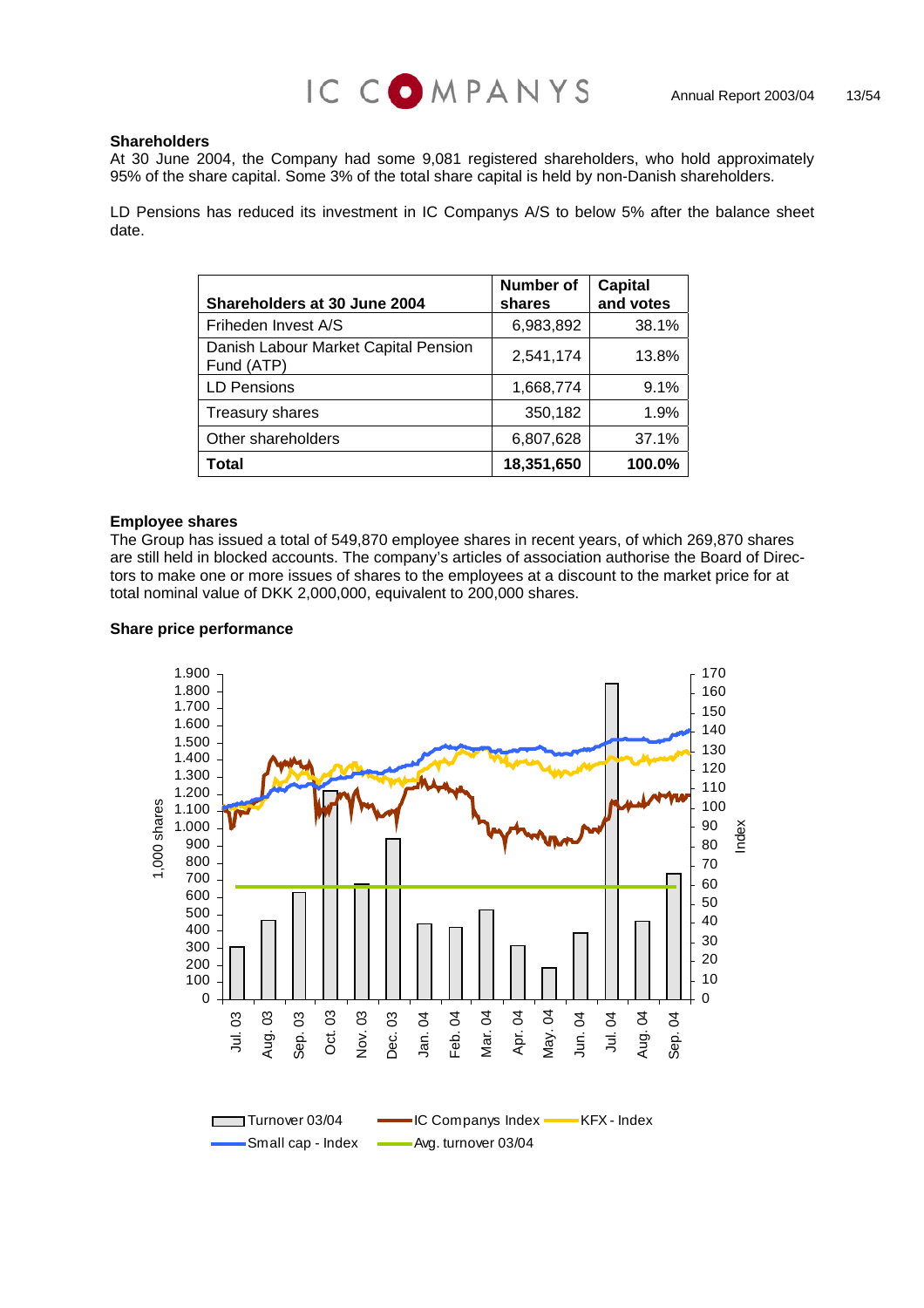

#### **Investor relations**

The Group has a goal of maintaining a high and uniform flow of information and to maintain an open and active dialogue with investors and analysts. For relevant investor information go to [www.iccompanys.com](http://www.iccompanys.com/), which also contains the Group's announcements to the Copenhagen Stock Exchange, financial statements and presentations.

Enquiries from shareholders, financial analysts or other interested parties should be directed to:

Henrik Theilbjørn, CFO, IC Companys A/S, Raffinaderivej 10, DK-2300 Copenhagen S, tel +45 3266 7646, fax +45 3266 7561, e-mail investorrelations@iccompanys.com.

#### **Announcements to the Copenhagen Stock Exchange**

The following announcements were released to the Copenhagen Stock Exchange during the financial year:

*2003*  07/2003 – 1 July 2003 Trading in the company's shares 11/2003 – 25 September 2003 Annual report 2003/04 12/2003 – 25 September 2003 Management change 14/2003 – 28 October 2003 Annual general meeting 17/2003 – 6 November 2003 Executive Board change 19/2003 – 21 November 2003 Q1 Report 2003/04 20/2003 – 28 November 2003 Revised financial calendar for the financial year 2003/04 *2004* 01/2004 – 12 January 2004 Quarterly statement of insiders' holdings 02/2004 – 11 February 2004 Management change 04/2004 - 23 February 2004 H1 Report 2003/04 07/2004 – 10 March 2004 Retail Division 09/2004 – 26 March 2004 **New CEO** appointed 11/2004 – 19 May 2004 Q3 Report 2003/04

08/2003 – 11 July 2003 Quarterly statement of insiders' holdings 09/2003 – 25 July 2003 Financial calendar for the year 2003/04 10/2003 – 19 September 2003 Annual Report and information meeting Quarterly statement of insiders' holdings 15/2003 – 29 October 2003 New Board of Directors' principal occupation and other important directors' duties 16/2003 – 29 October 2003 Announcement regarding Q1 2003/04 18/2003 – 14 November 2003 Quarterly statement of insiders' holdings

03/2004 – 12 February 2004 Presentation of interim report 2003/04 05/2004 – 27 February 2004 Current statement of shareholdings 06/2004 – 27 February 2004 Trading in the company's shares 08/2004 – 26 March 2004 Quarterly statement of insiders' holdings 10/2004 – 30 April 2004 3rd Quarter announcement 2003/04 and information meeting 12/2004 – 26 May 2004 Current statement of shareholdings 13/2004 – 7 June 2004 Current statement of shareholdings 14/2004 – 8 June 2004 Current statement of shareholdings 15/2004 – 10 June 2004 Current statement of shareholdings 16/2004 – 17 June 2004 Current statement of shareholdings 17/2004 – 18 June 2004 Quarterly statement of insiders' holdings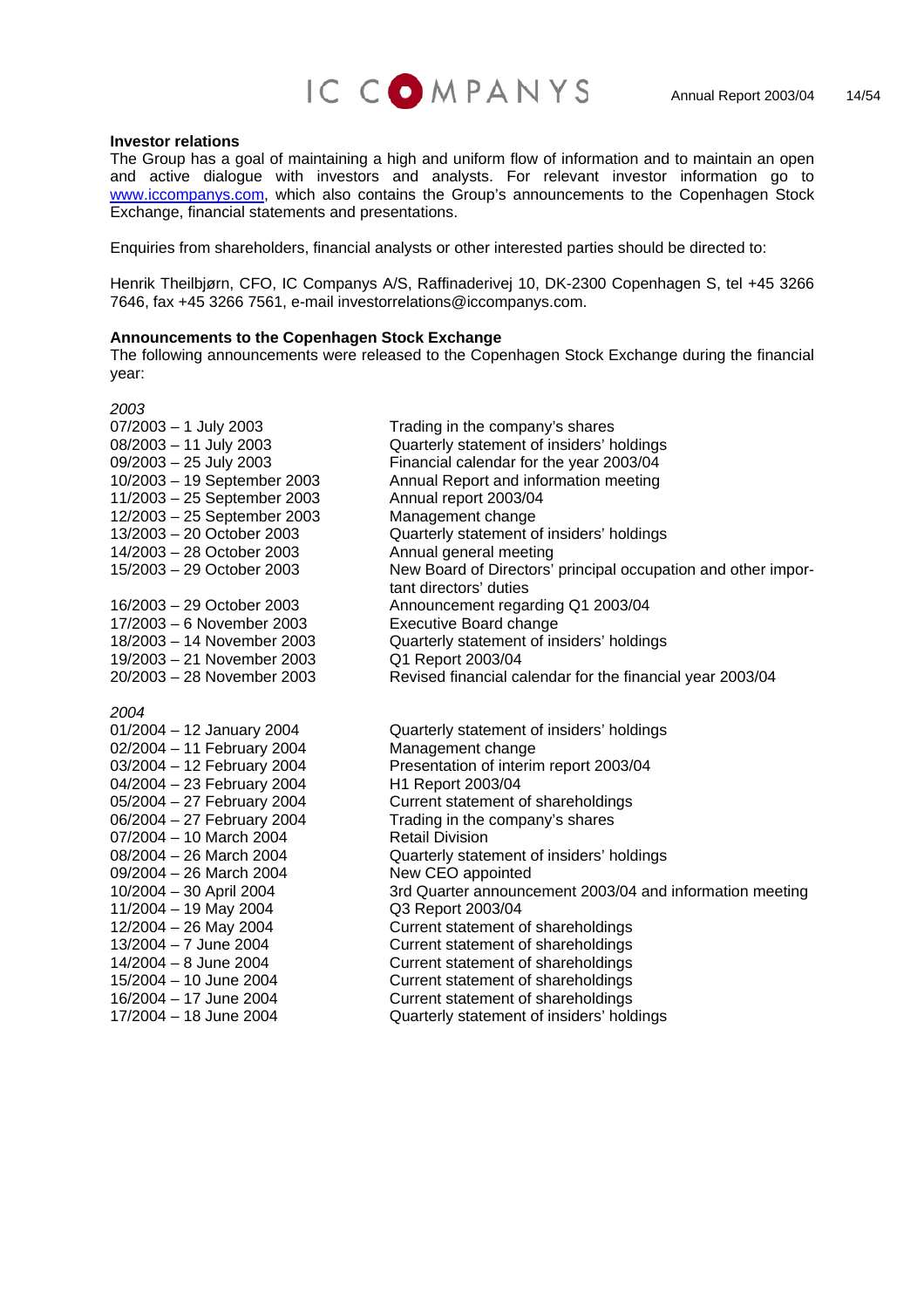

| <b>Financial calendar</b> |                                                                                     |
|---------------------------|-------------------------------------------------------------------------------------|
| 27 October 2004:          | Annual general meeting                                                              |
| 24 November 2004:         | Expected release of interim report for the three months<br>ending 31 September 2004 |
| 16 February 2005:         | Expected release of interim report for the six months<br>ending 31 December 2004    |
| 19 May 2005:              | Expected release of interim report for the nine months<br>ending 31 March 2005      |
| 21 September 2005:        | Expected release of Annual Report for the year ending<br>30 June 2005               |
| 26 October 2005:          | Annual general meeting expected to be held                                          |

## **Analysts**

IC Companys shares are being monitored by the following analysts:

| Securities house        | Name                 | E-mail                             |
|-------------------------|----------------------|------------------------------------|
| Alfred Berg Bank        | Jesper Breitenstein  | jesper.breitenstein@alfredberg.dk  |
| Carnegie                | Peter Rothausen      | peter.rothausen@carnegie.dk        |
| <b>Cheuvreux Nordic</b> | Frans Høyer          | fhoyer@caicheuvreux.com            |
| Danske Bank             | Michael West Hybholt | michael.hybholt@danskebank.dk      |
| Gudme Raaschou          | Jesper IIsøe         | jil@gr.dk                          |
| Jyske Bank              | Anette Nikolajsen    | anettenikolajsen@jyskebank.dk      |
| Nordea Securities       | Maiken Lausen        | maiken.lausen@nordeasecurities.com |
|                         |                      |                                    |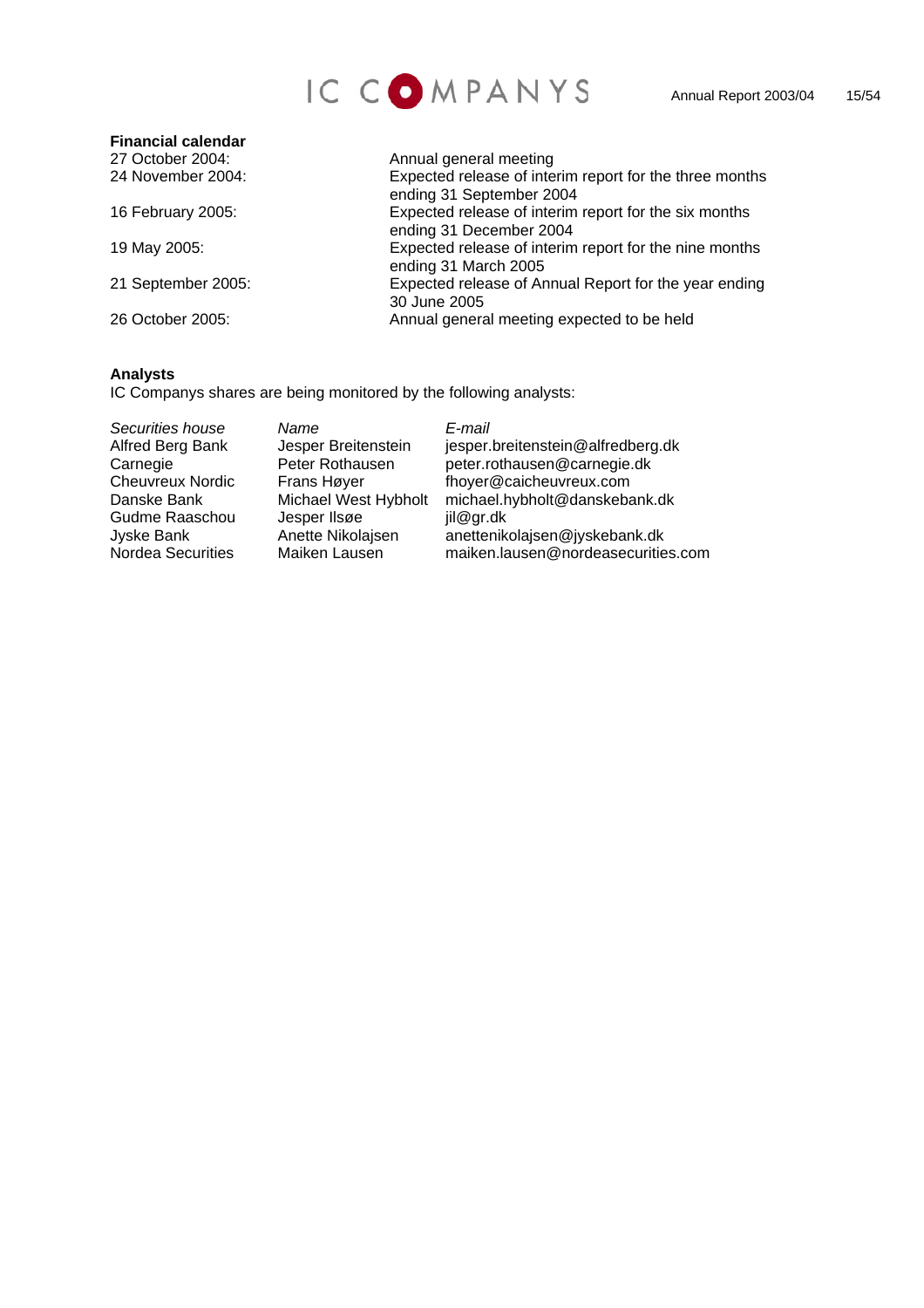## IC COMPANYS Annual Report 2003/04 16/54

## **BOARD OF DIRECTORS, BOARD OF MANAGEMENT AND OTHER EXECUTIVES**

#### **BOARD OF DIRECTORS**

| Ole T. Krogsgaard<br>Chairman           | President & CEO of OTK Holding A/S                                                                                                                                                                                                                                                                                                                                 |
|-----------------------------------------|--------------------------------------------------------------------------------------------------------------------------------------------------------------------------------------------------------------------------------------------------------------------------------------------------------------------------------------------------------------------|
|                                         | Chairman of: Skandinavisk Group A/S, Friheden Invest A/S, A/S Stel-<br>ton, Beck & Jørgensen A/S, Fire Eater A/S, FR Invest A/S, F Group<br>A/S, PhaseOne Trials A/S, Nigadan A/S, Nellemann Holding A/S, OTK<br>Holding A/S, Privathospitalet Hamlet A/S<br>Deputy Chairman of: H. Reimar Nielsen Holding A/S<br>Board member of: Codan A/S, Codan Forsikring A/S |
| Bjarne Hansen<br><b>Deputy Chairman</b> | Partner of WingPartners                                                                                                                                                                                                                                                                                                                                            |
|                                         | Chairman of: VT Holding A/S, Comwell a-s<br>Deputy Chairman of: Aalborg Industries A/S<br>Board member of. F. Uhrenholdt Holding A/S, Copenhagen Airports<br>A/S, Keppel Offshore and Marine Ltd. Singapore                                                                                                                                                        |
| Leif Juul Jørgensen                     | Chairman of: MAN B&W Diesel A/S<br>Deputy Chairman of: Scandlines AG<br>Board member of: Burmeister & Wain Scandinavian<br>Contractors A/S, Samsølinien A/S, MAN B&W Diesel A.G.                                                                                                                                                                                   |
| Kaja Møller                             |                                                                                                                                                                                                                                                                                                                                                                    |
| Niels Erik Martinsen                    | President & CEO of Friheden Invest A/S                                                                                                                                                                                                                                                                                                                             |
|                                         | Board member of: Friheden Invest A/S                                                                                                                                                                                                                                                                                                                               |
| Ole Wengel                              | President & CEO of Pinus Møller Holding A/S                                                                                                                                                                                                                                                                                                                        |
|                                         |                                                                                                                                                                                                                                                                                                                                                                    |

## **EXECUTIVE BOARD**

| Klaus Holgaard Rasmussen | President & CEO                |
|--------------------------|--------------------------------|
| Henrik Theilbjørn        | <b>Chief Financial Officer</b> |

### **FUNCTIONSAL DIRECTORS**

Peter Hansen Director, Supply Chain Kaare von Essen Müller Director, HR

Mikkel V. Olesen Product & Marketing Director Claus S. Juul Sales Director, Wholesale<br>Simon Stampe Sales Director, Retail Sales Director, Retail

**AUDITORS** Deloitte Statsautoriseret Revisionsaktieselskab Ernst & Young Statsautoriseret Revisionsaktieselskab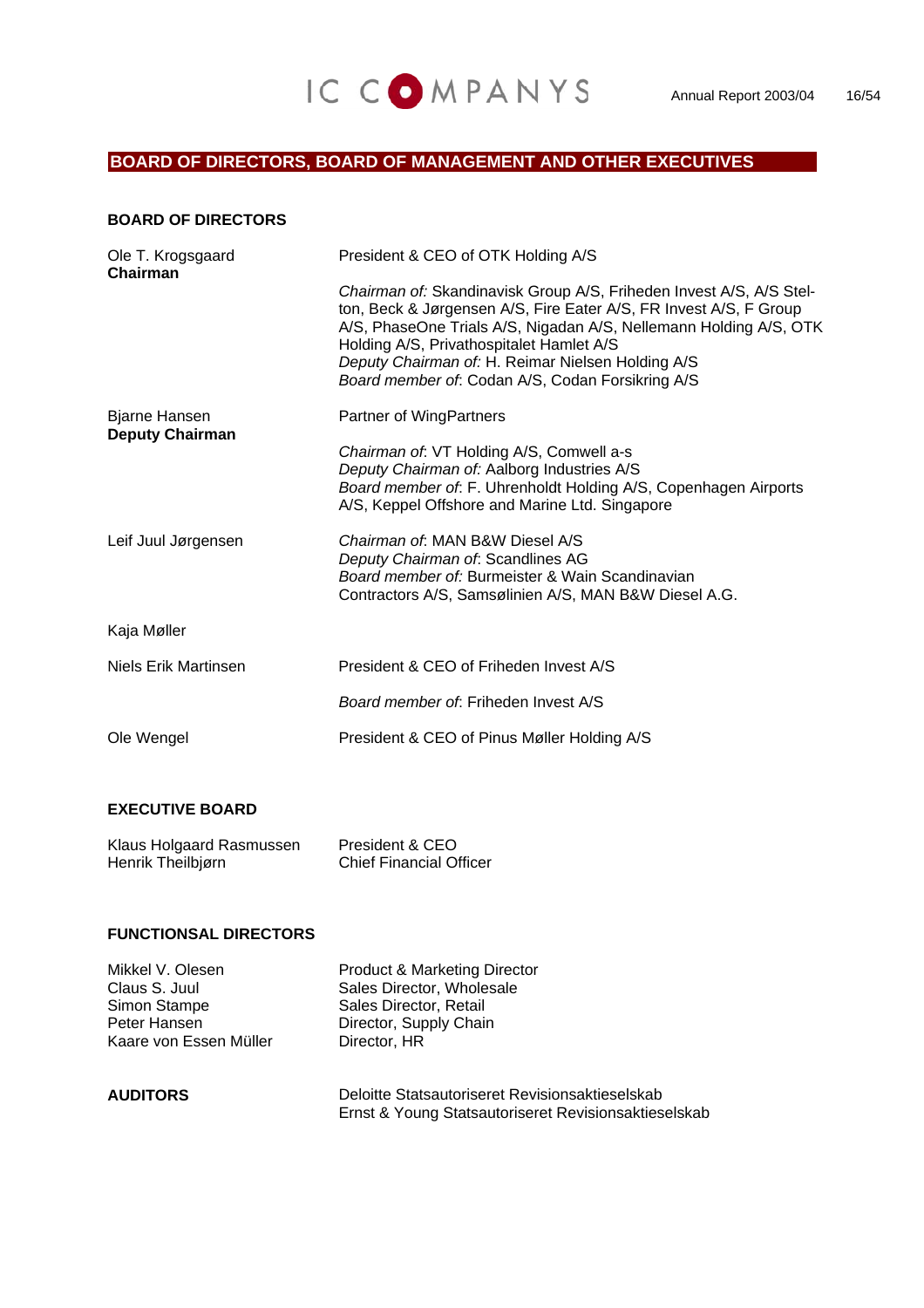## **FINANCIAL REVIEW**

The financial information in this financial review is based on the same accounting policies as in the 2002/03 financial year. The Group's accounting policies are described on page 25 of this Annual Report.

IC COMPANYS

#### **CHANGES IN ACCOUNTING ESTIMATES FOR CERTAIN ASSETS AND PROVISIONS**

In the following is an account of why the Board of Directors has deemed it necessary to change the Company's accounting estimates for certain of the Group's most important balance sheet items.

#### **Goodwill on consolidation**

In recent years, the Group has amortised goodwill on consolidation over 20 years, a very long amortisation period in the fashion industry, which is subject to significant risks of vulnerability to changes in fashion and trends.

If a 20-year amortisation period is applied, the Group must employ significant financial management resources to maintain the carrying amount.

Consequently, since 1 July 2003, purchased goodwill has been amortised over five or ten years, based on the following main principles:

- Purchased goodwill relating to operations with a mainly nationally recognised and established brand or a more recent profitable brand will be amortised over five years, as is the case with the Saint Tropez acquisition.
- Purchased goodwill relating to operations from which the profit assumptions are to a great extent to be realised through subsequent business integration in the Group's platform are amortised over five years, as is the case with Tiger of Sweden.
- Purchased goodwill relating to operations with an internationally recognised, established and profitable brand will be amortised over ten years, as is the case with the Peak Performance acquisition.

This change has the following effects:

- Saint Tropez is being amortised over five years, of which 2.5 years remained at 1 July 2004.
- Tiger is being amortised over five years, of which 3.5 years remained at 1 July 2004.
- Peak Performance is being amortised over ten years, of which 4.5 years remained at 1 July 2004.

Amortisation and impairment losses of goodwill for 2003/04 amounted to a combined DKK 72 million (2002/03: DKK 12 million). Going forward, the annual goodwill amortisation charges will be approximately DKK 48 million.

#### **Inventories**

Until now, the Group has applied a policy involving gradual writedowns over a period of 18 months once the primary season for the products is over. This is mainly the case with products unsold in the Group-owned retail stores, but also to some extent residual products from the wholesale division.

Under the policy applied so far, the Group has, as a consequence of the very large quantities of surplus products in the Outlet Division, calculated the need to take extraordinary writedowns to broker/clearing prices when interim financial statements are prepared. These estimates were made by deducting from the total quantity of products from earlier collections the volume of products expected to be sold in the Outlet Division, taking into account the existing sales capacity. If the existing sales capacity was insufficient, capacity was increased by opening new outlets.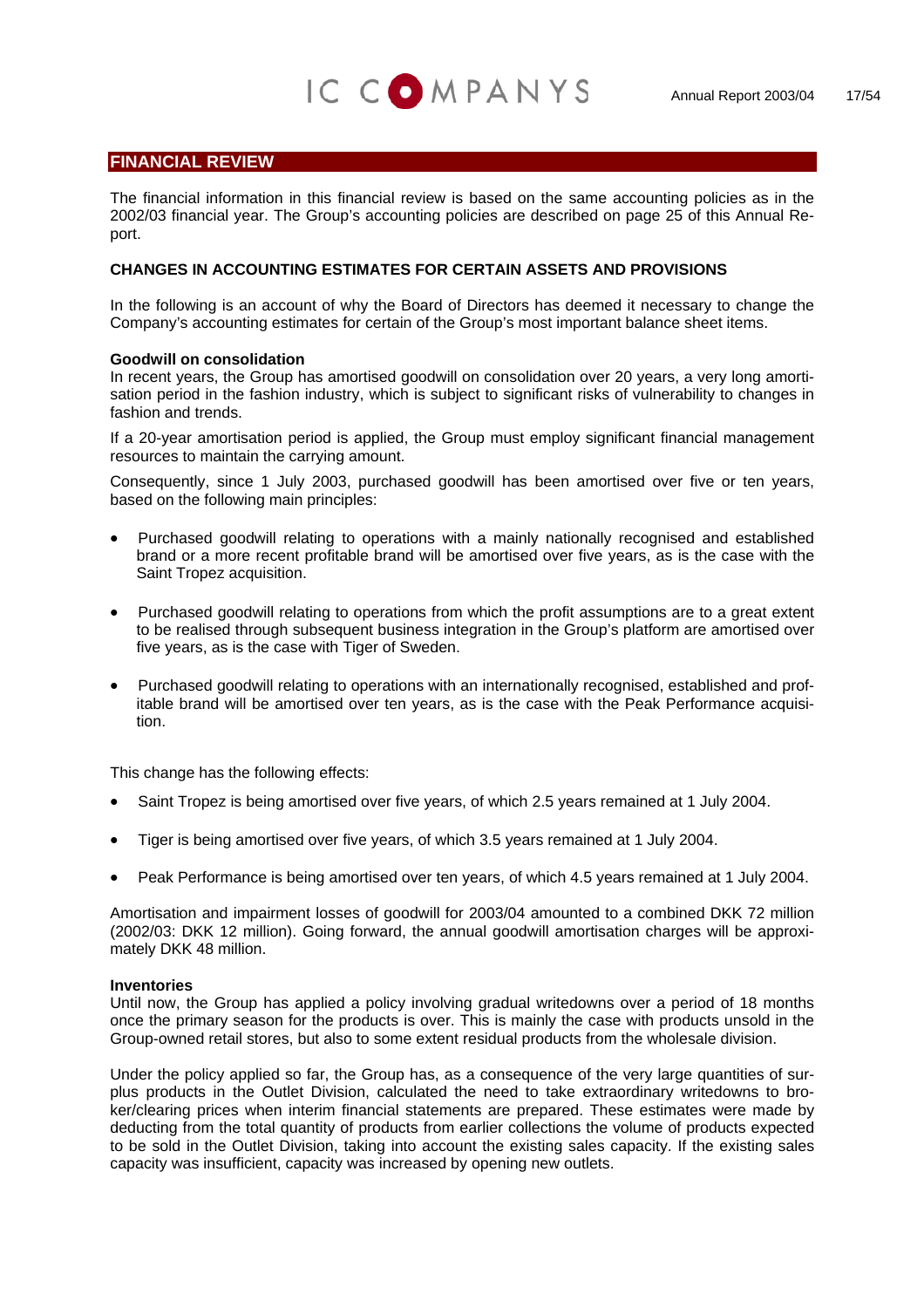

These estimates of future sales capacity were subject to significant uncertainty. Consequently, it has been necessary to limit the flow of products to the outlets by introducing simpler and more marketbased writedown policies with related higher writedowns in the primary sales channels (wholesale and own stores) immediately following the primary season.

The Management expects that this will provide the necessary incentives for applying better business acumen in all the Group's sales channels and reduce the flow of products to the outlets.

#### **Trade receivables**

In connection with the presentation of the financial statements for the first quarter of 2003/04, the Board decided to increase the bad debts provision.

#### **Provision for vacant office leases**

items for the costs of three administrative office leases that the merger made superfluous. However, the Group has not managed to dispose of all outstanding leases, so this provision was increased in In the financial statements for the year ended 30 June 2003, a charge was recognised under special 2003/04.

#### **CONSOLIDATED PROFIT/(LOSS)**

A pre-tax loss of DKK 294 million was posted (2002/03: a pre-tax profit of DKK 19 million). After tax, the loss amounted to DKK 309 million (2002/03: a profit of DKK 1 million).

#### **REVENUE**

months as opposed to six months in 2002/03 increased revenue by DKK 112 million, whilst store clo-Consolidated revenue fell by 3% to DKK 2,612 million (2002/03: DKK 2,685 million), consisting of a 2% decline in wholesale revenue to DKK 1,607 million (2002/03: DKK 1,635 million) and a 4% decline in retail sales to DKK 1,005 million (2002/03: DKK 1,050 million). The consolidation of Tiger over 12 sures and exchange differences reduced revenue by DKK 75 million and DKK 36 million respectively.

Revenue in own stores was adversely affected by shop closures and a fall in same-store sales by 7%.

Revenue from company-owned stores in 2003/04 accounted for approximately 38% of total revenue, which was at the same level as in 2002/03.

#### **GROSS PROFIT**

revenue and relatively lower retail revenue. The gross margin was increased by three percentage points due to hedged buying prices in USD-based currencies. This brought the net effect to a fall in the Gross profit amounted to DKK 1,291 million (2002/03: DKK 1,437 million), equivalent to a gross margin of 49.4% (2002/03: 53.5%). The gross margin was reduced by seven percentage points due to the Group's changed accounting estimates for the valuation of surplus stocks, price reductions primarily in the Wholesale Division decided before October 2003, and a shift towards relatively higher wholesale gross margin by four percentage points.

#### **SELLING AND DISTRIBUTION COSTS AND ADMINISTRATIVE EXPENSES**

(DKK 47 million), lower costs due to store closures (DKK 64 million), severance pay (DKK 21 million), and higher priority assigned to costs in certain divisions (DKK 65 million). Costs excluding goodwill amortisation and impairment increased by a total of five percentage points to 54% (2002/03: 49%). Capacity costs increased by DKK 147 million to DKK 1,475 million (2002/03: DKK 1,328 million). The increase was due to significantly higher goodwill amortisation and impairment (DKK 58 million) following the Board of Directors' changed estimate of the life of purchased goodwill, an increase of the bad debt provision (DKK 20 million) as a result of the estimate change, the acquisition of the Tiger Group

#### **OTHER OPERATING INCOME AND COSTS**

The Group's other operating income amounted to DKK 15 million (2002/03: DKK 10 million) coming from royalties and income from subleasing parts of the existing store and administrative premises.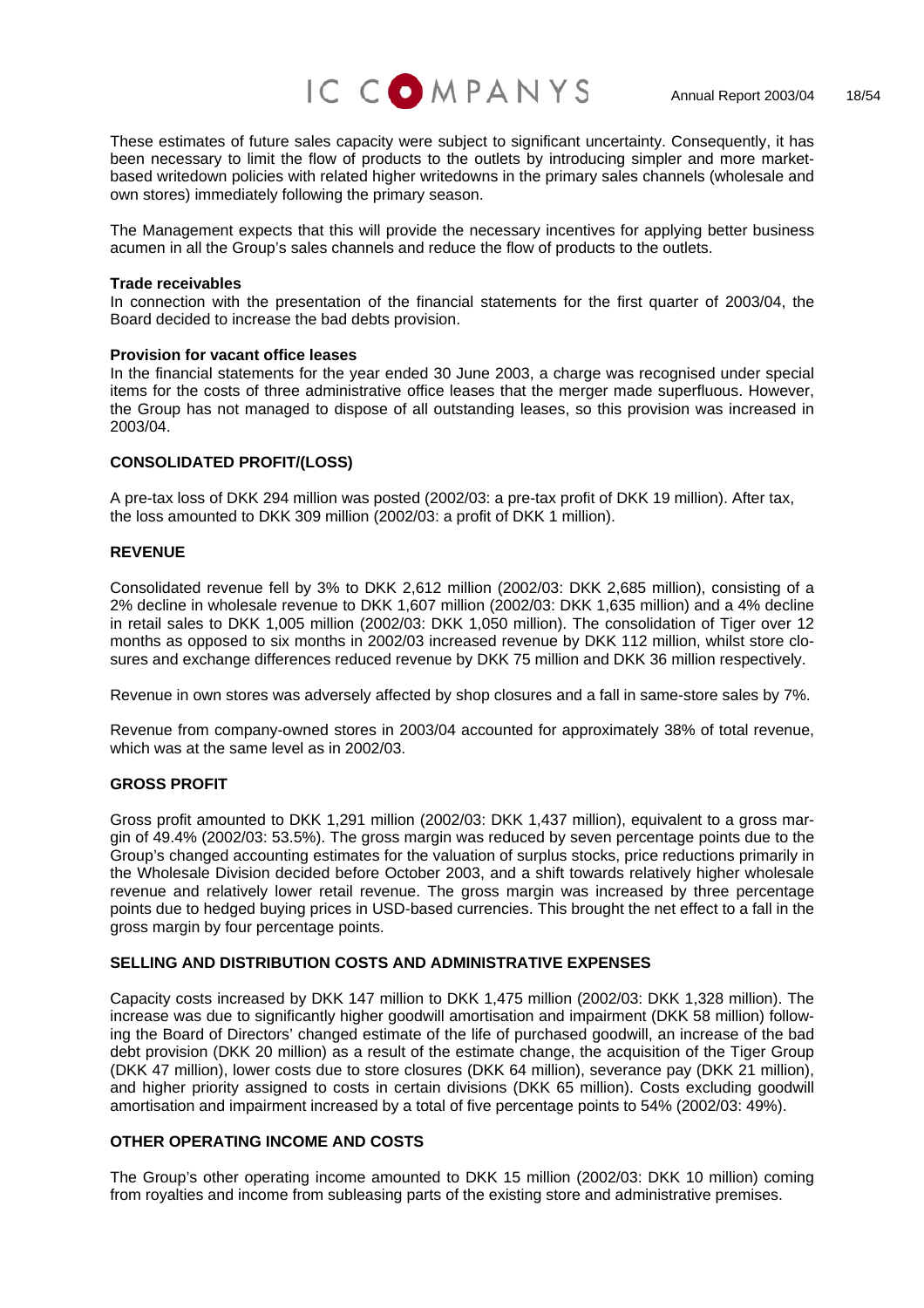

#### **SPECIAL ITEMS**

Exceptional items amounted to DKK 91 million. A DKK 75 million charge was recognised for impairment of assets and leases involving losses until a number of store leases have been terminated. Furthermore, a DKK 16 million charge was taken to cover rent and other costs of leases of vacant office premises.

#### **NET FINANCIAL ITEMS**

Net financial items amounted to an expense of DKK 19 million (2002/03: DKK 26 million). The fall in net financial items was primarily due to the generally positive cash generation and the continuing lower average interest rate level.

#### **INCOME TAX**

Management believes that the Group's expectations of future taxable income on the current basis should not give rise to recognition of significantly larger tax assets (see below). Accordingly, the tax value of the year's loss is not reflected in increased deferred tax assets. Income tax amounted to DKK 15 million (2002/03: DKK 18 million). The high tax relative to the year's income reflects the fact that the Group posted profits and paid tax in a number of countries, whilst the

#### **FIXED ASSETS**

ceeded the year's DKK 95 million in investments by a total of DKK 103 million. Assets disposed during the year totalled a net amount of DKK 9 million and primarily represent disposals as a result of store Fixed assets stood at DKK 553 million at 30 June 2004 (2003: DKK 666 million). The decline was primarily attributable to depreciation and writedowns for the year totalling DKK 198 million, which exclosures.

The carrying amount of intangible assets was DKK 241 million at 30 June 2004 (2003: DKK 314 million). The drop was primarily the result of the Board of Directors changing their view on the life of purchased goodwill.

#### **DEFERRED TAX ASSETS**

Thus, writedowns of the assets had increased to DKK 241 million at 30 June 2004 (2003:143 million). The writedowns comprise DKK 37 million relating to timing differences and DKK 204 million relating to The Group's tax assets totalled DKK 344 million at 30 June 2004 (2003: DKK 256 million). The tax assets included net assets of DKK 103 million recognised at 30 June 2004 (2003: DKK 113 million). tax losses carried forward.

Tax assets are written down in the following cases:

- if at the balance sheet date there is uncertainty with respect to the value of the tax asset, for in- • stance as a result of an ongoing tax audit or pending tax litigation,
- if the Management believes that it is not sufficiently likely that the individual tax object (company) or a group of jointly taxed companies will be able to generate a profit within the foreseeable future (typically three to five years), or
- if the expected taxable income is insufficient for the tax assets to be utilized in full.

Expectations as to taxable income of the individual companies are based on the applicable local tax rules and a projection of the budget for 2004/05 approved by the Board of Directors. Uncertainty regarding future performance is reflected in the projection of the Group's budget.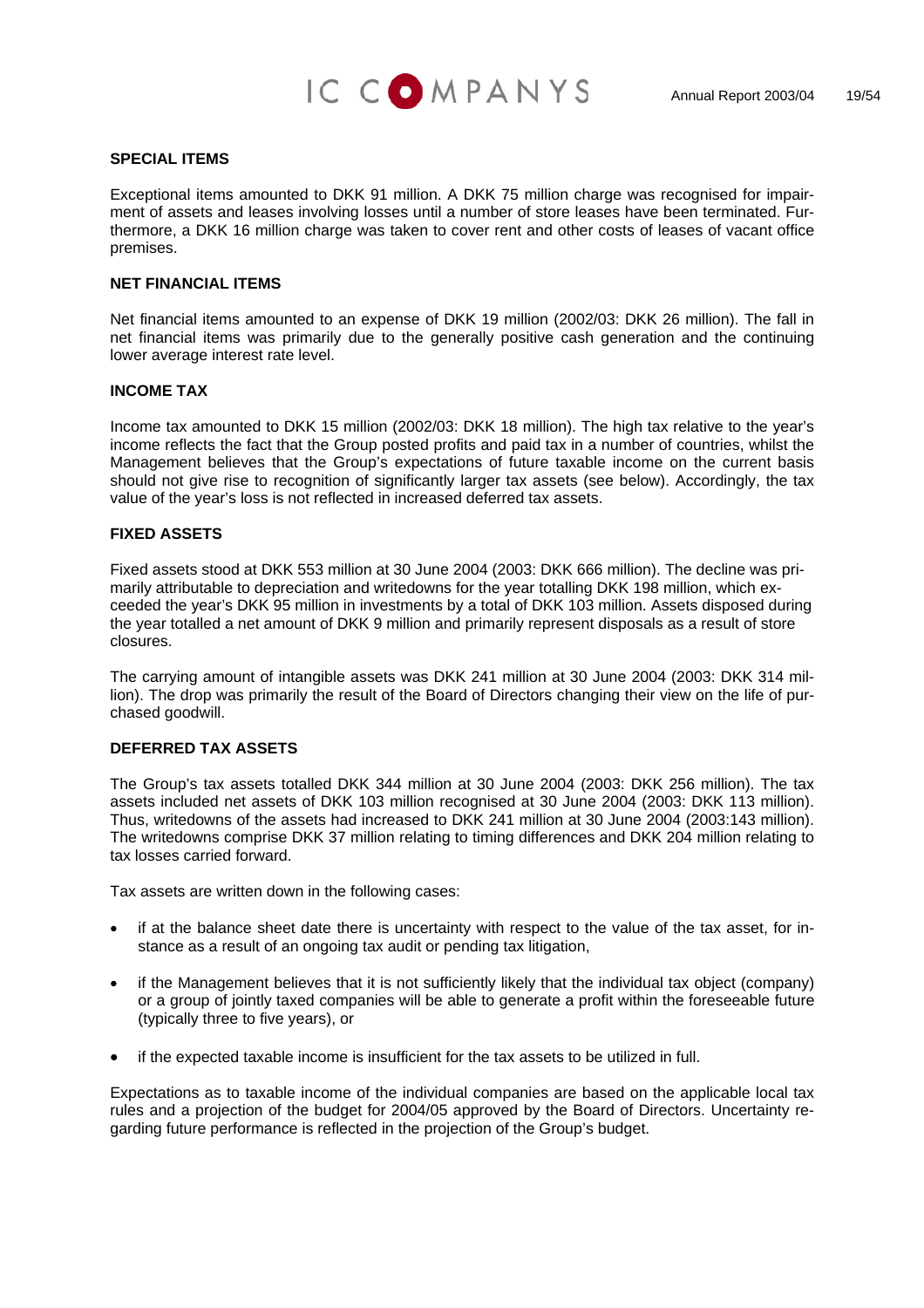

#### **INVENTORIES**

Inventories totalled DKK 381 million at 30 June 2004 (2003: DKK 443 million). On 30 September 2003, the Board of Directors decided to write down the Group's inventories by an additional DKK 57 million, partly as a result of the accounting estimate changes and partly as a result of the decision not to open additional outlets.

#### **TRADE RECEIVABLES**

Trade receivables totalled DKK 201 million at 30 June 2004 (2003: DKK 279 million). The fall in trade receivables was obtained through adjustments in the collection structure combined with a continued reduction in the average credit time. As mentioned earlier, the bad debt provision was increased during the 2003/04 financial year.

#### **EQUITY**

Equity fell by 52% during the period to DKK 290 million at 30 June 2004 from DKK 600 million at 30 June 2003, which means that the equity ratio has been reduced from 33% to 21%.

The equity was increased by DKK 2 million through a reduction of the reserve for negative fair value of derivative financial instruments used to hedge expected future transactions.

In addition, equity was reduced by DKK 2 million as a result of currency translation relating to the Group's foreign subsidiaries. It is Group policy solely to hedge risks relating to the Group's expected cash flows; thus significant fluctuations may occur in Group investments in subsidiaries.

#### **OTHER PROVISIONS**

Other provisions primarily comprise a DKK 46 million provision for losses on leases relating to stores scheduled for closure, of which DKK 40 million relate to 2003/04, and a DKK 18 million provision for losses on leases of administrative premises no longer used by the Group, of which DKK 16 million relate to 2003/04.

#### **CASH FLOW AND CAPITAL INVESTMENTS**

The cash flow from operating activities was an inflow of DKK 130 million (2002/03: DKK 184 million). Movements in working capital were favourable for inventories, receivables as well as short-term debt. The primary reason for this improvement was optimisation of sourcing combined with a continuing optimisation of Group inventories.

The cash flow from investing activities was DKK 77 million (2002/03: DKK 162 million) and related to investments in operating equipment, primarily for use in franchise stores and the Group's own stores.

The cash flow from investing activities was an inflow of DKK 22 million (2002/03: an outflow of DKK 31 million) and mainly related to the repayment of tax relating to a deduction for the discount on employee shares issued in earlier years.

#### **INTEREST-BEARING DEBT**

Consolidated net interest-bearing debt was reduced by DKK 75 million during the financial year to reach DKK 497 million at 30 June 2004 (2003: DKK 572 million).

The Group's available committed credits amounted to DKK 1,053 million at 30 June 2004 (2003: DKK 1,054 million). Out of this amount, a total of DKK 497 million had been drawn at 30 June 2004, and DKK 80 million had been used for letters of credit and similar purposes. Thus, the Group's available unused credits totalled DKK 476 million at 30 June 2004 (2003: DKK 381 million).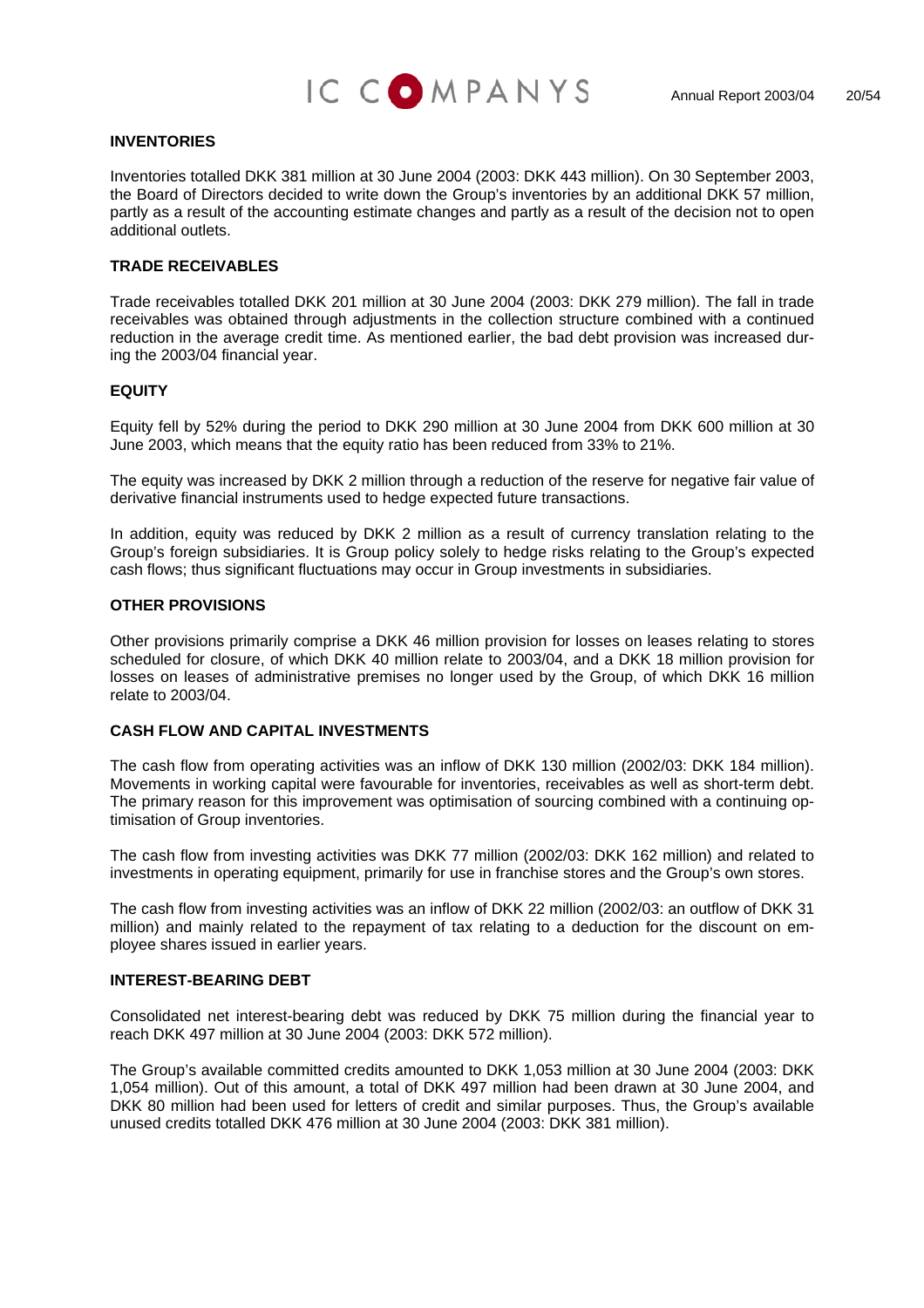### **RISK MANAGEMENT**

The Group is exposed to risks of a commercial as well as a financial nature that are normal for the clothing industry. Below is a description of the most important risk factors and the steps the Group has taken to reduce them.

IC COMPANYS

#### **COMMERCIAL RISK FACTORS**

#### **Suppliers**

The Group's products are solely produced by third parties, which ensures a high level of flexibility. Approximately 60% of production takes place in Asia, and approximately 40% in Europe. No supplier accounts for more than 10% of total production.

#### **Inventory risk**

Sales through IC Companys' own stores and the need to carry stock service products and supplementary products for the retailers involves a risk that products, which, during the year, have been allocated for sale through the Group's own stores or purchased to meet retailers' needs for supplementary shipments during the season, remain unsold at the end of the year.

The Group has a network of outlets for the ongoing sale of such stocks. Capacity in these outlets can be adjusted to some extent. Products that cannot be sold through the Group's own outlets are sold to brokers for resale outside the Group's established markets.

#### **Debtor risk (retailer risk)**

The Group's customers are credit rated according to the Group debtor policy before a customer relationship commences and subsequently on a regular basis. Nevertheless, losses do occur. Individual trade receivables are not normally insured as the Management believes that the costs of doing so would be too high compared with the realistic loss risk.

The credit times vary in line with individual market customs.

Bad debts have not exceeded 1% of revenue in recent years.

#### **Dependence on IT systems**

The Group is highly dependent on reliable IT systems for day-to-day operations, including to ensure control of product sourcing and to increase efficiency in the Group's supply chain.

#### **FINANCIAL RISKS**

The Group monitors and manages all its financial risks through the parent company's treasury department. The Group's financial risks consist of exchange rate risks, interest rate risks and liquidity risks, including counterparty risks. The use of financial instruments and the related risk limits are managed through the Group treasury policy.

The Group uses financial instruments solely to hedge risks. All financial transactions are based on commercial activities, and IC Companys does not enter into speculative transactions.

#### **Foreign exchange risks**

The Group's commercial transactions expose the Group to significant foreign exchange risks, which arise through purchases and sales of products in foreign currency. A significant part of Group purchases are made in the Far East and are denominated in US dollars or US-dollar-related currencies, whereas most revenues and capacity costs are denominated in the euro, Danish kroner or other European currencies. Thus, there is only a limited natural currency match in the Group's transactions.

The Group basically hedges all material commercial risks. As a result, the net cash flow in foreign currency is normally hedged 12 months into the future, except for the net position in euros, which is not hedged.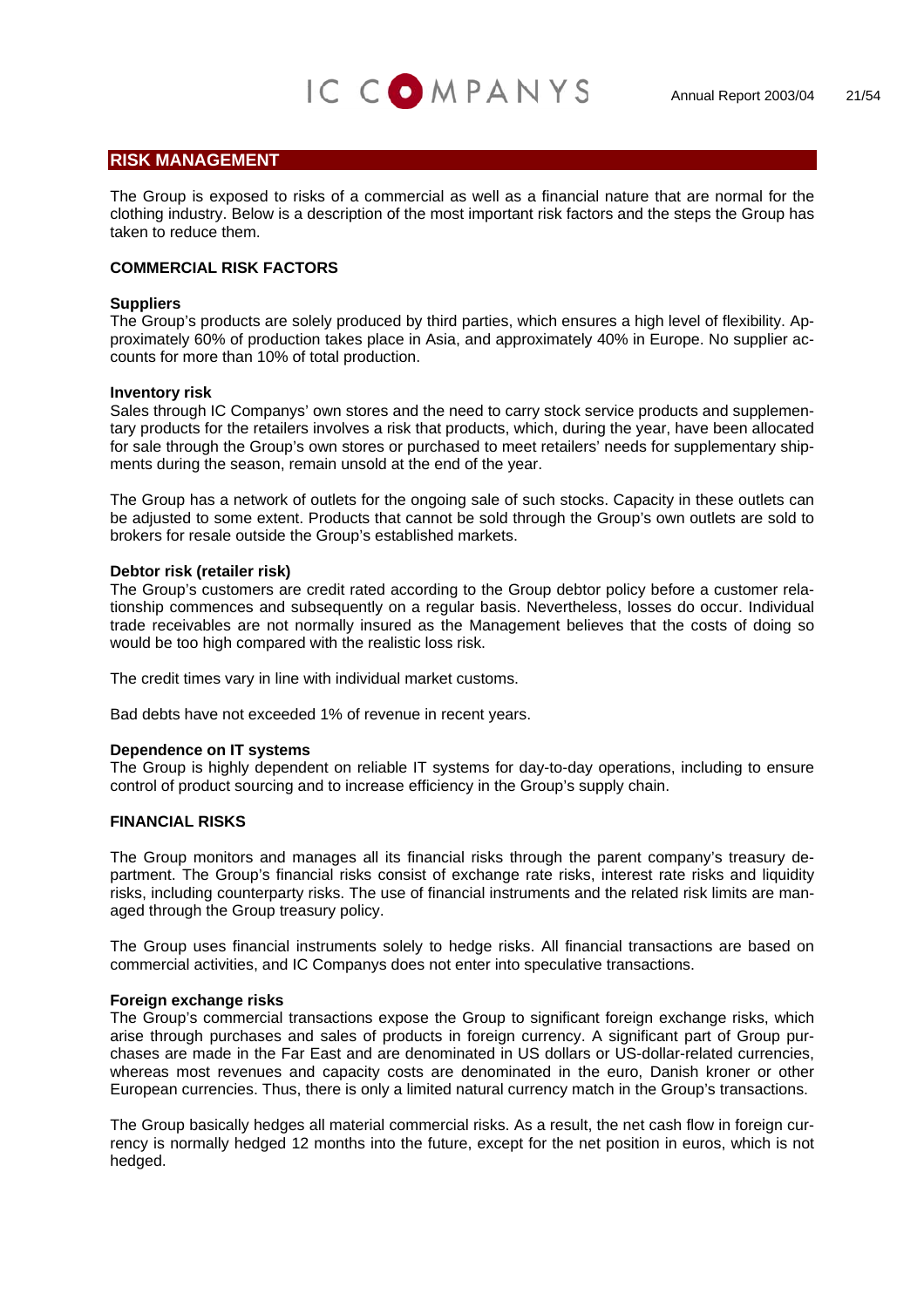

The Group primarily uses forward currency contracts and options to hedge the exchange-rate exposure. Net assets (equity stakes) denominated in foreign currency are generally not hedged.

#### **Interest rate risks**

The Group's interest-rate risks are related to the Group's interest-bearing assets and liabilities and offbalance-sheet items.

The Group's interest-rate risks are managed by obtaining floating-rate and fixed-rate loans and/or by financial instruments matching the interest rate risk on the underlying investment.

#### **Liquidity risks**

The Group's cash resources and capital structure are planned so as to always ensure and support Group operations as well as planned investments.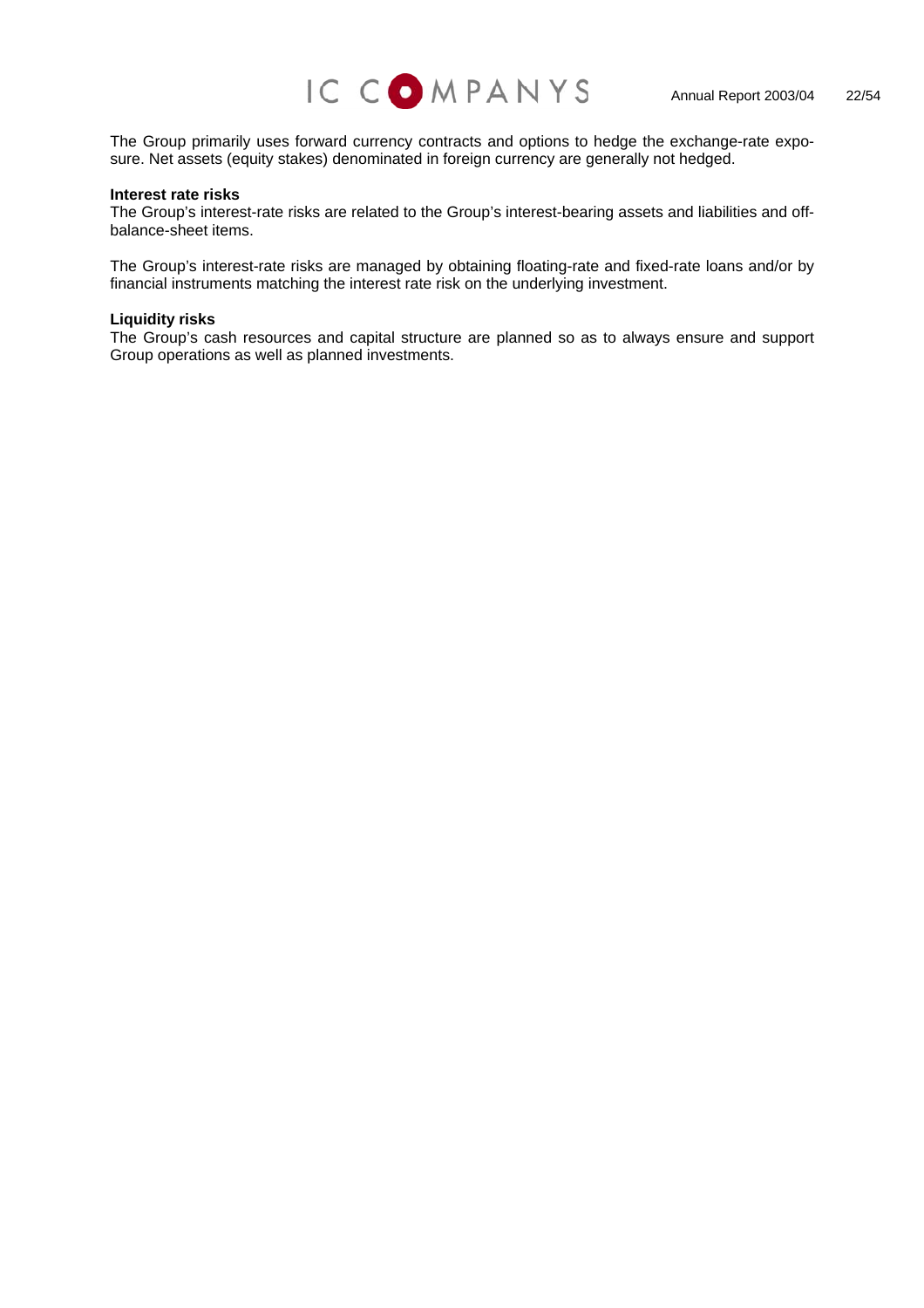## **STATEMENT BY THE MANAGEMENT**

The Board of Directors and the Executive Board have today presented the Annual Report of IC Companys A/S.

IC COMPANYS

The Annual Report is presented in accordance with the Danish Financial Statements Act, Danish accounting standards and other rules imposed by the Copenhagen Stock Exchange on the presentation of financial statements by Danish listed companies. We consider the accounting policies to be appropriate to the effect that the Annual Report gives a true and fair view of the Group's and the Parent Company's assets and liabilities, financial position, results of operations and cash flows.

We recommend that the Annual Report be adopted by the shareholders at the Annual General Meeting.

Copenhagen, 28 September 2004

Executive Board:

KLAUS H. RASMUSSEN HENRIK THEILBJØRN<br>President & CEO

**Chief Financial Officer** 

Board of Directors:

Chairman Deputy Chairman

OLE T. KROGSGAARD BJARNE HANSEN LEIF JUUL JØRGENSEN

KAJA MØLLER NIELS ERIK MARTINSEN OLE WENGEL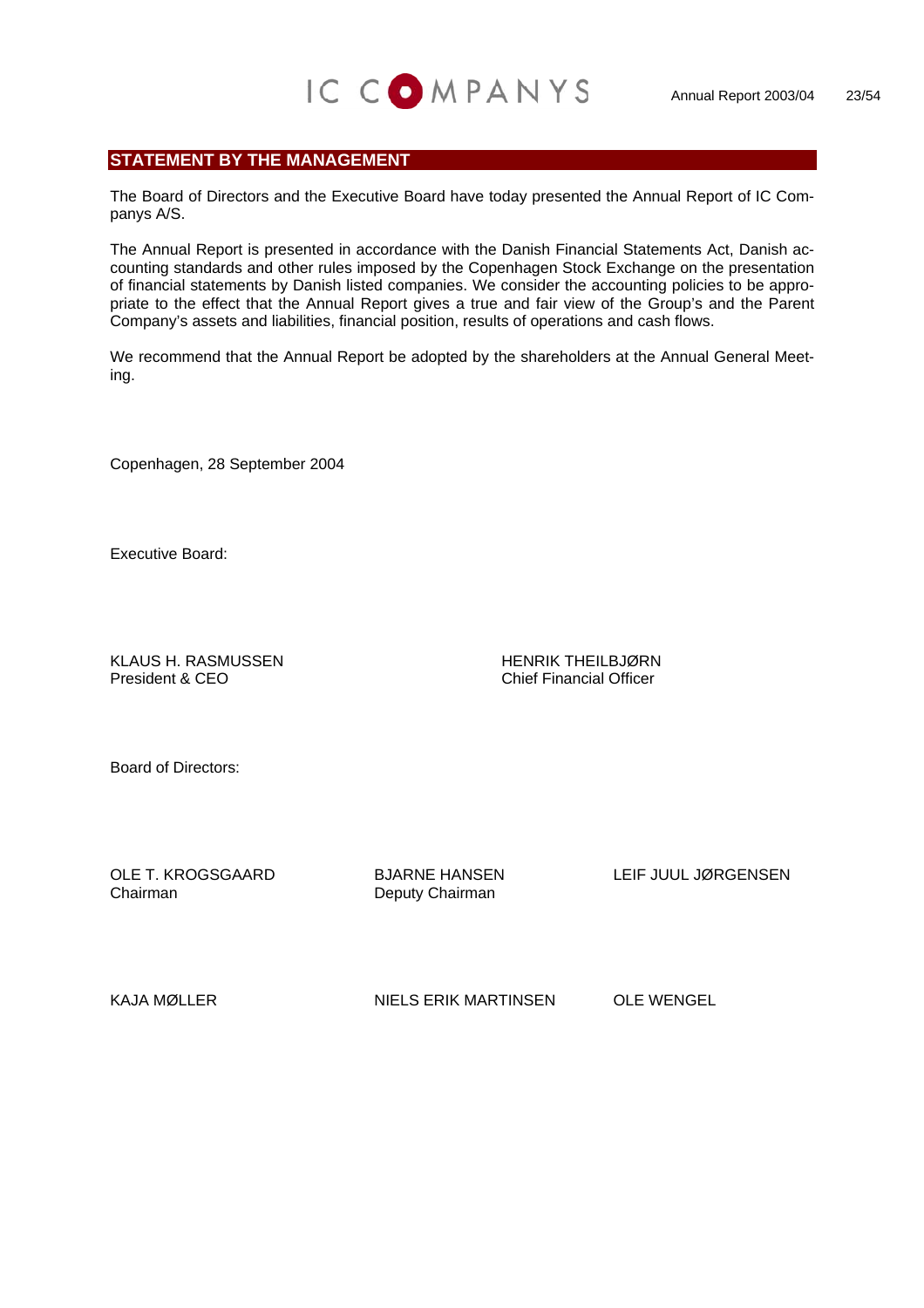### **AUDITORS' REPORT**

#### **To the shareholders of IC Companys A/S**

We have audited the Annual Report of IC Companys A/S for the financial year ended 30 June 2004. The Annual Report is the responsibility of the Company's Management. Our responsibility is to express an opinion on the Annual Report based on our audit.

#### **Basis of opinion**

We conducted our audit in accordance with Danish Auditing Standards. Those standards require that we plan and perform the audit to obtain reasonable assurance that the Annual Report is free of material misstatement. An audit includes examining, on a test basis, evidence supporting the amounts and disclosures in the Annual Report. An audit also includes assessing the accounting policies used and significant estimates made by the Management, as well as evaluating the overall Annual Report presentation. We believe that our audit provides a reasonable basis for our opinion.

Our audit has not resulted in any qualification.

#### **Opinion**

In our opinion, the Annual Report gives a true and fair view of the Group's and the Parent Company's assets, liabilities and financial position at 30 June 2004 and of the results of their operations as well as the consolidated cash flows for the financial year 1 July 2003 – 30 June 2004 in accordance with the Danish Financial Statements Act and Danish Accounting Standards.

Copenhagen, 28 September 2004

DELOITTE ERNST & YOUNG Statsautoriseret Revisionsaktieselskab Statsautoriseret Revisionsaktieselskab

DAVID HOLM LEIF SHERMER LARSEN State Authorised Public Accountant State Authorised Public Accountant

KIRSTEN AASKOV MIKKELSEN KOBERT CHRISTENSEN State Authorised Public Accountant State Authorised Public Accountant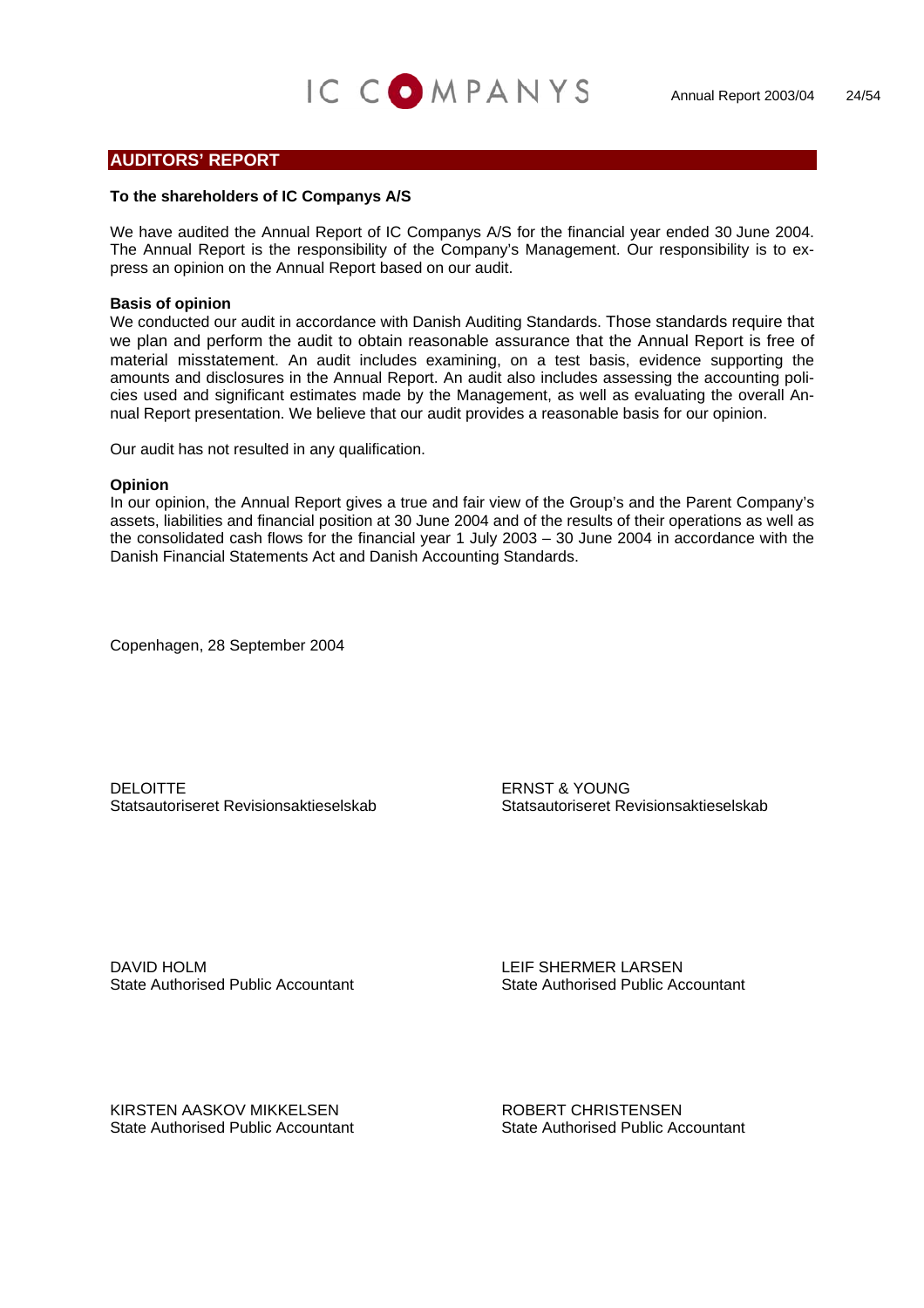## IC COMPANYS

## **ACCOUNTING POLICIES**

The Annual Report of IC Companys A/S (the "Company") and its subsidiaries (together the "Group") have been prepared in accordance with the Danish financial statements legislation for class D companies and the requirements of the Copenhagen Stock Exchange to the presentation of financial statements by listed companies, including current Danish accounting standards. The accounting policies are unchanged from the 2002/03 financial year.

In connection with the implementation of Danish accounting standard 22 on revenue recognition and as described in the Annual Report for the year ended 30 June 2003, cash discounts have been reclassified from a financial expense to a reduction of revenue. The amount was DKK 21 million in both 2002/03 and 2003/04. In addition, the comparative figures have been reclassified.

As described in "Management's review" on page 6, and as described in the "Financial review" on page 17, IC Companys changed its accounting estimates for inventory valuation, writedowns of trade receivables and the useful economic life of goodwill in connection with the presentation of the interim report for the three months ended 30 September 2003.

#### **RECOGNITION AND MEASUREMENT IN GENERAL**

Assets are recognised in the balance sheet when it is probable that future economic benefits attributable to the asset will flow to the Group and the value of the asset can be reliably measured.

Liabilities are recognised in the balance sheet when they are probable and can be reliably measured.

On initial recognition, assets and liabilities are measured at cost. Subsequently, assets and liabilities are measured as described below in respect of each individual item.

Certain financial assets and liabilities are measured at amortized cost, implying the recognition of a constant effective rate of interest to maturity. Amortised cost is stated as original cost less any principal payments and plus or minus the accumulated amortisation of any difference between cost and the nominal amount.

Recognition and measurement take into consideration gains, losses and risks that arise before the time of presentation of the Annual Report and that confirm or invalidate matters existing at the balance sheet date.

Income is recognised in the income statement when earned. This includes the recognition of value adjustments of financial assets and liabilities measured at fair value or amortised cost. Also recognised are costs incurred to achieve the year's revenues, including amortisation, depreciation, impairment losses and provisions as well as reversals made to reflect changed accounting estimates concerning amounts previously recognised in the income statement.

### **BASIS OF CONSOLIDATION**

The consolidated financial statements consolidate the financial statements of IC Companys A/S (the "Parent Company") and subsidiaries in which the Company's voting rights directly or indirectly exceed 50%, or in which the Company has a controlling interest in any other way.

The consolidated financial statements are prepared on the basis of the annual financial statements of the Company and the individual subsidiaries by combining items of a like nature. Equity interests, intercompany transactions, intercompany balances, unrealised intercompany gains on inventories and dividends are eliminated.

Investments in subsidiaries by the Parent Company and its subsidiaries are offset by the proportional share of the fair value of the net assets of the subsidiary at the time of acquisition.

Newly acquired or newly established companies are recognised in the consolidated financial statements from the date of acquisition.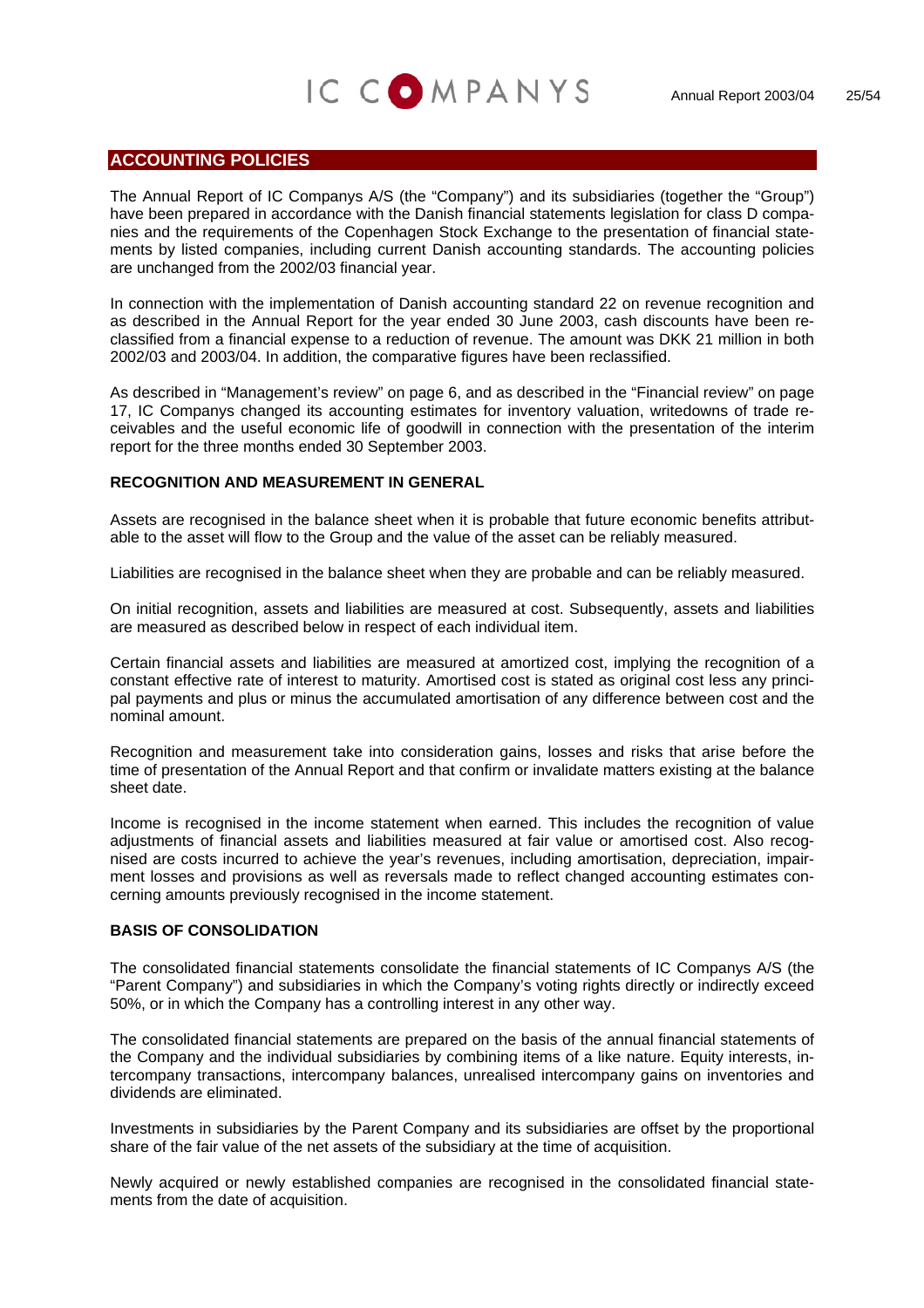



Acquisitions of new subsidiaries are accounted for using the purchase method, under which identifiable assets and liabilities are measured at fair value on the date of acquisition. The determination of the fair values of the acquired net assets includes provisions arising in the acquired enterprise in connection with the acquisition, including the costs of implementing decided and announced restructuring plans. The tax value of revaluations is taken into account. If the purchase price exceeds the fair value of the net assets of the enterprise acquired, the remaining positive differences (goodwill) are recognised as intangible assets and amortised systematically through the income statement on the basis of an individual assessment of the useful economic lives of the assets, not to exceed 10 years.

The acquisition value of goodwill is adjusted for any changes to the purchase consideration after the acquisition. The cost price of an enterprise includes the purchase consideration plus costs directly related to the acquisition.

The line items of subsidiaries' financial statements are fully consolidated in the Group's financial statements. The proportionate shares of the results and equity of subsidiaries attributable to minority interests are adjusted annually and recognised separately in the income statement and the balance sheet. If minority interests represent an asset, they are written down to a lower fair value, if applicable.

#### **FOREIGN CURRENCY TRANSLATION**

Transactions denominated in foreign currencies are translated into Danish kroner at the exchange rate ruling at the transaction date.

Exchange differences arising between the transaction date and the date of payment are recognised in the income statement under financial income or expenses.

Receivables, payables and other monetary items denominated in foreign currencies are translated into Danish kroner at the exchange rates ruling at the balance sheet date. The difference between the exchange rate ruling at the balance sheet date and the exchange rate at the time when the receivable or payable arose or was recorded in the most recent annual financial statements is recognised in the income statement under financial income or expenses. Non-monetary assets denominated in foreign currencies on acquisition are not subsequently translated.

All the Company's subsidiaries are considered to be independent units. The balances of foreign subsidiaries are translated to the exchange rate ruling at the balance sheet date, while income statements are translated at average exchange rates for the year. Exchange differences arising on the translation of foreign subsidiaries' opening equity using the exchange rates ruling at the balance sheet date as well as on the translation of the income statements using average exchange rates at the balance sheet date are taken directly to equity. Exchange adjustments of receivables and subordinated loan capital in foreign subsidiaries that are considered to be part of the overall investment in the subsidiary are taken directly to equity.

#### **DERIVATIVE FINANCIAL INSTRUMENTS AND HEDGING ACTIVITIES**

Derivative financial instruments are measured on initial recognition in the balance sheet at cost and subsequently remeasured at their fair value. Positive and negative fair values of derivatives are recognised under other receivables and other payables, respectively, as realised gains on financial contracts and unrealised losses on financial contracts, respectively.

Changes in the fair value of derivative financial instruments designated as and qualifying for recognition as a hedge of expected future transactions are recognised directly in equity. Income and expenses relating to such hedge transactions are transferred from equity on realisation of the hedged item and recognised in the same item as the hedged item.

For derivative financial instruments not qualifying as hedges, changes in the fair value are recognised in the income statement under financial income and expenses.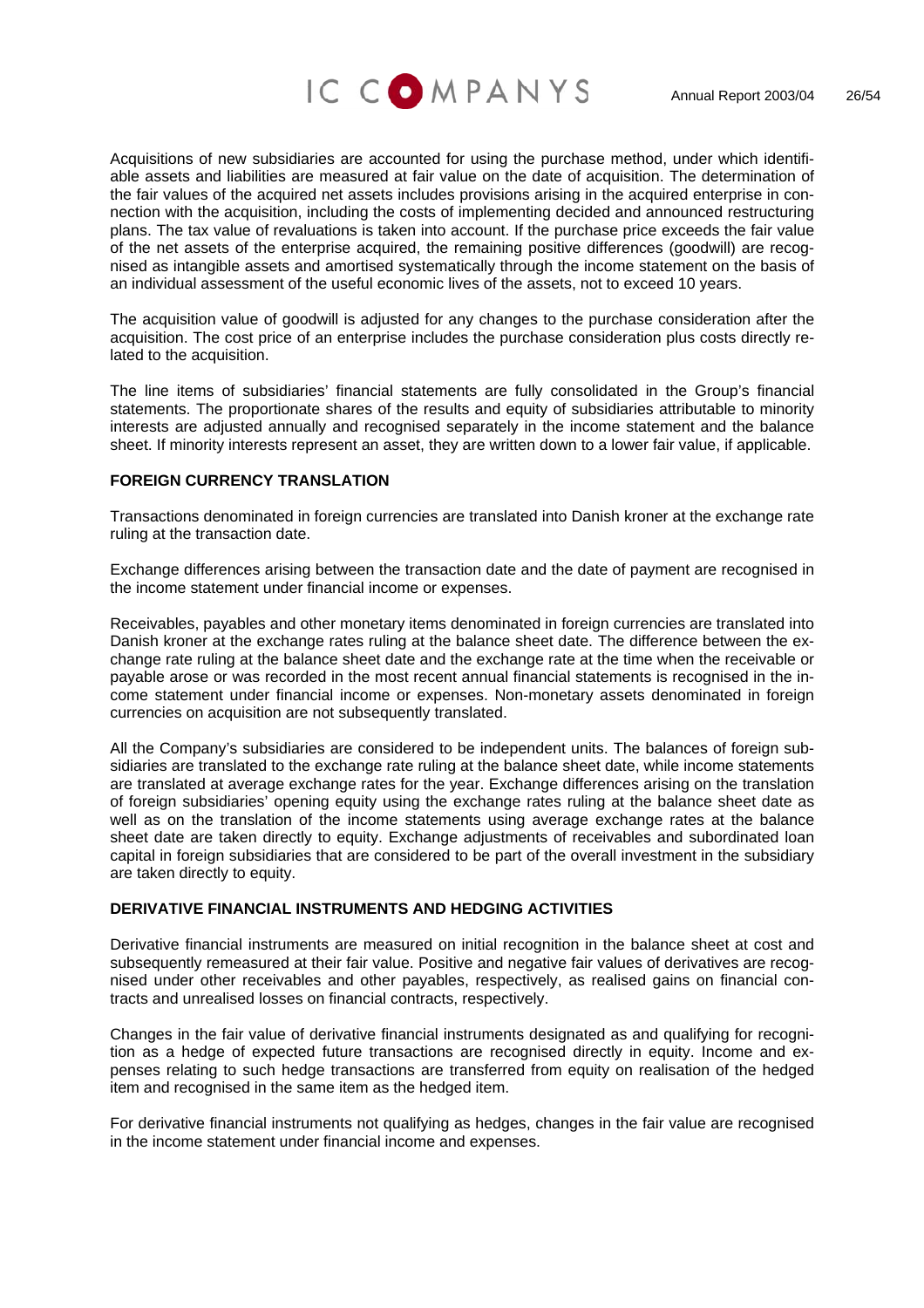

#### **INCOME STATEMENT**

#### **Revenue**

Revenue from the sale of goods is recognised in the income statement if delivery and transfer of risk to the buyer have taken place before year-end and if the income can be reliably measured and is expected to be received. Revenue is measured excluding VAT, indirect taxes and discounts related to sales.

#### **Cost of sales**

Cost of sales includes direct costs incurred to obtain the revenue for the year.

#### **Selling and distribution costs**

Selling and distribution costs include costs in the form of salaries to sales and distribution staff, store rent, marketing costs and collection-related costs, automobile operation, depreciation of property, plant and equipment and intangible assets relating to selling and distribution activities. The expenses are recognised when incurred.

#### **Administrative expenses**

Administrative expenses include expenses for the Management and the design and administrative staff, office expenses and other expenses, including depreciation of property, plant and equipment, amortisation of intangible assets relating to administrative activities as well as amortisation of goodwill. The expenses are recognised when incurred.

#### **Other operating income/costs**

Other operating income and costs comprise items of a secondary nature relative to the principal activities, including gains and losses on the sale of intangible assets and property, plant and equipment. In the Parent Company, other operating income/costs primarily comprise management fees from subsidiaries to the Parent Company for their share of the Group's overheads.

#### **Special items**

Includes material amounts of a one-off nature that are not directly attributable to normal activities, including special impairment charges and provisions and the reversal thereof.

#### **Financial income and expenses**

Financial income and expenses include interest, realised and unrealised exchange differences, fair value adjustments of derivative financial statements which do not qualify for hedge accounting and supplements, deductions and allowances relating to the payment of income tax.

#### **Income from investments in subsidiaries**

The income statement of the Parent Company includes the proportionate share of the pre-tax profit or loss of each individual subsidiary after elimination of intercompany gains and losses. The share of the tax in subsidiaries is recognised under tax on profit/(loss) from ordinary activities.

#### **Income tax**

Tax for the year, consisting of the year's current tax and movements in deferred tax, is recognised in the income statement as regards the amount that can be attributed to the profit for the year and posted directly on equity as regards the amount that can be attributed to movements taken directly to equity.

The Parent Company is taxed jointly with a number of wholly owned Danish and foreign subsidiaries. The current income tax liability is allocated among the companies of the Danish tax pool in proportion to their taxable income (full allocation subject to reimbursement in respect of tax losses). The jointly taxed companies pay tax under the on account tax scheme.

Deferred tax is calculated using the current tax rules and tax rates on temporary differences between carrying amounts and tax values. Deferred tax assets, including the tax value of tax losses carried forward, are recognised at the value it is expected can be used to determine future taxable income and offset against deferred tax liabilities within the same legal entity and jurisdiction. If deferred tax is an asset, it is included in investments based on an assessment of the potential of future realisation.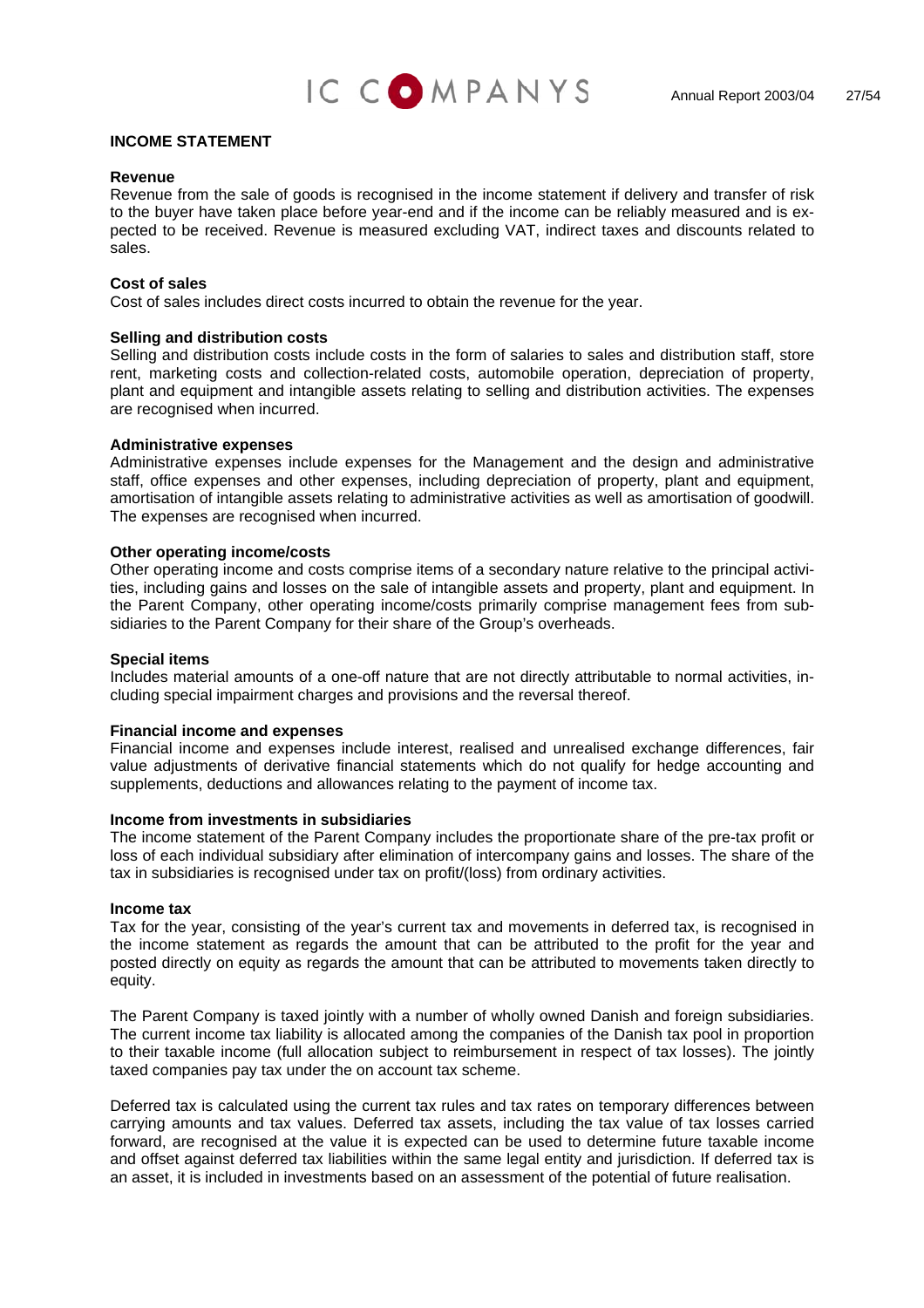

Deferred tax regarding investments in subsidiaries is not recognised as the investments are planned to be maintained for a number of years and, according to applicable tax rules, the related tax liability ceases three years after the time of acquisition of the investment.

#### **BALANCE SHEET**

#### **Intangible assets and property, plant and equipment**

Fixed assets are measured at historic cost less accumulated amortisation, depreciation and impairment losses.

Cost encompasses the purchase price and costs directly associated with the purchase until the time when the asset is ready to be brought into use. In the case of assets produced in-house, cost comprises direct and indirect costs for materials, components, third-party suppliers and labour.

The cost of finance leases is determined as the lower of the fair value and the present value of future lease payments. The present value is determined by discounting the leasing contract at the interest rate implicit in the lease.

Payments to take over leases (key money) are classified as leasehold rights.

The difference between the cost price and the expected residual value is amortised or depreciated on a straight-line basis over the expected useful economic lives of the assets. The amortisation and depreciation period is determined on the basis of the Management's experience in the Group's business area, and the Management believes this to be the best estimate of the economic lives of the assets, which are as follows:

| Goodwill                    | 5-10 years     |
|-----------------------------|----------------|
| Leasehold rights            | up to 10 years |
| Software and IT development | 3-5 years      |
| Leasehold improvements      | up to 10 years |
| <b>Buildings</b>            | 25-50 years    |
| Equipment and furniture     | 3-5 years      |

Minor assets are recognised in the income statement under ordinary operations.

Gains and losses on the sale of fixed assets are stated as the difference between the selling price less selling expenses and the carrying amount at the date of disposal. Gains and losses are recognised in the income statement under other operating income or other operating expenses.

#### **Impairment**

The carrying amount of intangible assets and property, plant and equipment is assessed annually in the event of indications of impairment. If impairment is deemed to have occurred, the carrying amount is written down to the higher of the present value of expected future revenue and an estimated realisable value. In the determination of the present value, a weighted cost of capital at market level is used.

#### **Investments in subsidiaries**

Investments in subsidiaries are measured according to the equity method determined in accordance with the Parent Company's accounting policies less or plus any unrealised intercompany gains and losses. The Parent Company recognises the proportionate share of the results of subsidiaries in its income statement. The proportionate share of tax in subsidiaries is included in the line item "Income tax".

Investments in foreign subsidiaries are translated into Danish kroner at the exchange rates ruling at the balance sheet date. In the translation of the results of subsidiaries, average exchange rates for the period are used. Translation differences between the beginning of the year and the end of the year and translation differences relating to the translation of the income statement from average exchange rates to year-end rates are taken to equity.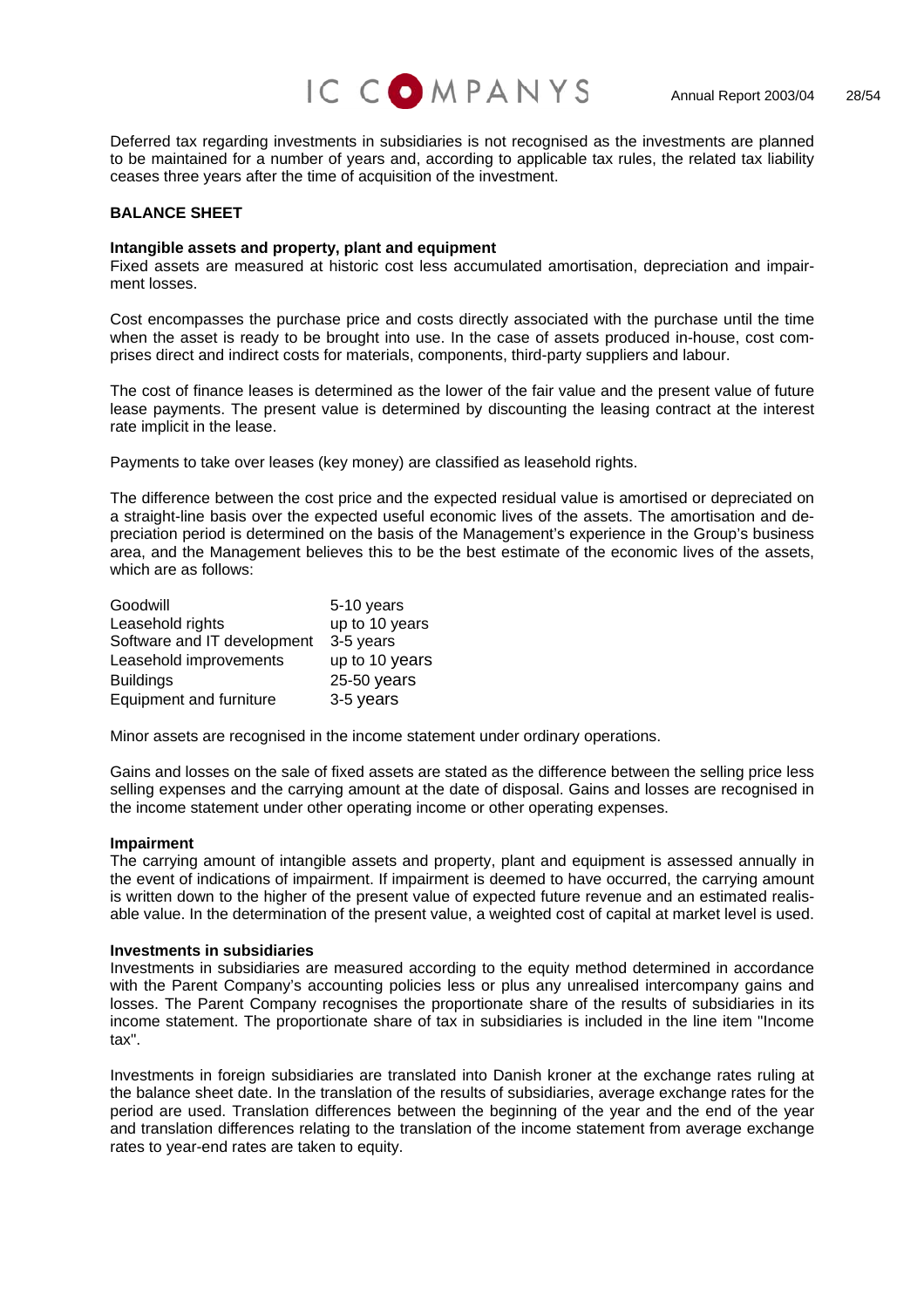



Subsidiaries with a negative net asset value are recognised at DKK nil, and any receivable amount from these enterprises is written down, to the extent it is deemed to be irrecoverable, by the Parent Company's share of the negative net asset value.

Net revaluation of investments in subsidiaries is transferred to the reserve for net revaluation according to the equity method under equity to the extent that the carrying amount exceeds the cost.

#### **Other investments**

Securities are measured at their fair value on the balance sheet date.

Other investments are measured at cost or fair value at the balance sheet date, if this is lower for reasons that are not considered to be temporary.

#### **Inventories**

Inventories are measured at cost using the FIFO method. Inventories are written down to the lower of cost and net realisable value.

The cost of raw materials and consumables includes the purchase price and direct costs to take delivery of the products.

The cost of finished products includes the cost of raw materials, consumables, external production costs and costs to take delivery of the products, including transportation costs and quotas.

The net realisable value of finished products is determined as the expected selling price less costs incurred to execute the sale.

#### **Receivables**

Receivables are measured at amortised cost, which usually corresponds to the nominal value, less write-downs for bad debts.

#### **Prepayments**

Prepayments recognised under assets comprise costs incurred relating to the following financial year, including collection samples, rent, insurance, etc.

#### **Dividends**

Proposed dividends are recognised as a liability at the time of adoption by the shareholders at the annual general meeting. Dividends expected to be paid in respect of the year are stated as a separate line item under equity.

#### **Treasury shares**

The acquisition and sale of treasury shares and dividends thereon are taken directly to equity under the line item "Retained profit".

#### **Provisions**

Provisions are recognised when, as a consequence of a past event, the Group has a legal or otherwise concrete and actual obligation, and it is likely that the obligation will require an outflow of the Company's financial resources to redeem the obligation.

Other provisions include obligations relating to the restructuring of acquisitions and rent for premises that are being closed down. Provisions relating to acquisitions include provisions regarding the enterprise acquired decided at the time of acquisition, at the latest, and which are included in the calculation of the purchase consideration and, thus, in goodwill.

#### **Financial liabilities**

The capitalised lease liability under finance leases is recognised under financial liabilities.

#### **Other debts**

Other debts are measured at amortized cost.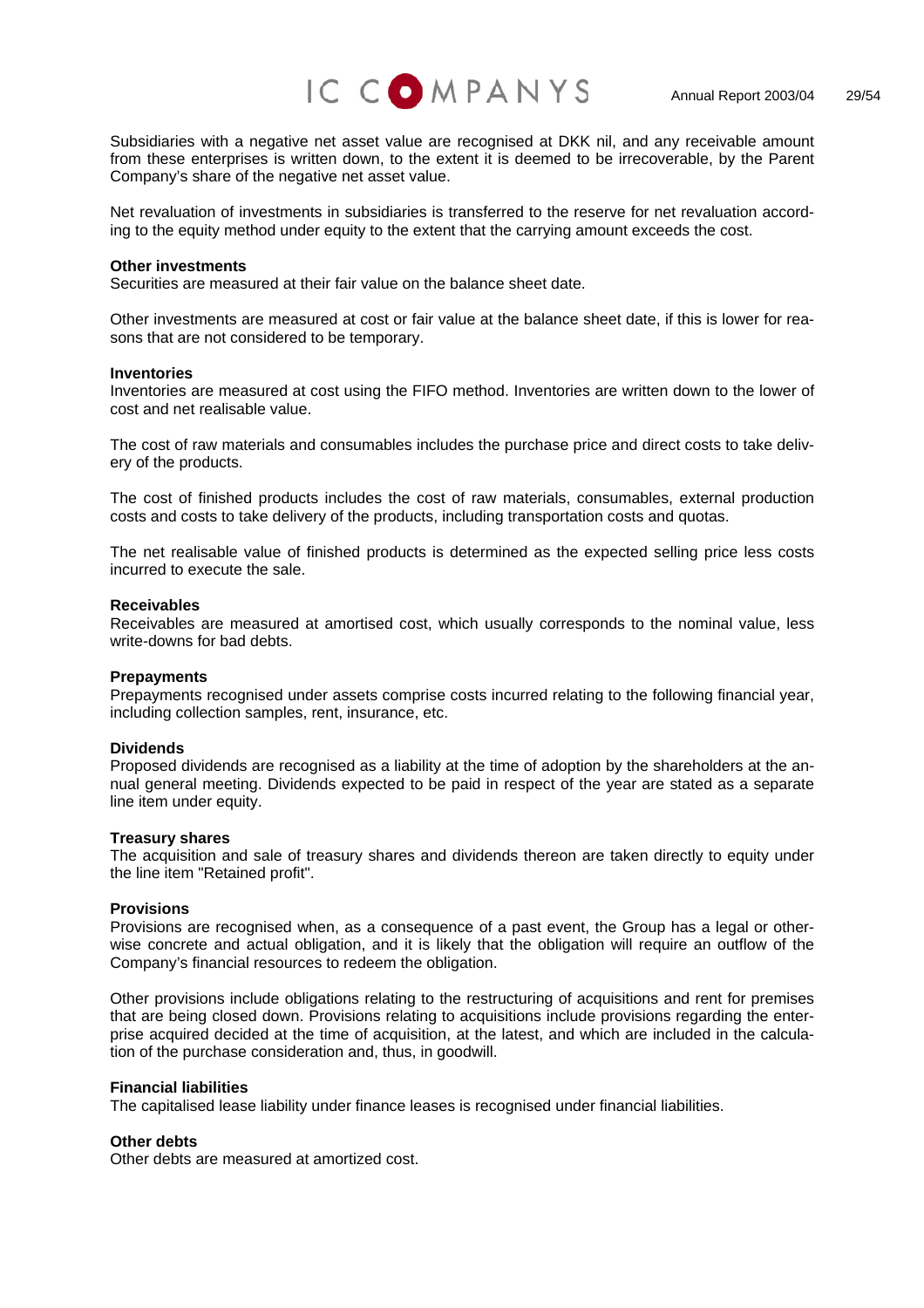

#### **Share-based incentive plans**

The Board of Directors, Executive Board and a number of senior executives have been awarded share-based incentive plans.

Costs related to warrant-based incentive plans are recognised directly in equity. The obligation is covered by treasury shares.

Warrants are awarded free of any payment from the warrantee. The proceeds from the issue of shares in IC Companys A/S in connection with the exercise of warrants is recognised directly on equity.

All allotted stock plans carry an exercise price that corresponds to the market price of the Company's shares at the time of establishment or allocation. The costs or obligation is not recognised at the time of allocation, nor in connection with a subsequent value adjustment.

#### **Pension plans**

The Group primarily has defined contribution pension plans. Pension costs relating to defined contribution pension plans are recognised in the income statement in the year they relate to.

#### **CASH FLOW STATEMENT**

The cash flow statement shows the Group's cash flows for the year, broken down by operating, investing and financing activities, and the year's changes in cash and cash equivalents as well as the Group's cash and cash equivalents at the beginning and end of the year.

The cash flow statement shows cash flow from operating activities indirectly based on the operating profit before special items.

The cash flow from operating activities is calculated as the Group's share of results adjusted for noncash operating items, the cash effect of special items, provisions, financial items paid, movements in working capital and income tax paid.

The working capital comprises current assets excluding cash items or items attributable to the investing activity, less short-term debt excluding bank loans, mortgages and income tax payable.

The cash flow from investing activities includes payments regarding the purchase and sale of fixed assets and securities, including investments in companies.

The cash flow from financing activities includes payments to and from shareholders, mortgage loans raised and instalments thereon and other long-term liabilities not included in working capital.

The Group's cash and cash equivalents includes cash at bank and in hand and net short-term bank debt.

#### **SEGMENT INFORMATION**

Segment information is reported by sales channel (primary segment) and geographic market (secondary segment). Segment information is reported in compliance with Group accounting policies and with the Group's internal reporting and financial management.

Fixed assets in a segment comprise fixed assets used directly in the operations of the segment, including intangible assets and property, plant and equipment.

Current assets in a segment comprise current assets used directly in the operations of the segment, including inventories, trade receivables, other receivables and prepayments.

Segment liabilities comprise liabilities attributable to the operation of the segment. As a result of the Group's centralised production and purchasing management, it is not possible to attribute trade payables to the segments.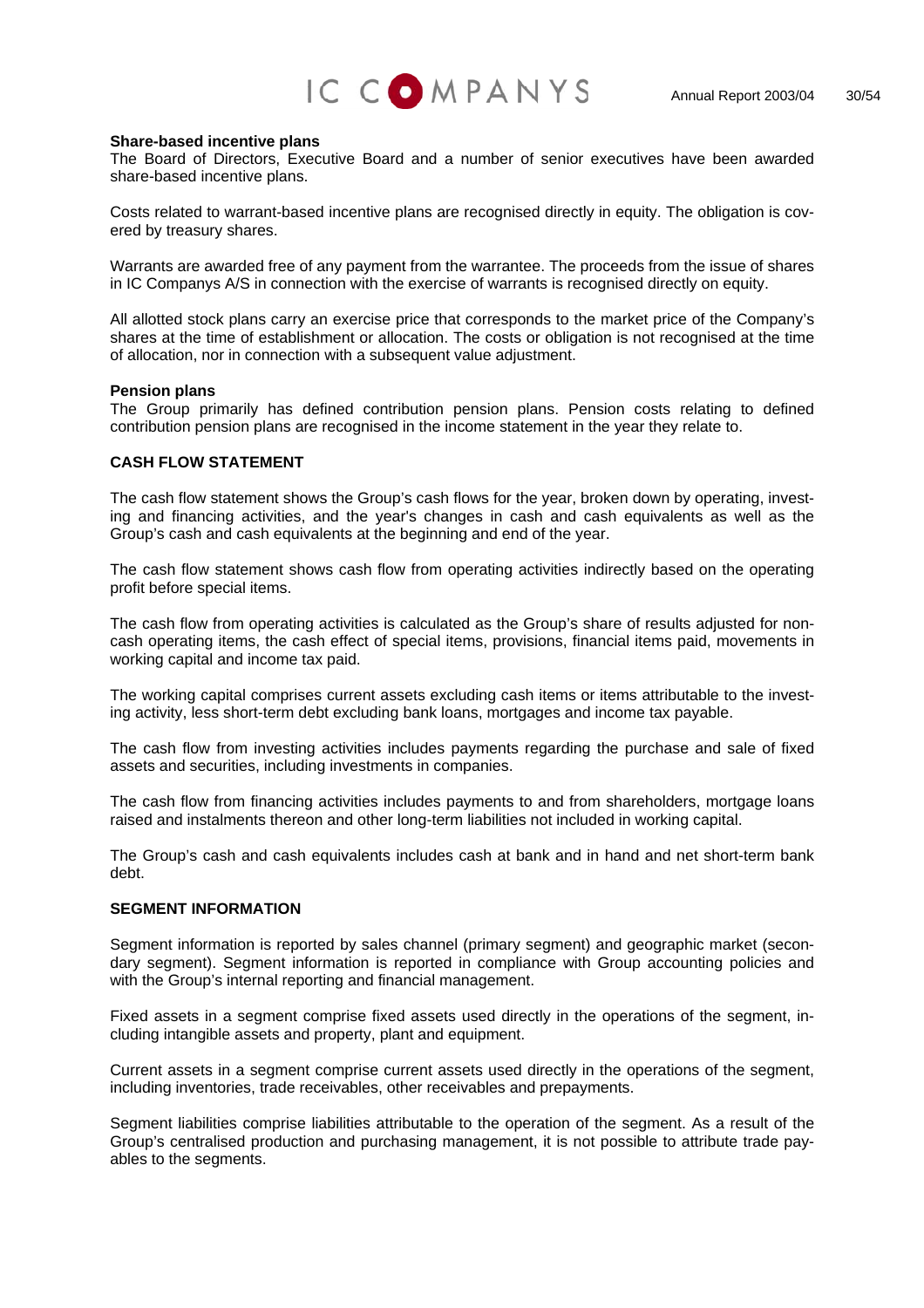## **TRANSITION TO IFRS IN THE 2005/06 FINANCIAL YEAR**

IC Companys will implement the international accounting standards/international financial reporting standards (IAS/IFRS) as of 1 July 2005, and the comparative figures for the 2004/05 financial year will also be restated to IFRS. IC Companys has made an initial analysis to determine the differences between the accounting policies currently applied and the current IAS/IFRS standards. As a result of this analysis, the Management expects that IC Companys accounting policies will be changed in the following respects:

IC COMPANYS

- **Revenue recognition** Under the existing accounting policies, provisions are taken with respect to agreement-based return of products from wholesale customers. Additional analyses will be performed to determine how company practice will be affected by IFRS requirements.
- **Intangible assets** Under the existing accounting policies, goodwill is amortised over a period of five to ten years. Under IFRS 3, goodwill is only to be tested for impairment. This means that no goodwill amortisation but only any impairment of goodwill will be charged to the income statement. Goodwill amortisation for 2004/05 is expected to be approximately DKK 48 million.
- **Accounting for intangible assets** Under the existing accounting policies, leasehold rights are amortised of the minimum term of the lease acquired, not to exceed ten years. In some cases it is impossible to determine the useful economic life of intangible assets, and under IAS 38 they must therefore be tested for impairment on an annual basis rather than amortised. A more detailed analysis is needed to determine whether this would result in a change in the way IC Companys accounts for these assets.
- **Share-based incentive plans** In prior years, the Group has used share-based incentive compensation for executives. Outstanding plans must be accounting for under IFRS 2.
- **Pension commitments** The Group has defined benefit plans to a limited extent. Under the existing accounting policies, costs are recognised when payment takes place, and the liabilities are revalued on a regular basis. Under IAS 19, an actuarial calculation must be made of pension liabilities, which must be recognised under provisions.
- **Forward exchange contracts** The Group uses foreign exchange contracts to hedge foreign exchange risks in connection with the purchase and sale of goods. In connection with the transition to IAS 39, the requirements will become stricter for such foreign exchange instruments treated as hedging of future transactions in foreign currency. A more detailed analysis of these requirements could show that the Company will have to change its current practice, under which value adjustments are recognised in the income statement together with and in the same line item as the hedged transactions; instead they may have to be recognised in the incomes statement on a current basis and be treated as a financial item. The deferred loss at 30 June 2004 was DKK 4 million.
- **Recognition of investments** The Parent Company measures and recognises investments in subsidiaries based on the equity method. In connection with the transition to IAS/IFRS, these investments must be recognised at cost or fair value.
- In addition, there may be minor changes as a result of the first application of IFRS.

In a number of respects, the disclosure requirements under IAS/IFRS are more comprehensive than the reporting requirements applicable to Danish listed companies. IC Companys will evaluate the need to adjust existing notes or add new note disclosures.

It is not expected that the transition will give rise to major adjustments to the Company's financial systems and registration routines.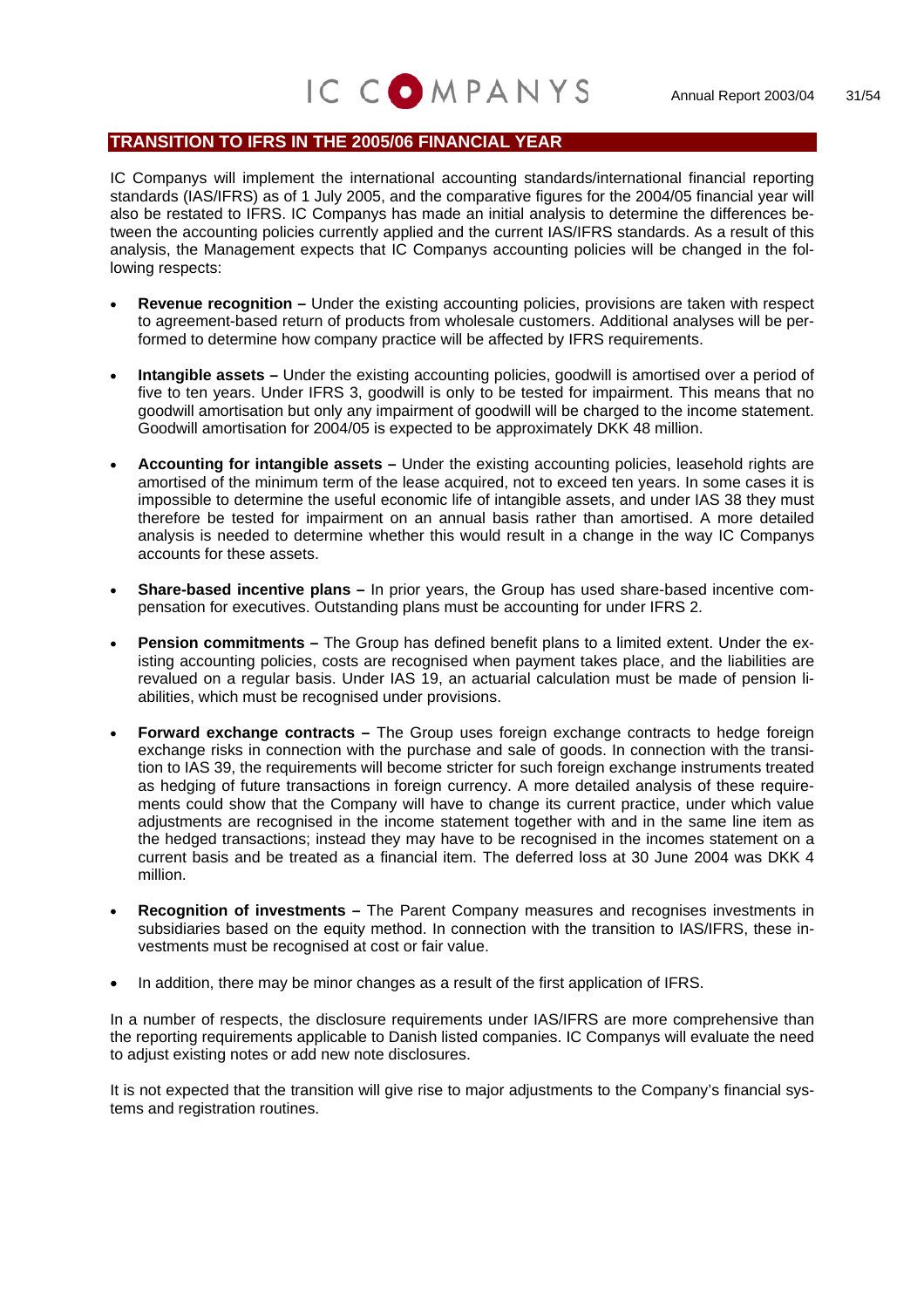## **INCOME STATEMENT**

*1 July - 30 June*

|             |                                                                  | <b>GROUP</b> |               | <b>PARENT COMPANY</b>      |                   |
|-------------|------------------------------------------------------------------|--------------|---------------|----------------------------|-------------------|
| <b>Note</b> | (DKK '000)                                                       | 2003/04      | 2002/03       | 2003/04                    | 2002/03           |
| 1           | <b>REVENUE</b>                                                   | 2,612,204    | 2,685,251     | 958,288                    | 1,185,312         |
|             | Cost of sales                                                    | (1,320,758)  | (1, 248, 425) | (935, 502)                 | (938, 519)        |
|             | <b>GROSS PROFIT</b>                                              | 1,291,446    | 1,436,826     | 22,786                     | 246,793           |
| 2, 3        | Selling and distribution costs                                   | (922, 752)   | (839, 549)    | (98, 925)                  | (85, 170)         |
| 2, 3, 4     | Administrative expenses                                          | (567,660)    | (495, 920)    | (198, 537)                 | (182, 479)        |
| 5           | Other operating income                                           | 15,013       | 9,766         | 62,160                     | 67,550            |
| 6           | Other operating costs                                            | $\mathbf 0$  | (2,550)       | $\mathbf 0$                | $\pmb{0}$         |
|             | OPERATING PROFIT/(LOSS) BEFORE SPECIAL ITEMS                     | (183, 953)   | 108,573       | (212, 516)                 | 46,694            |
| 14          | Special items                                                    | (91,000)     | (64, 300)     | (15,000)                   | (10, 400)         |
|             | <b>OPERATING PROFIT</b>                                          | (274, 953)   | 44,273        | (227, 516)                 | 36,294            |
| 12<br>8     | Income/(loss) from investments before tax<br>Net financial items | (18, 560)    | (25, 753)     | (68, 247)<br>2,250         | (16,999)<br>(775) |
|             | <b>PROFIT/(LOSS) BEFORE TAX</b>                                  | (293, 513)   | 18,520        | (293, 513)                 | 18,520            |
| 9           | Income tax                                                       | (15, 240)    | (17, 561)     | (15, 240)                  | (17, 561)         |
|             | PROFIT/(LOSS) FOR THE YEAR                                       | (308, 753)   | 959           | (308, 753)                 | 959               |
|             | PROFIT ALLOCATION                                                |              |               |                            |                   |
|             | Dividend<br>Retained earnings                                    |              |               | $\mathbf{0}$<br>(308, 753) | 0<br>959          |
|             | PROFIT/(LOSS) FOR THE YEAR                                       |              |               | (308, 753)                 | 959               |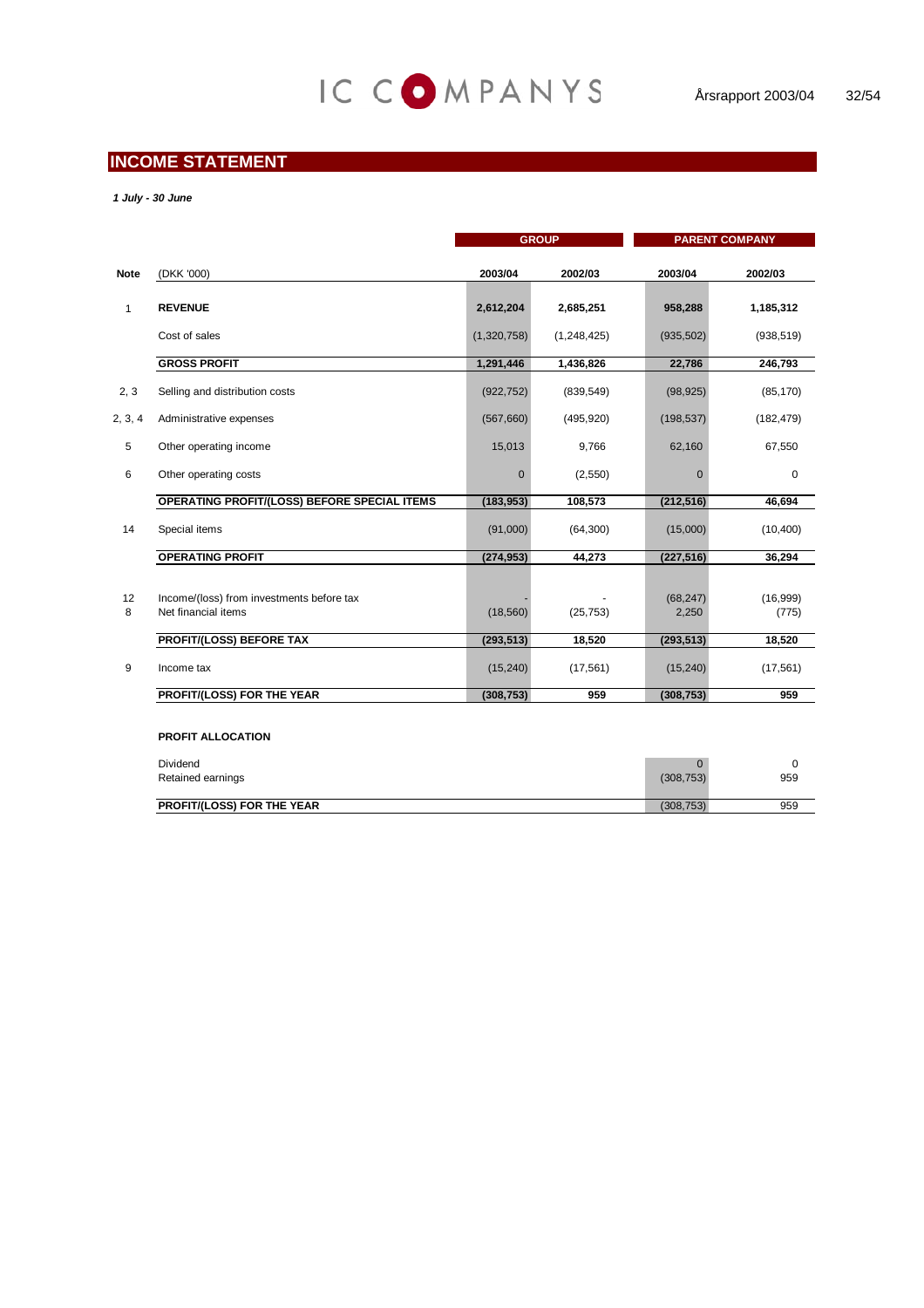## **BALANCE SHEET - ASSETS**

#### *As at 30 June*

|             |                                                                        | <b>GROUP</b> |           | <b>PARENT COMPANY</b> |                   |
|-------------|------------------------------------------------------------------------|--------------|-----------|-----------------------|-------------------|
|             |                                                                        |              |           |                       |                   |
| <b>Note</b> | (DKK '000)                                                             | 2004         | 2003      | 2004                  | 2003              |
|             | <b>FIXED ASSETS</b>                                                    |              |           |                       |                   |
|             |                                                                        |              |           |                       |                   |
|             | Goodwill                                                               | 171,999      | 233,718   | $\mathbf{0}$          | 0                 |
|             | Software and IT systems                                                | 28,222       | 32,403    | 28,213                | 32,372            |
|             | Trademark rights                                                       | 315          | 0         | 315                   | 0                 |
|             | Leasehold rights                                                       | 40,101       | 47,860    | $\overline{0}$        | $\mathbf 0$       |
| 10, 11      | <b>Total intangible assets</b>                                         | 240,637      | 313,981   | 28,528                | 32,372            |
|             | Land and buildings                                                     | 25,360       | 28,794    | $\overline{0}$        | 1,385             |
|             | Leasehold improvements                                                 | 90,427       | 112,259   | 16,611                | 16,608            |
|             | Equipment and furniture                                                | 60,038       | 69,937    | 9,862                 | 12,528            |
|             |                                                                        |              |           |                       |                   |
| 10, 11      | Total property, plant and equipment                                    | 175,825      | 210,990   | 26,473                | 30,521            |
| 12          |                                                                        |              |           |                       |                   |
| 14          | Investments in Group enterprises<br>Receivables from Group enterprises |              |           | 495,110<br>10,183     | 645,175<br>28,675 |
| 13          | <b>Shares</b>                                                          | 208          | 254       | $\Omega$              | $\Omega$          |
| 13, 14      | Deposits, etc.                                                         | 27,583       | 26,567    | 2,332                 | 2,490             |
| 15          | Deferred tax assets                                                    | 108,721      | 114,374   | 30,635                | 37,574            |
|             |                                                                        |              |           |                       |                   |
|             | <b>Total investments</b>                                               | 136,512      | 141,195   | 538,260               | 713,914           |
|             | <b>Total fixed assets</b>                                              | 552,974      | 666,166   | 593,261               | 776,807           |
|             |                                                                        |              |           |                       |                   |
|             |                                                                        |              |           |                       |                   |
|             | <b>CURRENT ASSETS</b>                                                  |              |           |                       |                   |
|             |                                                                        |              |           |                       |                   |
| 16          | <b>Inventories</b>                                                     | 380,840      | 443,309   | 151,829               | 91,289            |
|             | Trade receivables                                                      | 200,956      | 279,494   | 25,239                | 16,471            |
|             | Receivables from Group enterprises                                     |              |           | 363,248               | 694,245           |
|             | Income tax receivable                                                  | 53,007       | 97,042    | 30,047                | 57,071            |
| 18          | Other receivables                                                      | 40,986       | 41,687    | 4,020                 | 4,780             |
| 19          | Prepayments                                                            | 62,790       | 65,169    | 9,430                 | 9,302             |
|             |                                                                        |              |           |                       |                   |
| 17          | <b>Total receivables</b>                                               | 357,739      | 483,392   | 431,984               | 781,869           |
|             | Cash and cash equivalents                                              | 110,395      | 214,871   | 9,795                 | 79,441            |
|             |                                                                        |              |           |                       |                   |
|             | <b>Total current assets</b>                                            | 848,974      | 1,141,572 | 593,608               | 952,599           |
|             |                                                                        |              |           |                       |                   |
|             | <b>TOTAL ASSETS</b>                                                    | 1,401,948    | 1,807,738 | 1,186,869             | 1,729,406         |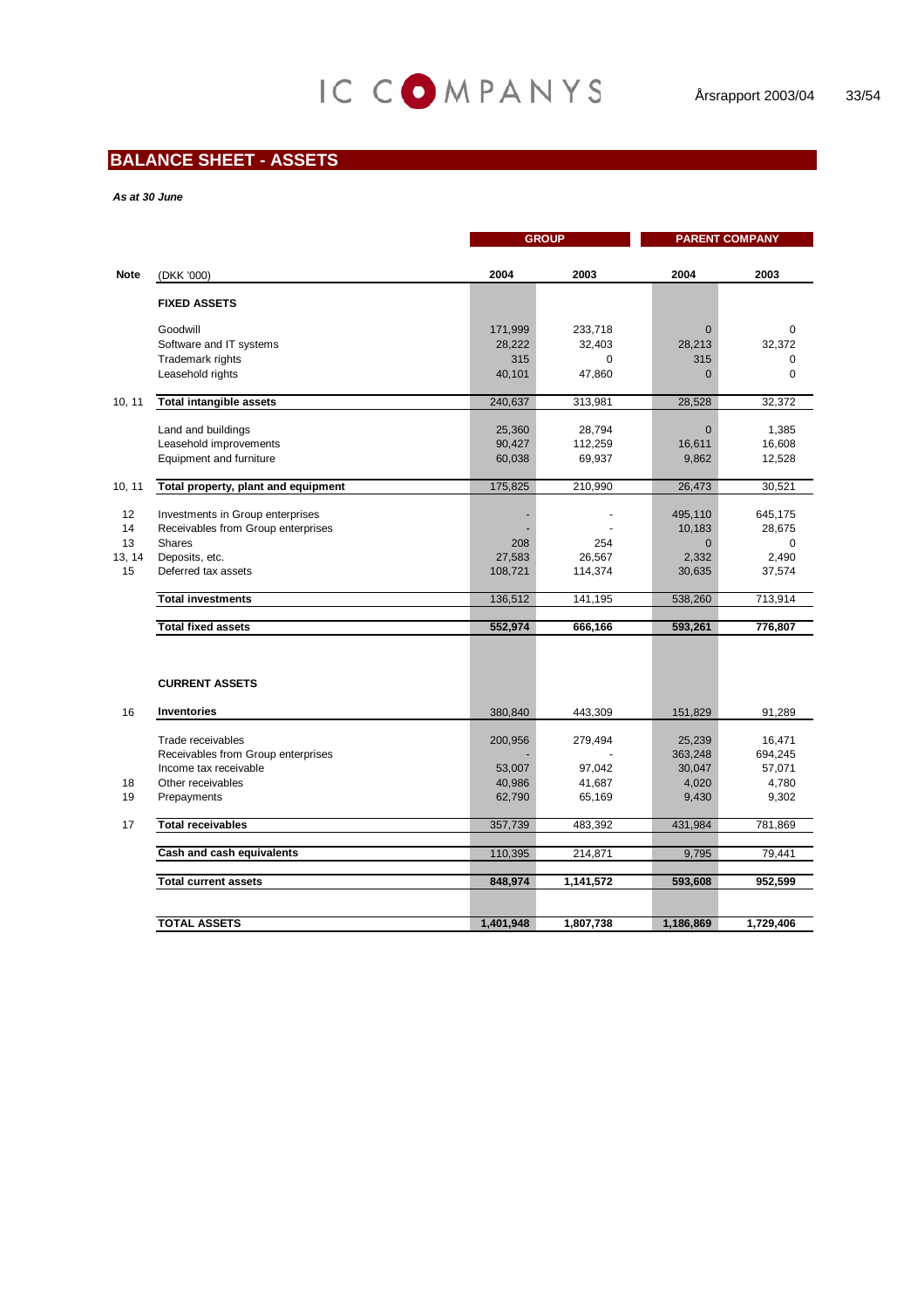## **BALANCE SHEET – EQUITY AND LIABILITIES**

*As at 30 June*

|              |                                                                                                                 |                                        | <b>GROUP</b>                             | <b>PARENT COMPANY</b>                    |                                          |  |
|--------------|-----------------------------------------------------------------------------------------------------------------|----------------------------------------|------------------------------------------|------------------------------------------|------------------------------------------|--|
| <b>Note</b>  | (DKK '000)                                                                                                      | 2004                                   | 2003                                     | 2004                                     | 2003                                     |  |
|              | <b>EQUITY</b>                                                                                                   |                                        |                                          |                                          |                                          |  |
| 20           | Share capital<br>Share premium<br>Reserve for derivative financial instruments<br>Retained earnings             | 183,517<br>30,658<br>(2,915)<br>78,982 | 183,517<br>30,658<br>(4, 592)<br>390,068 | 183,517<br>30,658<br>(2,915)<br>78,982   | 183,517<br>30,658<br>(4,592)<br>390,068  |  |
|              | <b>Total equity</b>                                                                                             | 290,242                                | 599,651                                  | 290,242                                  | 599,651                                  |  |
|              | <b>PROVISIONS</b>                                                                                               |                                        |                                          |                                          |                                          |  |
| 15<br>21, 22 | Deferred tax<br>Other provisions                                                                                | 5,890<br>72,319                        | 1,744<br>40,917                          | $\mathbf{0}$<br>18,426                   | $\mathbf 0$<br>8,400                     |  |
|              | <b>Total provisions</b>                                                                                         | 78,209                                 | 42,661                                   | 18,426                                   | 8,400                                    |  |
|              | <b>DEBT</b>                                                                                                     |                                        |                                          |                                          |                                          |  |
|              | <b>Financial institutions</b><br>Capitalised lease liability                                                    | 9,139<br>39,636                        | 14,728<br>38,884                         | $\mathbf 0$<br>$\overline{0}$            | 0<br>0                                   |  |
| 23           | <b>Total long-term debt</b>                                                                                     | 48,775                                 | 53,612                                   | $\mathbf{0}$                             | $\mathbf 0$                              |  |
| 24           | <b>Financial institutions</b><br>Capitalised lease liability<br>Trade payables<br>Payables to Group enterprises | 557,587<br>612<br>235,733              | 732,485<br>333<br>189,688                | 461,719<br>$\Omega$<br>90,693<br>245,882 | 668,959<br>$\Omega$<br>66,557<br>321,702 |  |
| 9<br>25      | Income tax<br>Other debt                                                                                        | 21,826<br>168,964                      | 23,344<br>165,964                        | $\Omega$<br>79,907                       | $\Omega$<br>64,137                       |  |
|              | Total short-term debt                                                                                           |                                        |                                          |                                          |                                          |  |
|              |                                                                                                                 | 984,722                                | 1,111,814                                | 878,201                                  | 1,121,355                                |  |
|              | <b>Total debt</b>                                                                                               | 1,033,497                              | 1,165,426                                | 878,201                                  | 1,121,355                                |  |
|              | <b>TOTAL EQUITY AND LIABILITIES</b>                                                                             | 1,401,948                              | 1,807,738                                | 1,186,869                                | 1,729,406                                |  |

26 Financial liabilities

29-31 Notes not referred to in the financial statements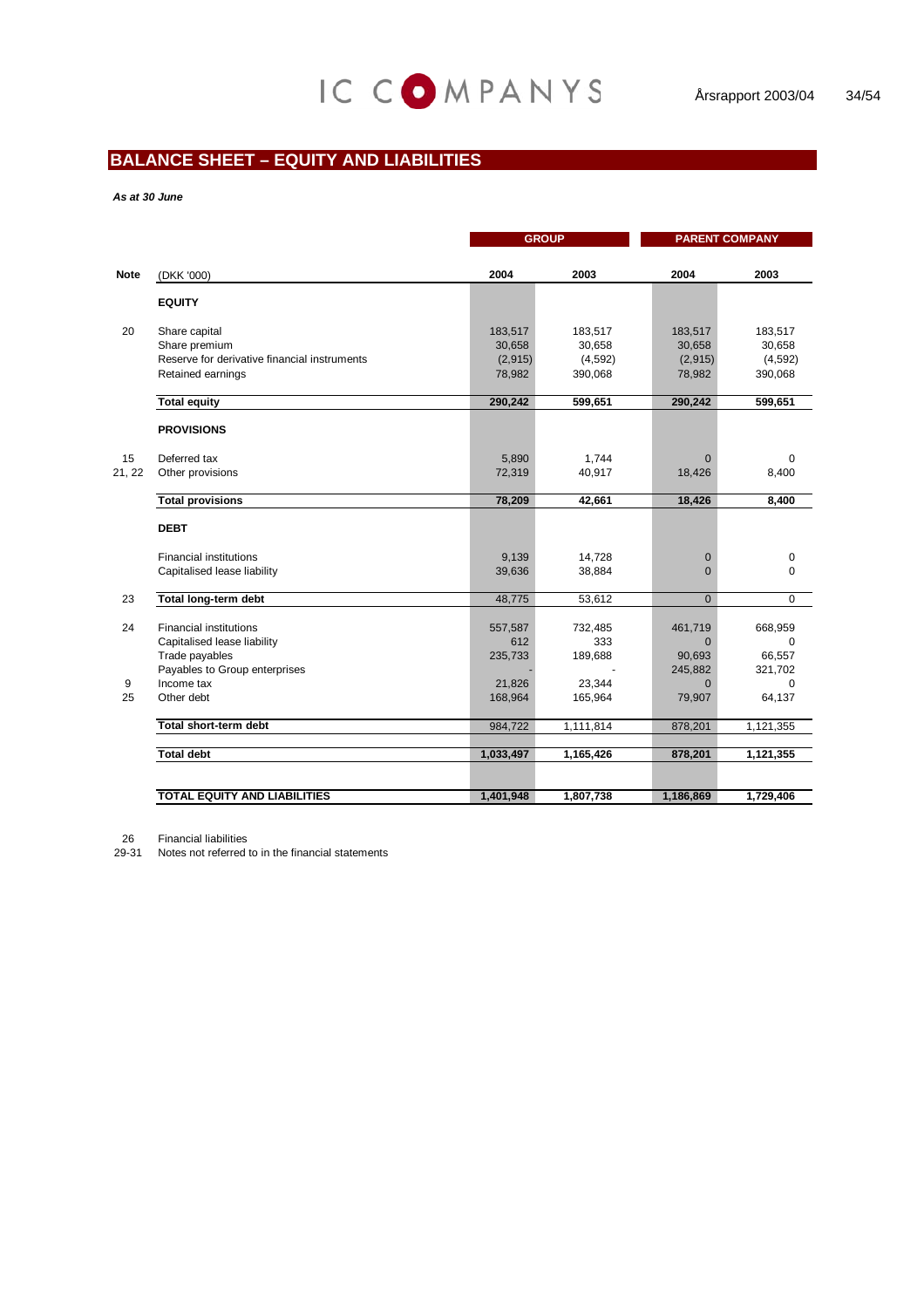## **MOVEMENTS IN EQUITY**

#### **GROUP**

|                                                                       |              |              | <b>Reserve for</b><br>derivative |                 |            |
|-----------------------------------------------------------------------|--------------|--------------|----------------------------------|-----------------|------------|
|                                                                       | <b>Share</b> | <b>Share</b> | financial                        | <b>Retained</b> | Total      |
| (DKK '000)                                                            | capital      | premium      | instruments                      | earnings        | equity     |
|                                                                       |              |              |                                  |                 |            |
| Equity as at 1 July 2002                                              | 181,517      | 30,558       | (11, 439)                        | 382,315         | 582,951    |
| Profit/(loss) for the year                                            |              |              |                                  | 959             | 959        |
| Capital increase                                                      | 2,000        | 100          |                                  |                 | 2,100      |
| Currency translation of subsidiaries                                  |              |              |                                  | (20, 964)       | (20, 964)  |
| Tax value of discount on<br>employee share plans                      |              |              |                                  | 27,758          | 27,758     |
| Net value adjustment of derivative financial<br>instruments after tax |              |              | 6,847                            |                 | 6,847      |
| Equity as at 30 June 2003                                             | 183,517      | 30,658       | (4,592)                          | 390,068         | 599,651    |
| Profit/(loss) for the year                                            |              |              |                                  | (308, 753)      | (308, 753) |
| Currency translation of subsidiaries                                  |              |              |                                  | (1,524)         | (1,524)    |
| Tax value of discount on<br>employee share plans                      |              |              |                                  | (809)           | (809)      |
| Net value adjustment of derivative financial<br>instruments after tax |              |              | 1,677                            |                 | 1,677      |
| Equity as at 30 June 2004                                             | 183,517      | 30.658       | (2, 915)                         | 78,982          | 290,242    |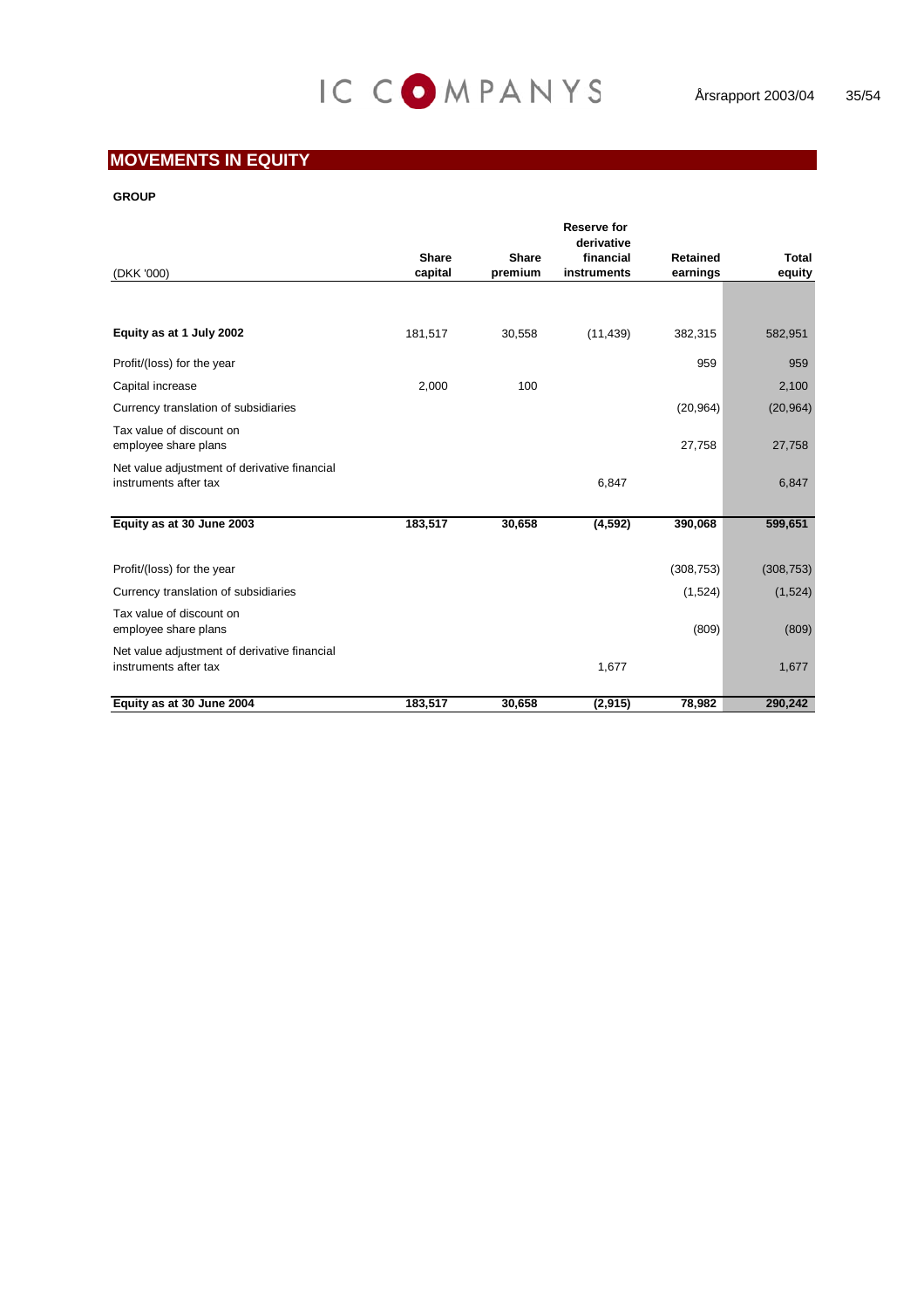## **GROUP CASH FLOW STATEMENT**

*1 July - 30 June*

| 2003/04<br>(183, 953)<br>163,118<br>4,175             | 2002/03<br>108,573<br>114,327                         |
|-------------------------------------------------------|-------------------------------------------------------|
|                                                       |                                                       |
|                                                       |                                                       |
|                                                       |                                                       |
|                                                       |                                                       |
|                                                       |                                                       |
|                                                       | 5,785<br>(14, 289)                                    |
|                                                       | 0                                                     |
| 184,141                                               | 57,071                                                |
| 139,041                                               | 271,467                                               |
| 11,992                                                | 14,197                                                |
| (30, 740)                                             | (47, 354)                                             |
| 120,293                                               | 238,310                                               |
| 9,538                                                 | (54, 804)                                             |
| 129,831                                               | 183,506                                               |
| $\Omega$<br>(16, 752)<br>(70, 912)<br>11,565<br>(939) | (103, 512)<br>(8,054)<br>(74, 110)<br>21,921<br>2,206 |
| (77, 038)                                             | (161, 549)                                            |
|                                                       |                                                       |
| 27,758                                                | 0                                                     |
| $\Omega$                                              | 2,100                                                 |
| (5,360)                                               | (33, 519)                                             |
| 22,398                                                | (31, 419)                                             |
|                                                       | (9, 462)                                              |
|                                                       | (28, 440)<br>75,191                                   |

#### **CASH AND CASH EQUIVALENTS**

| 28 | Cash and cash equivalents, end of year                                               | (447.192)         | (517, 614)          |
|----|--------------------------------------------------------------------------------------|-------------------|---------------------|
|    | Currency translation adjustment of cash, beginning of year<br>Cash flow for the year | (4,769)<br>75.191 | (9,501)<br>(9, 462) |
|    | Cash and cash equivalents, beginning of year                                         | (517, 614)        | (498,651)           |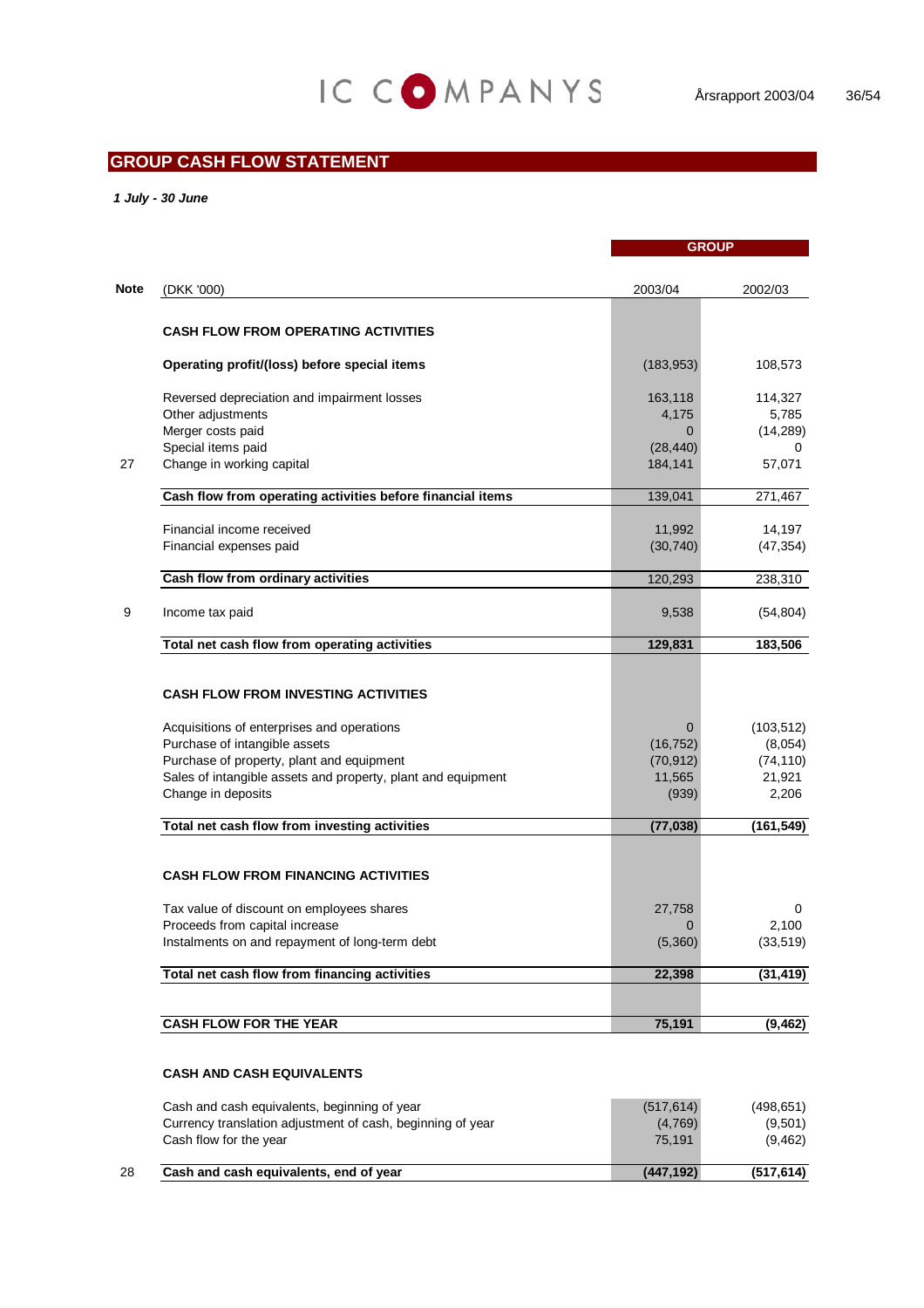#### **1. SEGMENT INFORMATION**

#### **Business areas - primary segments**

The Group has three distribution channels: Wholesale, Retail and Outlets, which are the Group's primary segments. Wholesale comprises sales to two distribution forms, namely independent retailers and concept stores.

Retail comprises the Group's own stores. Outlets handle sales of residual products after the close of seasons.

The segment profit/(loss) shows each segment's revenue less cost of sales and selling and distribution costs and administrative expenses directly attributable to the segment. Corporate costs comprise design, brand building, IT, finance, general management and IT.

Unallocated balance-sheet items primarily relate to goodwill, taxes receivable and payable, interest-bearing assets and debt, equity and costs payable related to corporate functions.

| 2003/04                                                 |           |         |         |                    |               |  |  |  |  |
|---------------------------------------------------------|-----------|---------|---------|--------------------|---------------|--|--|--|--|
| <b>DKK</b> million                                      | Wholesale | Retail  | Outlet  | <b>Unallocated</b> | Group         |  |  |  |  |
| Revenue                                                 | 1,607     | 868     | 137     |                    | 2,612         |  |  |  |  |
| Segment profit/(loss)                                   | 166       | (71)    | (7)     |                    | 88            |  |  |  |  |
| Segment profit margin                                   | 10.3%     | $-8.2%$ | $-5.1%$ |                    |               |  |  |  |  |
| Corporate costs<br>Goodwill amortisation and impairment |           |         |         | (201)<br>(71)      | (201)<br>(71) |  |  |  |  |
| Operating profit before special items                   |           |         |         |                    | (184)         |  |  |  |  |
| <b>EBIT</b> margin                                      |           |         |         |                    | $-7.0%$       |  |  |  |  |
| Special items                                           |           | (70)    | (5)     | (16)               | (91)          |  |  |  |  |
| <b>Operating profit</b>                                 |           |         |         |                    | (275)         |  |  |  |  |

| 2002/03                               |           |         |          |                    |       |  |  |  |
|---------------------------------------|-----------|---------|----------|--------------------|-------|--|--|--|
|                                       | Wholesale | Retail  | Outlet   | <b>Unallocated</b> | Group |  |  |  |
| Revenue                               | 1,635     | 933     | 117      |                    | 2,685 |  |  |  |
| <b>Segment profit/(loss)</b>          | 377       | (51)    | (32)     |                    | 294   |  |  |  |
| Segment profit margin                 | 23.1%     | $-5.5%$ | $-27.0%$ |                    |       |  |  |  |
| Corporate costs                       |           |         |          | (177)              | (177) |  |  |  |
| Goodwill amortisation and impairment  |           |         |          | (9)                | (9)   |  |  |  |
| Operating profit before special items |           |         |          |                    | 108   |  |  |  |
| <b>EBIT</b> margin                    |           |         |          |                    | 4.0%  |  |  |  |
| Special items                         |           | (45)    |          | (19)               | (64)  |  |  |  |
| <b>Operating profit</b>               |           |         |          |                    | 44    |  |  |  |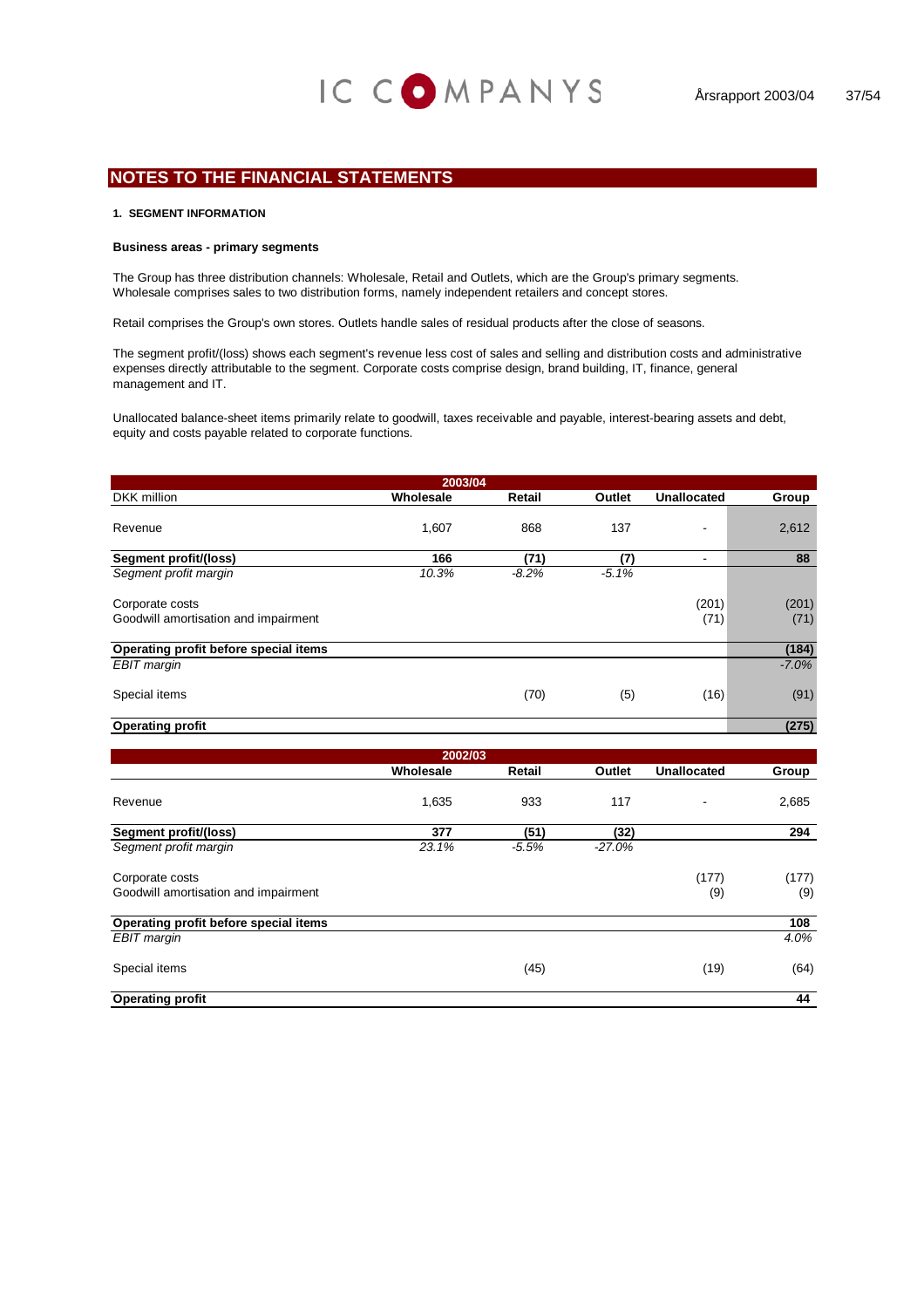#### **1. SEGMENT INFORMATION, CONTINUED**

| As at 30 June 2004                             |           |        |                          |                    |       |  |  |  |
|------------------------------------------------|-----------|--------|--------------------------|--------------------|-------|--|--|--|
| DKK million                                    | Wholesale | Retail | Outlet                   | <b>Unallocated</b> | Group |  |  |  |
|                                                |           |        |                          |                    |       |  |  |  |
| <b>Fixed assets</b>                            | 74        | 118    | 9                        | 352                | 553   |  |  |  |
| Current assets excl. cash and cash equivalents | 447       | 162    | 54                       | 76                 | 739   |  |  |  |
| Cash and cash equivalents                      |           |        |                          | 110                | 110   |  |  |  |
|                                                |           |        |                          |                    |       |  |  |  |
| <b>Total assets</b>                            |           |        |                          |                    | 1,402 |  |  |  |
|                                                |           |        |                          |                    |       |  |  |  |
| Non-interest-bearing debt, short-term          | 212       | 77     | 19                       | 119                | 427   |  |  |  |
| Interest-bearing debt, long-term               | -         | ٠      | -                        | 49                 | 49    |  |  |  |
| Interest-bearing debt, short-term              | -         |        | $\overline{\phantom{a}}$ | 558                | 558   |  |  |  |
| Other provisions                               |           | 45     |                          | 33                 | 78    |  |  |  |
| Equity                                         |           |        |                          | 290                | 290   |  |  |  |
|                                                |           |        |                          |                    |       |  |  |  |
| <b>Total equity and liabilities</b>            |           |        |                          |                    | 1,402 |  |  |  |
|                                                |           |        |                          |                    |       |  |  |  |
| <b>Capital employed</b>                        | 309       | 203    | 44                       | 309                | 865   |  |  |  |

| As at 30 June 2003                             |           |        |        |                    |       |  |  |
|------------------------------------------------|-----------|--------|--------|--------------------|-------|--|--|
| <b>DKK</b> million                             | Wholesale | Retail | Outlet | <b>Unallocated</b> | Group |  |  |
|                                                |           |        |        |                    |       |  |  |
| Fixed assets                                   | 71        | 205    | 8      | 382                | 666   |  |  |
| Current assets excl. cash and cash equivalents | 512       | 257    | 66     | 92                 | 927   |  |  |
| Cash and cash equivalents                      |           |        |        | 215                | 215   |  |  |
| <b>Total assets</b>                            |           |        |        |                    | 1,808 |  |  |
|                                                |           |        |        |                    |       |  |  |
| Non-interest-bearing debt, short-term          | 180       | 106    | 15     | 79                 | 380   |  |  |
| Interest-bearing debt, long-term               |           |        |        | 53                 | 53    |  |  |
| Interest-bearing debt, short-term              |           |        |        | 732                | 732   |  |  |
| Other provisions                               |           | 16     |        | 27                 | 43    |  |  |
| Equity                                         |           |        |        | 600                | 600   |  |  |
| <b>Total equity and liabilities</b>            |           |        |        |                    | 1,808 |  |  |
|                                                |           |        |        |                    |       |  |  |
| <b>Capital employed</b>                        | 403       | 356    | 59     | 395                | 1,213 |  |  |

*Capital employed = fixed assets + working capital as at the balance sheet date.*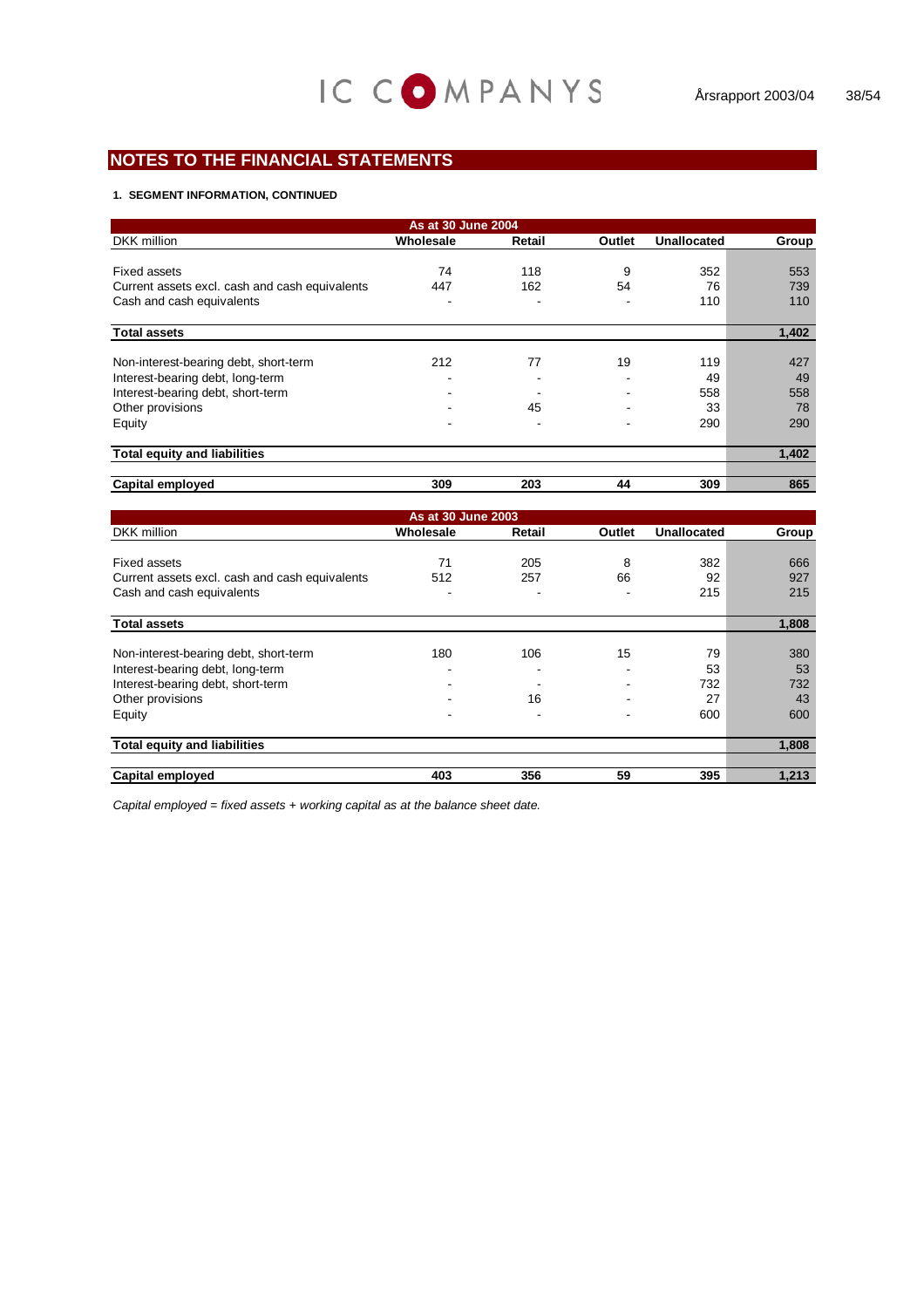#### **1. SEGMENT INFORMATION, CONTINUED**

#### **Key ratios**

|                                                  | 2003/04 | 2002/03 |
|--------------------------------------------------|---------|---------|
|                                                  |         |         |
| Total revenue growth                             | $-3%$   | $-7%$   |
| Growth in wholesale revenue                      | $-2%$   | $-7%$   |
| Growth in retail revenue                         | $-4%$   | $-8%$   |
|                                                  |         |         |
| Wholesale revenue to total revenue               | 62%     | 61%     |
| Retail revenue to total revenue                  | 38%     | 39%     |
|                                                  |         |         |
| Number of concept stores                         | 925     | 777     |
| Concept stores owned by ICC                      | 228     | 263     |
| Specialty stores                                 | 164     | 182     |
| Shop-in-shops                                    | 64      | 81      |
| Concept stores owned by third-party retailers    | 697     | 514     |
| Number of addresses for ICC-owned concept stores | 177     | 201     |

#### **GEOGRAPHIC BUSINESS AREAS - SECONDARY SEGMENTS**

| <b>Revenue</b><br><b>DKK</b> million |         |         |         | <b>Number of</b><br>Number of concept stores - ownership<br>concept stores |         |                    |         | Number of concept stores - type |         |                         |         |               |
|--------------------------------------|---------|---------|---------|----------------------------------------------------------------------------|---------|--------------------|---------|---------------------------------|---------|-------------------------|---------|---------------|
|                                      |         |         |         |                                                                            |         | <b>IC Companys</b> |         | <b>Retailers</b>                |         | <b>Specialty stores</b> |         | Shop-in-shops |
| <b>Market</b>                        | 2003/04 | 2002/03 | 2003/04 | 2002/03                                                                    | 2003/04 | 2002/03            | 2003/04 | 2002/03                         | 2003/04 | 2002/03                 | 2003/04 | 2002/03       |
| Denmark                              | 459     | 472     | 167     | 152                                                                        | 41      | 44                 | 126     | 108                             | 86      | 67                      | 81      | 85            |
| Sweden                               | 548     | 417     | 59      | 51                                                                         | 24      | 27                 | 35      | 24                              | 25      | 27                      | 34      | 24            |
| Netherlands                          | 294     | 378     | 174     | 102                                                                        | 17      | 19                 | 157     | 83                              | 43      | 51                      | 131     | 51            |
| UK and Ireland                       | 178     | 174     | 50      | 34                                                                         |         | 8                  | 44      | 26                              | 17      | 15                      | 33      | 19            |
| Belgium                              | 142     | 165     | 117     | 87                                                                         | 60      | 71                 | 57      | 16                              | 17      | 18                      | 100     | 69            |
| Finland                              | 143     | 154     | 60      | 73                                                                         |         | 4                  | 58      | 69                              | 10      | 11                      | 50      | 62            |
| Germany                              | 106     | 138     | 9       | 12                                                                         |         | 8                  |         | 4                               | 8       | 9                       |         | 3             |
| Poland                               | 114     | 134     | 30      | 32                                                                         | 30      | 32                 |         | $\Omega$                        | 30      | 32                      |         | $\Omega$      |
| Norway                               | 130     | 120     | 23      | 31                                                                         | 3       | 5                  | 20      | 26                              | 21      | 17                      |         | 14            |
| Canada                               | 84      | 102     | 6       | 34                                                                         |         | 9                  |         | 25                              | 6       | 10                      |         | 24            |
| Switzerland                          | 113     | 97      | 10      | 17                                                                         |         | 5                  |         | 12                              | 10      | 8                       |         | 9             |
| Austria                              | 47      | 57      | 3       | 12                                                                         |         |                    |         | 7                               |         | 9                       |         | 3             |
| Spain                                | 48      | 53      | 17      | 13                                                                         |         |                    | 16      | 12                              | 17      | 13                      |         | 0             |
| Czech Rep.                           | 30      | 31      |         | 8                                                                          |         | 8                  |         | 0                               |         | 8                       |         |               |
| Portugal                             | 17      | 28      |         | 9                                                                          |         |                    |         |                                 |         | 9                       |         |               |
| France                               | 22      | 27      |         | 3                                                                          |         |                    |         | $\overline{\phantom{a}}$        |         | $\overline{2}$          |         |               |
| Hungary                              | 20      | 24      |         | 5                                                                          |         | 5                  |         | n                               |         | 5                       |         |               |
| Lithuania                            | 3       | 3       |         | $\overline{c}$                                                             |         | 2                  |         | n                               |         | 2                       |         | 0             |
| Others                               | 114     | 111     | 179     | 100                                                                        |         | $\Omega$           | 179     | 100                             | 144     | 43                      | 35      | 57            |
| Total                                | 2.612   | 2.685   | 925     | 777                                                                        | 228     | 263                | 697     | 514                             | 458     | 356                     | 467     | 421           |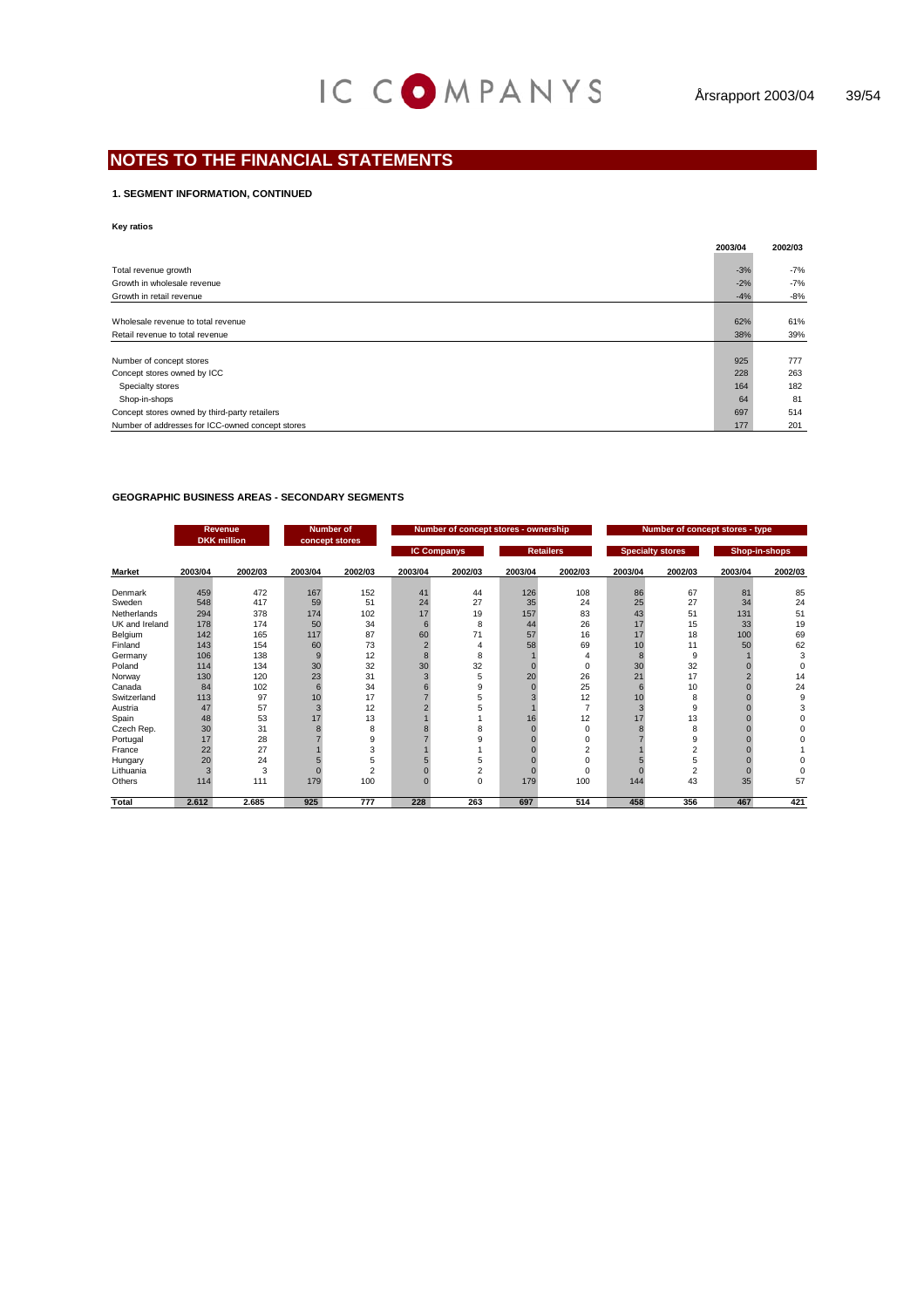#### **2. STAFF COSTS**

| Staff costs are included in the<br>following items:                            | <b>GROUP</b>                |                             | <b>PARENT COMPANY</b>   |                         |  |
|--------------------------------------------------------------------------------|-----------------------------|-----------------------------|-------------------------|-------------------------|--|
| (DKK '000)                                                                     | 2003/04                     | 2002/03                     | 2003/04                 | 2002/03                 |  |
| Selling and distribution costs<br>Administrative expenses                      | 356,497<br>282,848          | 339,341<br>262,813          | 57,508<br>112,828       | 49,907<br>105,826       |  |
| Total                                                                          | 639,345                     | 602,154                     | 170,336                 | 155,733                 |  |
| Salaries, wages, emoluments, etc.<br>can be specified as follows:              |                             |                             |                         |                         |  |
| Salaries, wages and emoluments<br>Pension costs<br>Other social security costs | 563,769<br>19,258<br>56,318 | 526,465<br>20,361<br>55,328 | 163,448<br>6,279<br>609 | 149,232<br>5,977<br>524 |  |
| Total                                                                          | 639,345                     | 602,154                     | 170,336                 | 155,733                 |  |
| Average number of employees                                                    | 2,095                       | 2,199                       | 327                     | 323                     |  |

Emoluments to the Parent Company's Executive Board amounted to DKK 14,881 thousand (2002/03: DKK 9,400 thousand), of which DKK 12,250 thousand was severance pay to former members of the Executive Board. Emoluments to the Board of Directors amounted to DKK 1,350 thousand (2002/03: DKK 1,350 thousand).

#### **Stock options**

The Group has a stock option plan for functional directors, functional managers and key employees. Options have been awarded three times under the plan, the last time on 1 March 2002. The stock options can be exercised in five tranches in the period from August 2002 to January 2006. Options not exercised in a period may not be transferred to the following period. The exercise price is calculated by increasing the award price by 5% annually plus the percentage change in the all-share index of shares listed on the Copenhagen Stock Exchange until the time of exercise of the options. The award price for the stock options was DKK 75 (June 2000), DKK 92 (February 2001) and DKK 51 (March 2002).

| Stock options (number)      |                                |                       |                        |                          | Other                     |                    |
|-----------------------------|--------------------------------|-----------------------|------------------------|--------------------------|---------------------------|--------------------|
|                             |                                |                       | <b>Executive Board</b> |                          | executives                | Total              |
|                             |                                |                       | 100.000                |                          |                           |                    |
| Outstanding at 1 July 2003  |                                |                       |                        |                          | 116,250                   | 216,250            |
| Expired in 2003/2004        |                                |                       | (100,000)              |                          | (56, 475)                 | (156, 475)         |
| Outstanding at 30 June 2004 |                                |                       | 0                      |                          | 59,775                    | 59,775             |
|                             |                                |                       |                        |                          |                           |                    |
|                             | <b>Issued</b><br>stock options | Expired/<br>cancelled | Outstanding DKKm       | Value                    | <b>Exercise</b><br>price* | Exercise<br>period |
|                             |                                |                       |                        |                          |                           |                    |
| <b>Executive Board</b>      | 200.000                        | (200,000)             | $\Omega$               | $\overline{\phantom{a}}$ | $\overline{\phantom{a}}$  |                    |
| Other executives            | 400.000                        | (340, 225)            | 59.775                 | 0.2                      | $65 - 113$                | 01.08.02-31.01.06  |
| <b>Total stock options</b>  | 600.000                        | (540, 225)            | 59,775                 | 0.2                      |                           |                    |

*\* The exercise prices have been calculated for a number of the plans as the plans include annual growth requirements.*

At 30 June 2004, 17 persons came under the stock option plans, down from 20 persons at 30 June 2003.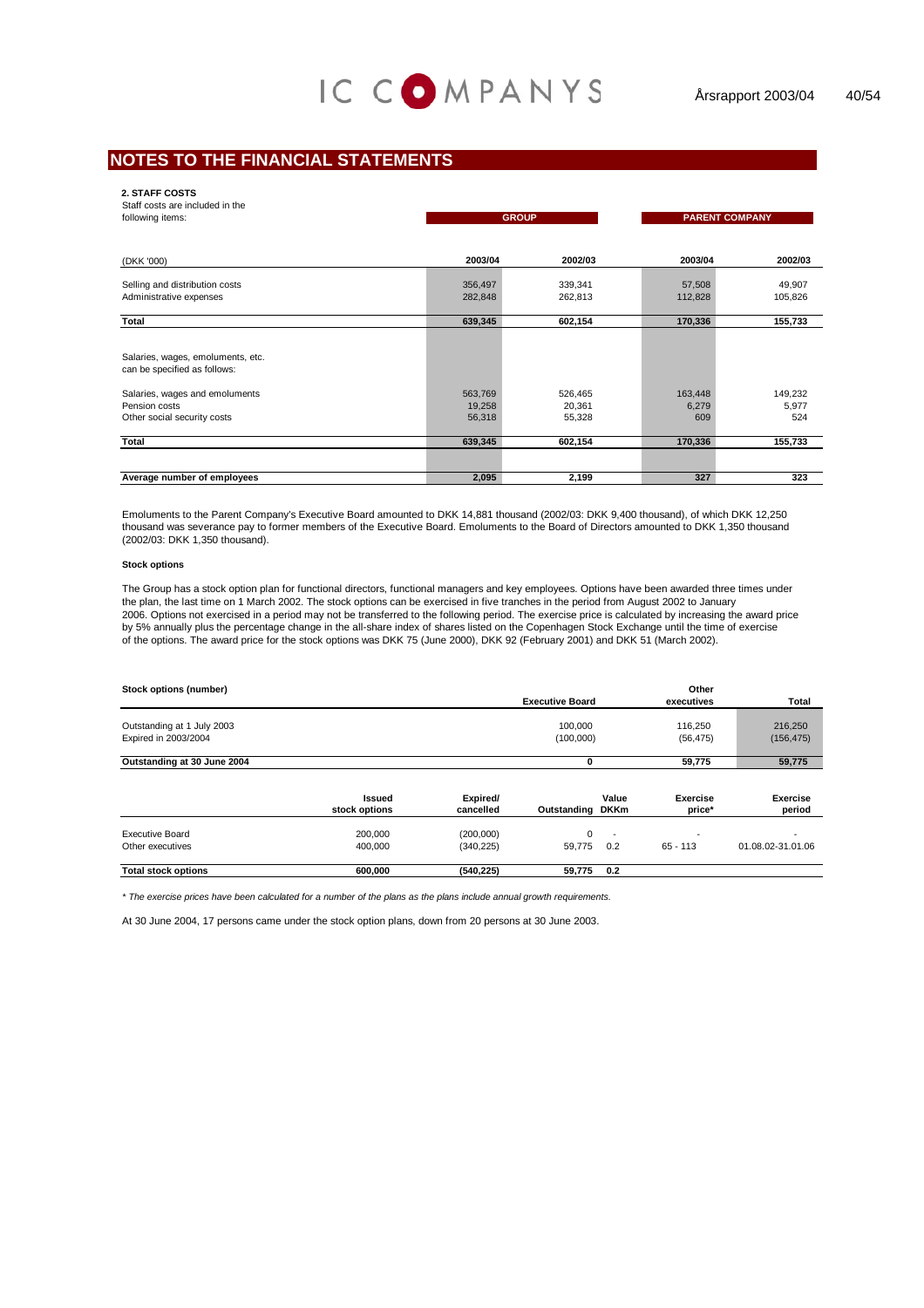#### **2. STAFF COSTS, CONTINUED**

#### **Warrants**

The Group had three warrant plans at 30 June 2004.

Warrants were awarded to members of the Executive Board, other executives and key employees of the Parent company and managers of the subsidiaries in the autumn of 2000, 2001 and 2002. The awards totalled 717,500 warrants, 185,000 warrants and 225.000 warrants, respectively. Each warrant awarded in the autumn of 20000 entitles the holder to subscribe one share at DKK 97 per share over a three-year period beginning in the autumn of 2003. Each warrant awarded in the autumn of 2001 entitles the holder to subscribe one share at DKK 46 per share plus 5% p.a. over a three-year period beginning in the autumn of 2002. Each warrant awarded in the autumn of 2002 entitles the holder to subscribe one share at DKK 35 per share plus 6% p.a. over a three-year period beginning in the autumn of 2003.

**Warrants (number):**

|                             |               | Chairman-  |                        |                          | Other      |                     |
|-----------------------------|---------------|------------|------------------------|--------------------------|------------|---------------------|
|                             |               | ship       | <b>Executive Board</b> |                          | executives | Total               |
|                             |               |            |                        |                          |            |                     |
| Outstanding at 1 July 2003  |               | 50,000     | 0                      |                          | 653,500    | 703,500             |
| Reclassified in 2003/2004   |               | 0          | 11,400                 |                          | (11,400)   | $\mathbf 0$         |
| Expired in 2003/2004        |               | (50,000)   | 0                      |                          | (181, 850) | (231, 850)          |
| Outstanding at 30 June 2004 |               | 0          | 11,400                 |                          | 460,250    | 471,650             |
|                             |               |            |                        |                          |            |                     |
|                             | <b>Issued</b> | Expired/   |                        | Value                    | Exercise   | <b>Exercise</b>     |
|                             | warrants      | cancelled  | Outstanding            | <b>DKKm</b>              | price*     | period              |
| Chairmanship                | 50,000        | (50,000)   | 0                      | $\overline{\phantom{a}}$ |            |                     |
| Awarded in 2000             | 717,500       | (534, 500) | 183,000                | 0.6                      | 97.00      | 27.09.03 - 21.10.05 |
| Awarded in 2001             | 185,000       | (78, 750)  | 106.250                | 0.5                      | 46+5%pa    | 27.09.02 - 31.10.04 |
| Awarded in 2002             | 225,000       | (42,600)   | 182.400                | 3.0                      | 35+6%pa    | 27.09.03 - 31.10.05 |
| <b>Total warrants</b>       | 1,177,500     | (705,850)  | 471,650                | 4.1                      |            |                     |

*\* The exercise prices have been calculated for a number of the plans as the plans include annual growth requirements.*

At 30 June 2004, 27 persons came under the warrant plans, down from 34 persons at 30 June 2003.

As Henrik Theilbjørn became a member of the Executive Board on 6 November 2003, his share of the warrant plan for 2002 has been transferred to the Executive Board column.

The market value of the stock options and warrants is based on the Black-Scholes valuation model. The assumptions applied, which are based on current market conditions, are shown below:

|                                                                                               | 2003/04      | 2002/03      |
|-----------------------------------------------------------------------------------------------|--------------|--------------|
| <b>Expected volatility</b><br>Expected dividend per share (in DKK)<br>Risk-free interest rate | 79%<br>4.73% | 36%<br>4.02% |

#### **3. DEPRECIATION AND IMPAIRMENT**

Depreciation and impairment for the year is included in the following income statement items:

|                                                                                |                             | <b>GROUP</b>               | <b>PARENT COMPANY</b> |                 |
|--------------------------------------------------------------------------------|-----------------------------|----------------------------|-----------------------|-----------------|
| (DKK '000)                                                                     | 2003/04                     | 2002/03                    | 2003/04               | 2002/03         |
| Selling and distribution costs<br>Administrative expenses<br>Exceptional items | 55,876<br>107,240<br>35,251 | 63,585<br>50,634<br>23,400 | 2,861<br>15,679       | 2,574<br>16,495 |
| Total                                                                          | 198,367                     | 137,619                    | 18,540                | 19,069          |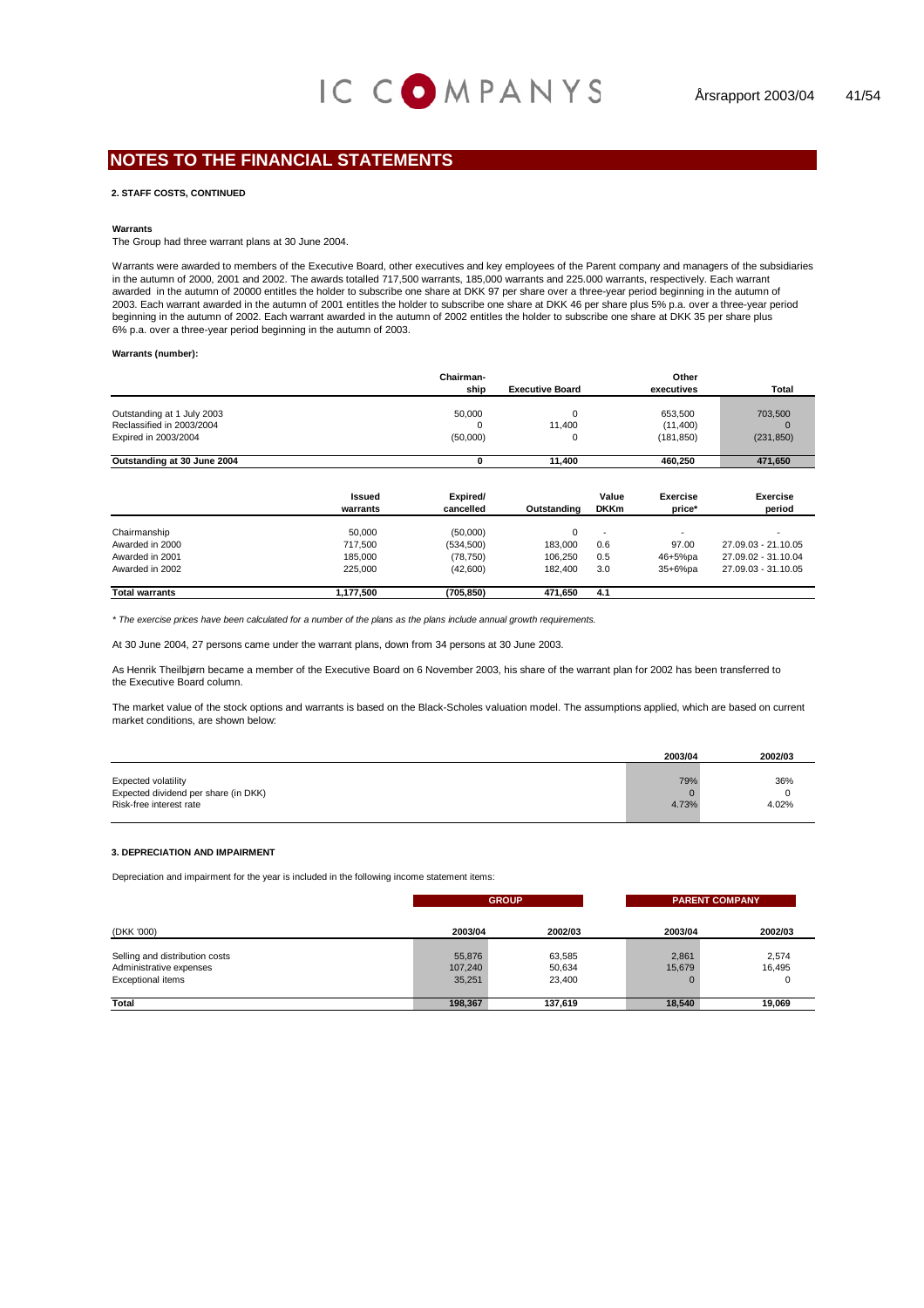#### **4. FEES TO AUDITORS APPOINTED AT THE ANNUAL GENERAL MEETING**

Specification of fees for the year to auditors appointed

at the annual general meeting:

|                   |         | <b>GROUP</b> | <b>PARENT COMPANY</b> |              |  |
|-------------------|---------|--------------|-----------------------|--------------|--|
| (DKK '000)        | 2003/04 | 2002/03      | 2003/04               | 2002/03      |  |
| Audit fees:       |         |              |                       |              |  |
| Deloitte          | 4,257   | 4,252        | 962                   | 950          |  |
| Ernst & Young     | 962     | 1,161        | 962                   | 950          |  |
| Other audit firms | 92      | 34           |                       | $\mathbf{0}$ |  |
| Other fees:       |         |              |                       |              |  |
| Deloitte          | 5,316   | 4,381        | 2,387                 | 1,668        |  |
| Ernst & Young     | 597     | 505          | 520                   | 375          |  |
| Other audit firms | 120     | 221          |                       | $\mathbf{0}$ |  |
| <b>Total</b>      | 11,344  | 10,554       | 4,831                 | 3,943        |  |

#### **5. OTHER OPERATING INCOME**

|                                                   |         | <b>GROUP</b>             |         | <b>PARENT COMPANY</b> |  |  |
|---------------------------------------------------|---------|--------------------------|---------|-----------------------|--|--|
| (DKK '000)                                        | 2003/04 | 2002/03                  | 2003/04 | 2002/03               |  |  |
| Services provided to subsidiaries                 |         | $\overline{\phantom{0}}$ | 58,604  | 66,257                |  |  |
| Profits on sales of property, plant and equipment | 1,799   | 3,080                    | 968     | 0                     |  |  |
| Royalties                                         | 4,937   | 1.109                    | 1,583   | 1,109                 |  |  |
| Damages                                           | 346     | 1,113                    |         | $\Omega$              |  |  |
| Entrance fees from franchisees                    | 1,743   | 0                        |         | $\mathbf 0$           |  |  |
| Rent                                              | 4,404   | 2,459                    |         | 89                    |  |  |
| Miscellaneous                                     | 1,784   | 2,005                    | 1,005   | 95                    |  |  |
| <b>Total</b>                                      | 15,013  | 9,766                    | 62,160  | 67,550                |  |  |

#### **6. OTHER OPERATING COSTS**

|                               |         | <b>GROUP</b> |         | <b>PARENT COMPANY</b> |
|-------------------------------|---------|--------------|---------|-----------------------|
| (DKK '000)                    | 2003/04 | 2002/03      | 2003/04 | 2002/03               |
| Loss on sales of fixed assets |         | 2,550        |         |                       |
| <b>Total</b>                  |         | 2,550        |         |                       |

#### **7. SPECIAL ITEMS**

|                                                               | <b>GROUP</b>     |                  | <b>PARENT COMPANY</b> |         |  |
|---------------------------------------------------------------|------------------|------------------|-----------------------|---------|--|
| (DKK '000)                                                    | 2003/04          | 2002/03          | 2003/04               | 2002/03 |  |
| Closure of own Retail stores<br>Costs of vacant office leases | 75,000<br>16,000 | 44,900<br>19,400 | 15,000                | 10,400  |  |
| <b>Total</b>                                                  | 91,000           | 64.300           | 15.000                | 10,400  |  |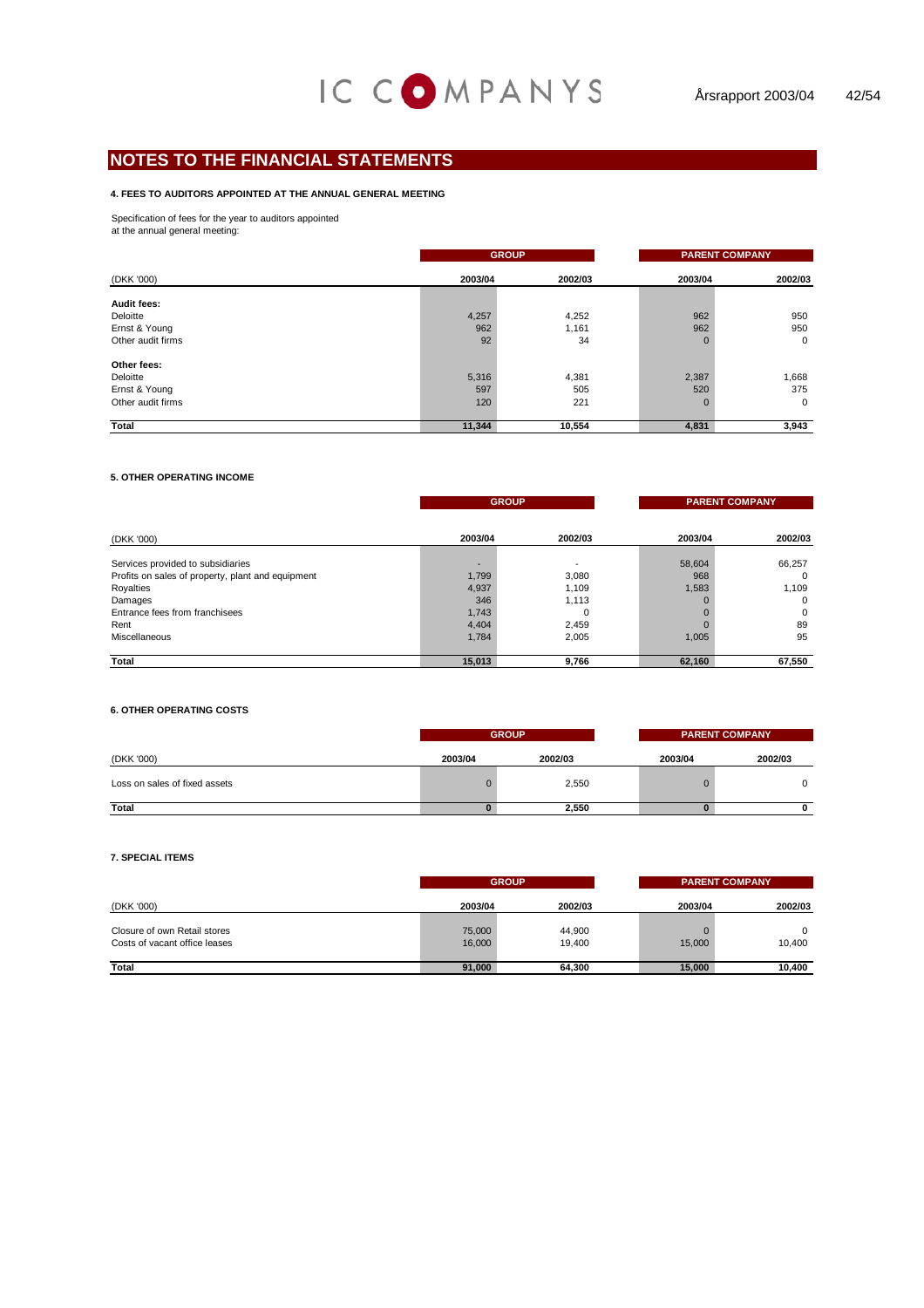#### **8. NET FINANCIAL ITEMS**

|                                                                          |           | <b>GROUP</b> |                     | <b>PARENT COMPANY</b>  |  |
|--------------------------------------------------------------------------|-----------|--------------|---------------------|------------------------|--|
| (DKK '000)                                                               | 2003/04   | 2002/03      | 2003/04             | 2002/03                |  |
| Financial income:                                                        |           |              |                     |                        |  |
| Interest on bank deposits                                                | 5,404     | 2,350        |                     |                        |  |
| Interest on receivables from Group enterprises                           |           |              | 23,365              | 33,768                 |  |
| Net currency gain                                                        | 859       | $\Omega$     | 436                 | 1,712                  |  |
| Other financial income                                                   | 4,780     | 13,572       | 2,408               | 7,752                  |  |
|                                                                          |           |              |                     |                        |  |
| Total                                                                    | 11,043    | 15,922       | 26,209              | 43,232                 |  |
|                                                                          |           |              |                     |                        |  |
| <b>Financial expenses:</b><br>Interest on debt to financial institutions |           |              |                     |                        |  |
| Interest on debt to Group enterprises                                    | (24, 995) | (29, 107)    | (19,059)<br>(4,701) | (27, 029)<br>(13, 167) |  |
| Net currency loss                                                        |           | (206)        |                     | $\Omega$               |  |
| Other financial expenses                                                 | (4,608)   | (12, 362)    | (199)               | (3, 811)               |  |
|                                                                          |           |              |                     |                        |  |
| Total                                                                    | (29, 603) | (41, 675)    | (23, 959)           | (44,007)               |  |
|                                                                          |           |              |                     |                        |  |
| <b>Net financial items</b>                                               | (18, 560) | (25, 753)    | 2,250               | (775)                  |  |

#### **9. INCOME TAX**

|                                                   |                | <b>GROUP</b> |           | <b>PARENT COMPANY</b> |  |  |
|---------------------------------------------------|----------------|--------------|-----------|-----------------------|--|--|
| (DKK '000)                                        | 2003/04        | 2002/03      | 2003/04   | 2002/03               |  |  |
|                                                   |                |              |           |                       |  |  |
| Current tax                                       | 5,766          | 10,461       | 319       | $\Omega$              |  |  |
| Current contribution to joint taxation            | 0              | 0            | (10, 453) | (5, 473)              |  |  |
| Change in deferred tax                            | 10,966         | 15,185       | 13,697    | 10,751                |  |  |
| Prior-year adjustments, deferred tax              | (1,045)        | (10, 181)    | (6,758)   | (3,383)               |  |  |
| Prior-year adjustments, tax payable               | 272            | (25,662)     | 3,152     | (25,662)              |  |  |
| Tax in subsidiaries                               | $\overline{0}$ | 0            | 16,002    | 13,570                |  |  |
| Income tax for the year                           | 15,959         | (10, 197)    | 15,959    | (10, 197)             |  |  |
| which is recognised as follows:                   |                |              |           |                       |  |  |
| Income tax on profit/(loss) for the year          | 15,240         | 17.561       | 15,240    | 17,561                |  |  |
| Tax on equity movements                           | 719            | (27, 758)    | 719       | (27, 758)             |  |  |
| Income tax for the year                           | 15,959         | (10, 197)    | 15,959    | (10, 197)             |  |  |
|                                                   |                |              |           |                       |  |  |
| Net tax paid/(received) during the financial year | (9, 538)       | 54,804       | (34,087)  | (1, 497)              |  |  |

#### **Breakdown of tax on the profit/(loss) for the year**

|                                                                                                                  |                   | <b>GROUP</b>     |  |  |  |
|------------------------------------------------------------------------------------------------------------------|-------------------|------------------|--|--|--|
| (DKK '000)                                                                                                       | 2003/04           | 2002/03          |  |  |  |
| Estimated tax on the profit/(loss) before tax                                                                    | (88,054)          | 5,556            |  |  |  |
| Non-deductible amortisation of goodwill/leasehold rights<br>Other non-taxable income and<br>non-deductible costs | 28,862<br>(2,958) | 6.420<br>(6,988) |  |  |  |
| Net deviation of tax in foreign subsidiaries<br>relative to 30%                                                  | (5, 307)          | 3,909            |  |  |  |
| Tax on equity movements                                                                                          | 719               |                  |  |  |  |
| Prior-year adjustment to 30%                                                                                     | (595)             | (10, 181)        |  |  |  |
| Tax losses carried forward, that are not recognised, etc.                                                        | 82,573            | 18,845           |  |  |  |
| Total                                                                                                            | 15,240            | 17.561           |  |  |  |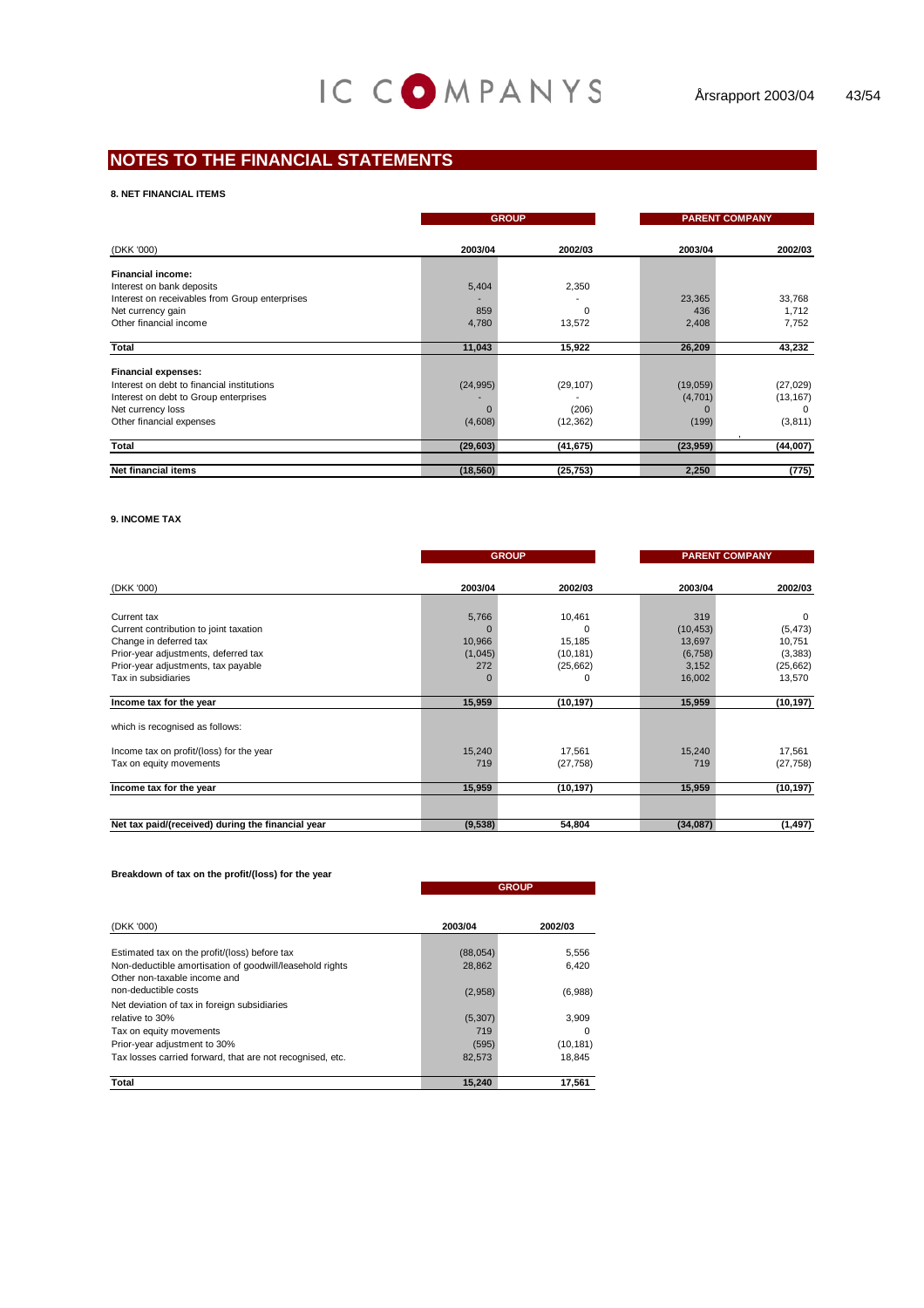#### **10. GROUP INTANGIBLE ASSETS AND PROPERTY, PLANT AND EQUIPMENT**

|                                            |            | <b>Software</b><br>and IT | <b>Trademark</b>         | Leasehold | <b>Land and</b> | Leasehold    | Equipment     |
|--------------------------------------------|------------|---------------------------|--------------------------|-----------|-----------------|--------------|---------------|
| (DKK '000)                                 | Goodwill   | systems                   | rights                   | rights    | buildings       | improvements | and furniture |
| Cost at 1 July 2003                        | 586,979    | 123,688                   | ٠                        | 107,763   | 41,384          | 298,620      | 344,320       |
|                                            |            |                           |                          |           |                 |              | (0)           |
| Currency translation, etc.                 | 5.857      | ٠                         | $\overline{\phantom{a}}$ | 199       | 1.447           | 1.208        | 761           |
| Transfer                                   | ۰          |                           |                          | 4.563     |                 | (1, 845)     | (2,718)       |
| <b>Additions</b>                           | 7.000      | 9.374                     | 350                      | 7.051     | 301             | 33,913       | 36,698        |
| <b>Disposals</b>                           |            | (39)                      |                          | (14,962)  | (3, 501)        | (43, 468)    | (71, 399)     |
| Cost at 30 June 2004                       | 599,836    | 133,023                   | 350                      | 104,614   | 39,631          | 288,428      | 307,662       |
|                                            |            |                           |                          |           |                 |              |               |
| Accumulated amortisation, depreciation and |            |                           |                          |           |                 |              |               |
| impairment at 1 July 2003                  | (353, 262) | (91, 284)                 |                          | (59,903)  | (12, 590)       | (186, 362)   | (274, 381)    |
| Currency translation, etc.                 | (3,927)    | ٠                         | ٠                        | (103)     | (405)           | (567)        | (460)         |
| Transfer                                   | ٠          | ٠                         | ٠                        | (3,774)   | ۰               | 2,275        | 1,498         |
| Amortisation, depreciation and impairment  |            |                           |                          |           |                 |              |               |
| on disposals                               | ٠          |                           |                          | 12.749    | 276             | 41.814       | 69,691        |
| Amortisation and depreciation              | (50, 648)  | (13, 517)                 | (35)                     | (10, 196) | (1, 552)        | (34, 878)    | (32, 290)     |
| Impairment                                 | (20,000)   |                           | ٠                        | (3, 286)  |                 | (20, 283)    | (11,682)      |
| Accumulated amortisation, deprecia-        |            |                           |                          |           |                 |              |               |
| tion and impairment at 30 June 2004        | (427, 837) | (104, 801)                | (35)                     | (64, 513) | (14, 271)       | (198,001)    | (247, 624)    |
|                                            |            |                           |                          |           |                 |              |               |
| <b>Carrying amount</b>                     |            |                           |                          |           |                 |              |               |
| at 30 June 2004                            | 171.999    | 28.222                    | 315                      | 40.101    | 25.360          | 90.427       | 60.038        |

The capitalised value of leased assets is included at an amount of DKK 14,637 thousand at 30 June 2004 (2003: DKK 15,038 thousand) in land and buildings.

The carrying amount of non-Danish land and buildings not subject to public assessment was DKK 25,360 thousand at 30 June 2004 (2003: DKK 28,794 thousand).

#### **11. PARENT COMPANY INTANGIBLE ASSETS AND PROPERTY, PLANT AND EQUIPMENT**

| (DKK '000)                                                            | <b>Software</b><br>and IT<br>systems | Trademark<br>rights      | <b>Land and</b><br>buildings | Leasehold<br>improvements | Equipment<br>and furniture |
|-----------------------------------------------------------------------|--------------------------------------|--------------------------|------------------------------|---------------------------|----------------------------|
| Cost at 1 July 2003                                                   | 123,451                              |                          | 1,573                        | 19,037                    | 48,474                     |
| Additions                                                             | 9,342                                | 350                      |                              | 2,116                     | 2,145                      |
| Disposals                                                             | $\overline{\phantom{a}}$             | $\overline{\phantom{a}}$ | (1, 573)                     |                           | (20, 471)                  |
| Cost at 30 June 2004                                                  | 132,793                              | 350                      | ٠                            | 21,153                    | 30,148                     |
| Accumulated amortisation, depreciation                                |                                      |                          |                              |                           |                            |
| and impairment at 1 July 2003                                         | (91,078)                             |                          | (188)                        | (2, 429)                  | (35,946)                   |
| Amortisation, depreciation and impairment<br>on disposals             |                                      |                          | 188                          |                           | 18,550                     |
| Amortisation and depreciation                                         | (13,502)                             | (35)                     | ٠                            | (2, 113)                  | (2,890)                    |
| Accumulated amortisation, depreciation and impairment at 30 June 2004 | (104, 580)                           | (35)                     | ۰                            | (4, 542)                  | (20, 286)                  |
|                                                                       |                                      |                          |                              |                           |                            |

| J June 2004<br>- -<br>~-<br>amount at 30<br>⊶arrvınc | 30.34C<br>28.ZT | - - -<br>515 | 16.61 | 9.862 |
|------------------------------------------------------|-----------------|--------------|-------|-------|
|                                                      |                 |              |       |       |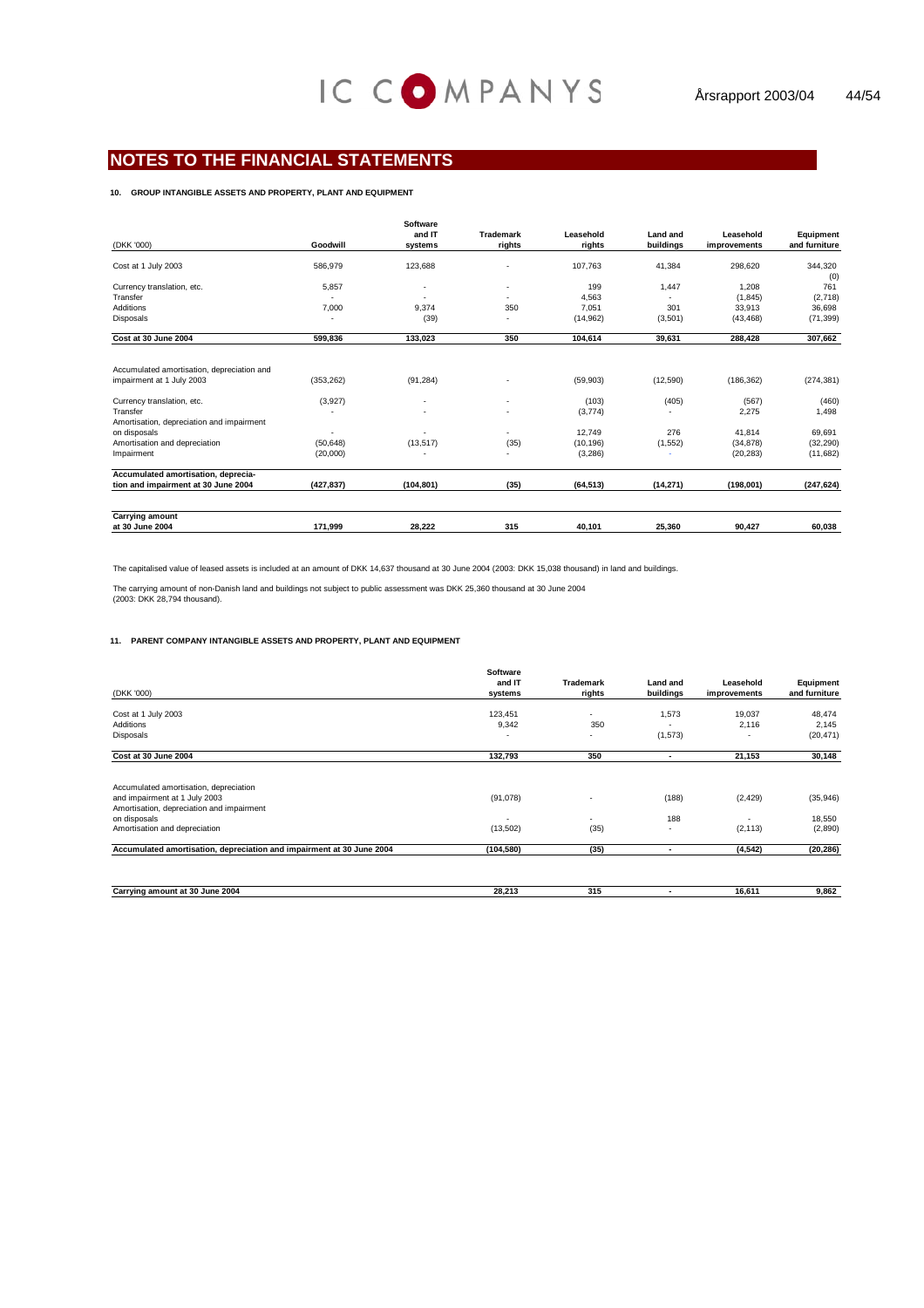#### **12. INVESTMENTS IN GROUP ENTERPRISES**

|                                                               |             | <b>PARENT COMPANY</b> |
|---------------------------------------------------------------|-------------|-----------------------|
| (DKK '000)                                                    | 2004        | 2003                  |
| Cost at 1 July                                                | 1,840,763   | 1,682,857             |
| Additions on acquisitions/company formations                  | 7,498       | 3,845                 |
| Capital increase in subsidiaries                              | $\mathbf 0$ | 154,061               |
| Cost at 30 June                                               | 1,848,261   | 1,840,763             |
| Value adjustment at 1 July                                    | (1,341,725) | (1, 293, 499)         |
| Currency translation                                          | (314)       | (15,380)              |
| Profit/(loss) in subsidiaries, including                      |             |                       |
| movements in intercompany profits, etc. (after tax)           | (13,601)    | (18, 192)             |
| Goodwill amortisation                                         | (70, 648)   | (12, 377)             |
| Dividend, prior-year adjustment                               | (111, 307)  | (2, 277)              |
| Value adjustment at 30 June                                   | (1,537,595) | (1, 341, 725)         |
| Net investments in Group enterprises at 30 June               | 310,666     | 499,038               |
| Subsidiaries with negative equity, offset against receivables | 184,444     | 146,137               |
| Carrying amount at 30 June                                    | 495,110     | 645,175               |
|                                                               |             |                       |
| The carrying amount of investments includes goodwill of       | 171,999     | 233,718               |

| (DKK '000)                                                               | 2003/04   | 2002/03   |
|--------------------------------------------------------------------------|-----------|-----------|
| Breakdown of profit/(loss) from subsidiaries:                            |           |           |
| Profit/(loss) from subsidiaries before tax                               | (53, 421) | (23, 499) |
| Change in unrealised intercompany profit on inventories, etc. before tax | (14, 826) | 6.500     |
| Profit/(loss) from investments before tax                                | (68, 247) | (16,999)  |
| Income tax on the profit/(loss) for the year                             | (16,002)  | (13, 570) |
| Profit/(loss) from investments after tax                                 | (84, 249) | (30, 569) |

A list of Group enterprises is included at the end of this Annual Report

#### **13. OTHER INVESTMENTS HELD BY THE GROUP**

| (DKK '000)                       | <b>Shares</b>            | Deposits, etc. |
|----------------------------------|--------------------------|----------------|
| Cost at 1 July 2003              | 257                      | 27,234         |
| Additions                        | $\overline{\phantom{a}}$ | 4,385          |
| Disposals                        | (49)                     | (3, 446)       |
| Cost at 30 June 2004             | 208                      | 28,173         |
| Value adjustment at 1 July 2003  | (3)                      | (667)          |
| Currency translation, etc.       | 3                        | 77             |
| Value adjustment at 30 June 2004 | $\overline{\phantom{a}}$ | (590)          |
| Carrying amount at 30 June 2004  | 208                      | 27,583         |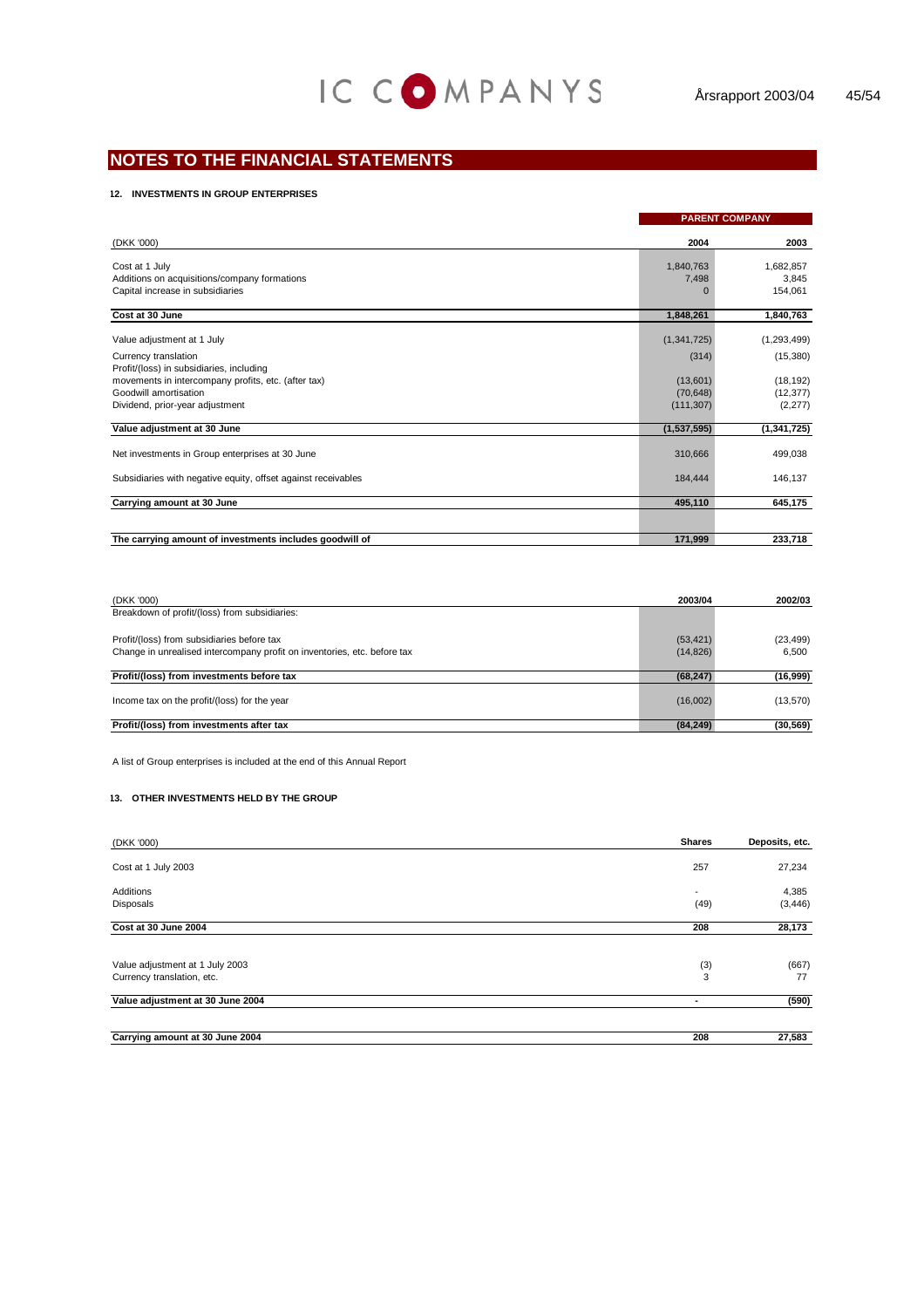#### **14. OTHER INVESTMENTS HELD BY THE PARENT COMPANY**

|                                                               | <b>Receivables</b>        |                          |
|---------------------------------------------------------------|---------------------------|--------------------------|
| (DKK '000)                                                    | from Group<br>enterprises | Deposits, etc.           |
| Cost at 1 July 2003                                           | 71,974                    | 2,490                    |
| Additions                                                     | 6,529                     | $\overline{\phantom{a}}$ |
| Disposals                                                     | (16, 126)                 | (158)                    |
| Cost at 30 June 2004                                          | 62,377                    | 2,332                    |
| Value adjustment at 1 July 2003<br>Currency translation, etc. | (129)<br>249              |                          |
| Value adjustment at 30 June 2004                              | 120                       | . .                      |
| Negative equity set off against loans at 1 July 2003          | (43, 170)                 |                          |
| Movements during the year                                     | (9, 144)                  |                          |
| Negative equity set off against loans at 30 June 2004         | (52, 314)                 |                          |
| Carrying amount at 30 June 2004                               | 10,183                    | 2,332                    |

#### **15. DEFERRED TAX**

|                                                      |            | <b>GROUP</b> |           | <b>PARENT COMPANY</b> |  |
|------------------------------------------------------|------------|--------------|-----------|-----------------------|--|
| (DKK '000)                                           | 2004       | 2003         | 2004      | 2003                  |  |
| Deferred tax assets at 1 July                        | 112,630    | 127,883      | 37,574    | 45,751                |  |
| Prior-year adjustments                               | 1,045      | 2,380        | 6,758     | 2.410                 |  |
| Additions on acquisitions                            | $\Omega$   | 1,462        | $\Omega$  | 2,587                 |  |
| Currency translation                                 | 210        | (1,683)      | $\Omega$  | $\Omega$              |  |
| Change in deferred tax on profit/(loss) for the year | (11, 054)  | (17, 412)    | (13, 697) | (13, 174)             |  |
| Net deferred tax assets at 30 June                   | 102,831    | 112,630      | 30,635    | 37,574                |  |
| Recognised as follows:                               |            |              |           |                       |  |
| Deferred tax assets                                  | 108,721    | 114,374      | 30,635    | 37,574                |  |
| Deferred tax                                         | (5,890)    | (1,744)      | $\Omega$  | $\Omega$              |  |
| Net deferred tax assets 30 June                      | 102,831    | 112,630      | 30,635    | 37,574                |  |
| Breakdown of deferred tax assets at 30 June:         |            |              |           |                       |  |
| Intangible assets                                    | 49.539     | 14,628       | 8.655     | 7.083                 |  |
| Property, plant and equipment                        | 45,225     | 56,757       | 35,656    | 37,001                |  |
| Investments                                          | 887        | 3,083        | 1,003     | 3,083                 |  |
| Current assets                                       | 30,657     | 37,314       | 6,208     | 11,702                |  |
| Short-term debt                                      | (5,978)    | (9,879)      | (16, 959) | (17,698)              |  |
| Long-term debt                                       | $\Omega$   | $\Omega$     | $\Omega$  | $\Omega$              |  |
| Net tax losses carried forward                       | 223,917    | 153,685      | 52,766    | 8,398                 |  |
| Gross deferred tax assets                            | 344,247    | 255,588      | 87,329    | 49,569                |  |
| Unrecognised tax assets                              | (241, 416) | (142, 958)   | (56, 694) | (11, 995)             |  |
| Net deferred tax assets at 30 June                   | 102.831    | 112,630      | 30.635    | 37.574                |  |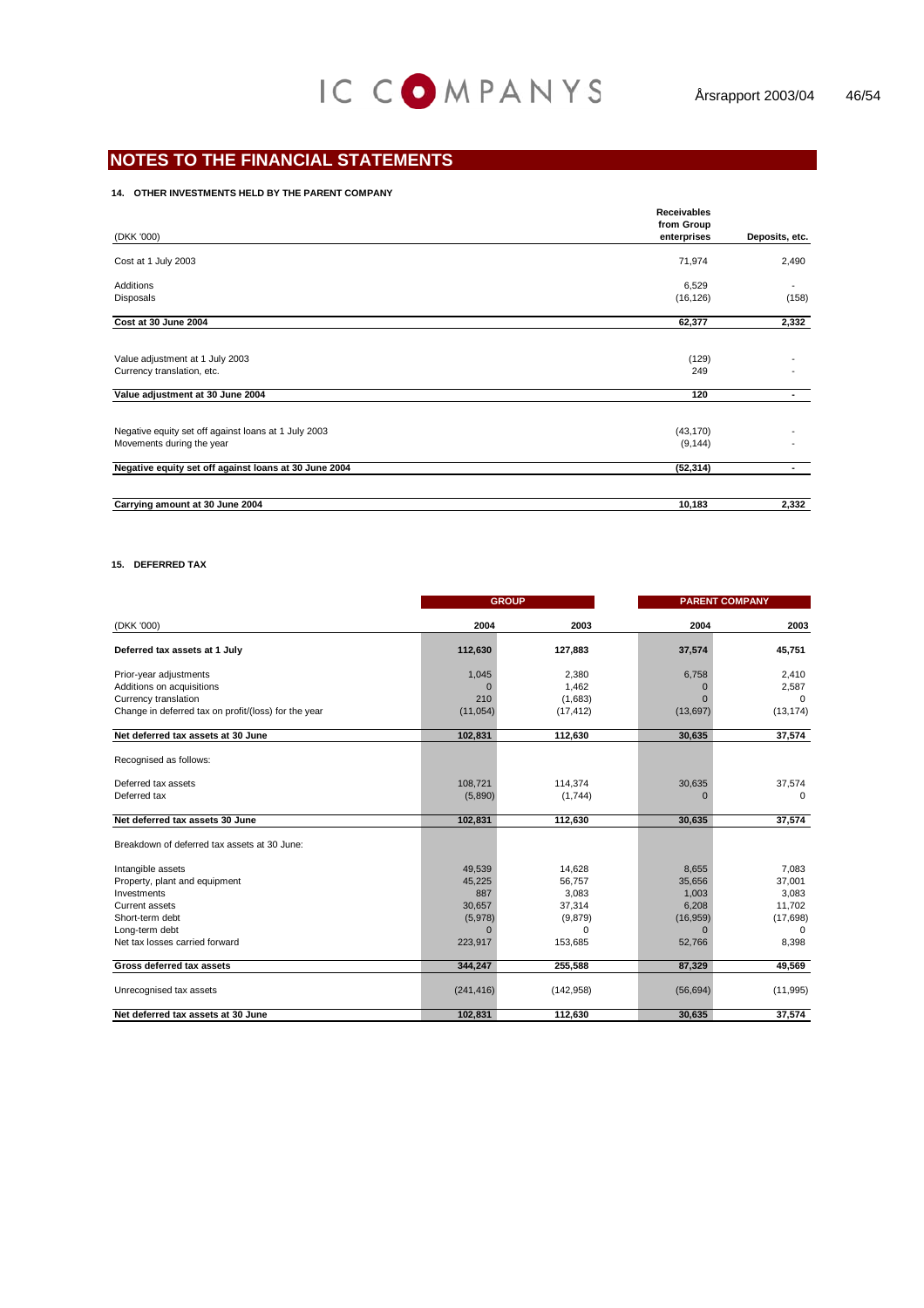| <b>16. INVENTORIES</b>                                                                        |                            | <b>GROUP</b>                |                   | <b>PARENT COMPANY</b> |  |  |
|-----------------------------------------------------------------------------------------------|----------------------------|-----------------------------|-------------------|-----------------------|--|--|
| (DKK '000)                                                                                    | 2004                       | 2003                        | 2004              | 2003                  |  |  |
| Raw materials and consumables<br>Finished goods and goods for resale<br>Prepayments for goods | 25,628<br>349,428<br>5,784 | 21.840<br>409.142<br>12.327 | 22.187<br>129,642 | 5.010<br>86.279       |  |  |
| Inventories at 30 June                                                                        | 380.840                    | 443.309                     | 151,829           | 91.289                |  |  |

#### **17. RECEIVABLES**

| Out of the total receivables, the following amounts fall due more<br>than 12 months after the end of the financial year: |                | <b>GROUP</b>   |      | <b>PARENT COMPANY</b> |
|--------------------------------------------------------------------------------------------------------------------------|----------------|----------------|------|-----------------------|
| (DKK '000)                                                                                                               | 2004           | 2003           | 2004 | 2003                  |
| Income tax receivable<br>Other receivables                                                                               | 1,684<br>1,549 | 3.526<br>2,860 |      | $\Omega$              |
| Receivables at 30 June                                                                                                   | 3.233          | 6.386          |      | n                     |

#### **18. OTHER RECEIVABLES**

|                                                |        | <b>GROUP</b> |       | <b>PARENT COMPANY</b> |  |
|------------------------------------------------|--------|--------------|-------|-----------------------|--|
| (DKK '000)                                     | 2004   | 2003         | 2004  | 2003                  |  |
| VAT receivable, etc.                           | 8,522  | 6.874        | 1.964 | 766                   |  |
| Advance payments to employees, etc.            | 1,097  | 3.778        | 373   | 386                   |  |
| Receivables from stores owned by third parties | 18,118 | 5,624        |       | $\Omega$              |  |
| Credit card receivables                        | 4,090  | 16.457       |       | 37                    |  |
| Sundry receivables                             | 9,159  | 8.954        | 1.683 | 3,591                 |  |
| Other receivables at 30 June                   | 40.986 | 41,687       | 4.020 | 4,780                 |  |

#### **19. PREPAYMENTS**

|                                       | <b>GROUP</b>    |                 |              | <b>PARENT COMPANY</b> |
|---------------------------------------|-----------------|-----------------|--------------|-----------------------|
| (DKK '000)                            | 2004            | 2003            | 2004         | 2003                  |
| Collection samples                    | 22,642          | 18,676          | 4,563        | 1,334                 |
| Advertising<br>Rent, etc.             | 1,623<br>25,472 | 2,527<br>27,357 | 135<br>1,725 | 340<br>5,316          |
| Insurance<br>Social security payments | 2,901<br>2,972  | 1,942<br>7,007  | 1,142        | 383<br>$\Omega$       |
| Others                                | 7,180           | 7,660           | 1,865        | 1,929                 |
| Prepayments at 30 June                | 62,790          | 65,169          | 9,430        | 9,302                 |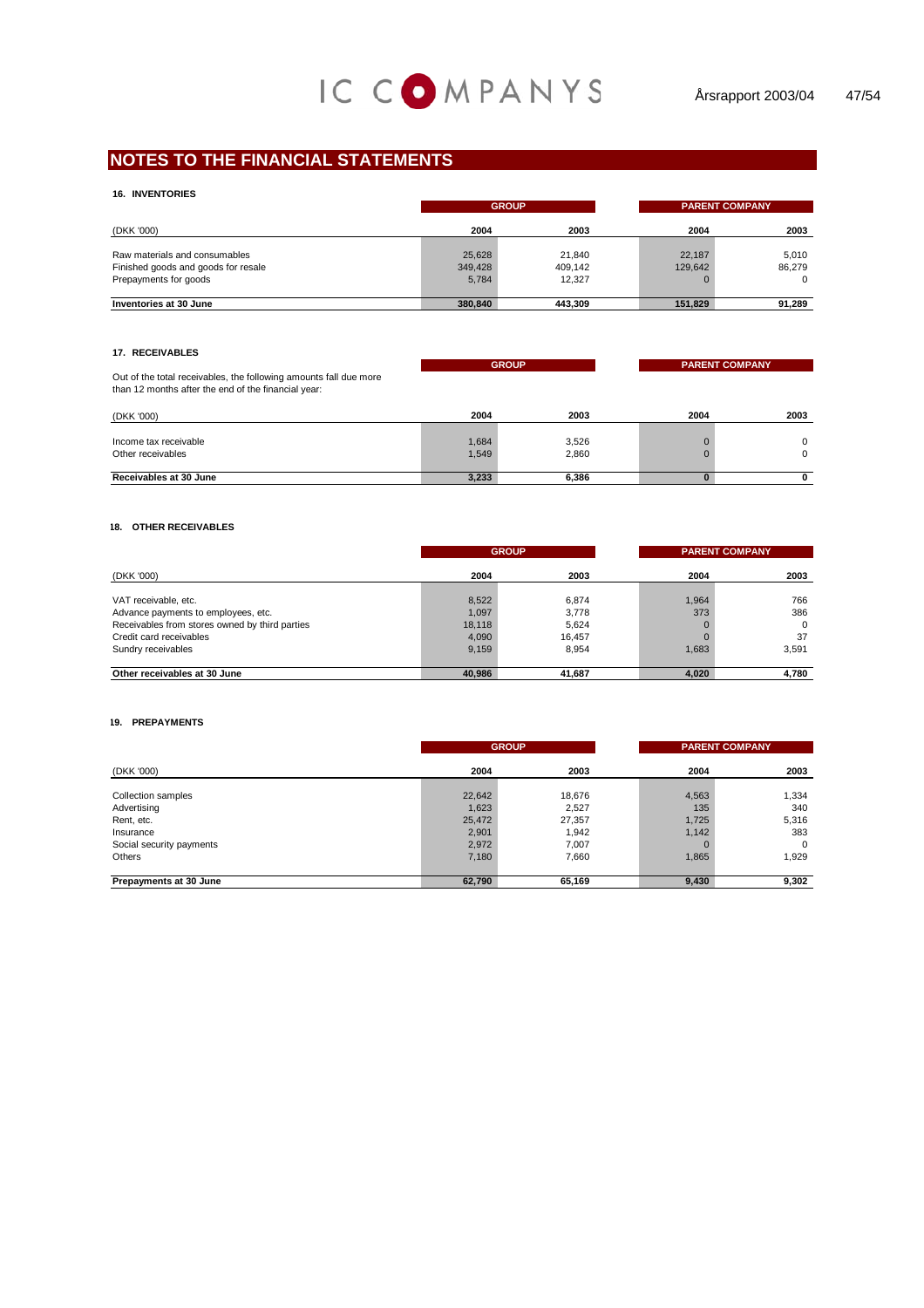#### **20. SHARE CAPITAL**

The share capital consists of 18,351,650 shares of DKK 10 nominal value each. No shares carry any special rights. The share capital is fully paid up.

The following capital increases have been made:

|                                 | <b>Number</b> | <b>Nominal value</b><br><b>DKK '000</b> |
|---------------------------------|---------------|-----------------------------------------|
| Share capital at 1 January 2001 | 7,107,458     | 71,075                                  |
| Addition on merger              | 10,250,000    | 102,500                                 |
| Share capital at 30 June 2001   | 17,357,458    | 173,575                                 |
| Addition in 2001/02             | 794,192       | 7,942                                   |
| Share capital at 30 June 2002   | 18,151,650    | 181,517                                 |
| Addition in 2002/03             | 200,000       | 2,000                                   |
| Share capital at 30 June 2003   | 18,351,650    | 183,517                                 |
| Share capital at 30 June 2004   | 18,351,650    | 183,517                                 |

#### **Treasury shares**

The Company did not acquire or sell treasury shares during the year.

Breakdown of treasury shares:

|                                 | % of share |               | Nominal   |
|---------------------------------|------------|---------------|-----------|
|                                 | capital    | <b>Number</b> | value     |
|                                 |            |               |           |
| Treasury shares at 1 July 2003  | 1.9%       | 350.182       | 3,501,820 |
| Additions                       | 0.0%       |               |           |
| <b>Disposals</b>                | 0.0%       |               |           |
| Treasury shares at 30 June 2004 | 1.9%       | 350.182       | 3,501,820 |

The shares were originally acquired to hedge the Company's liabilities under the stock option plan for the Executive Board, other executives, functional managers and key employees.

The value of treasury shares at market price as at 30 June 2004 was DKK 14,809 thousand.

#### **21. OTHER PROVISIONS, GROUP**

|                            |            | Rent for loss-    |                  | Restructuring |            |  |
|----------------------------|------------|-------------------|------------------|---------------|------------|--|
|                            | Pension    | generating stores | <b>Provision</b> | of acquired   | Total      |  |
| (DKK '000)                 | commitment | to be closed      | for rent         | enterprise    | provisions |  |
| Provisions at 1 July 2003  | 830        | 16.500            | 14.200           | 9.387         | 40.917     |  |
| Additions                  | 99         | 41.293            | 16.000           | -             | 57.392     |  |
| <b>Disposals</b>           | (85)       | (11, 875)         | (11, 774)        | (2, 256)      | (25,990)   |  |
| Provisions at 30 June 2004 | 844        | 45.918            | 18.426           | 7.131         | 72.319     |  |

The restructuring of an acquired enterprise solely concerns companies of the Tiger Group and is expected to be completed by 30 June 2005.

The rent obligation is calculated as the anticipated rent from terminating identified store leases. The calculation of the provision takes into consideration 2006. any positive contribution from operations until the expected closure date. The disposal of the store leases is expected to be completed before 30 June

#### **22. OTHER PROVISIONS, PARENT COMPANY**

| (DKK '000)                    | Pension<br>commitment | Rent for loss-<br>generating stores<br>to be closed | <b>Provision</b><br>for rent | Restructuring<br>of acquired<br>enterprise | Total<br>provisions |
|-------------------------------|-----------------------|-----------------------------------------------------|------------------------------|--------------------------------------------|---------------------|
| Provisions at 1 July 2003     |                       |                                                     | 8.400                        |                                            | 8,400               |
| Additions<br><b>Disposals</b> |                       |                                                     | 15.000<br>(4, 974)           |                                            | 15,000<br>(4, 974)  |
| Provisions at 30 June 2004    |                       |                                                     | 18,426                       |                                            | 18,426              |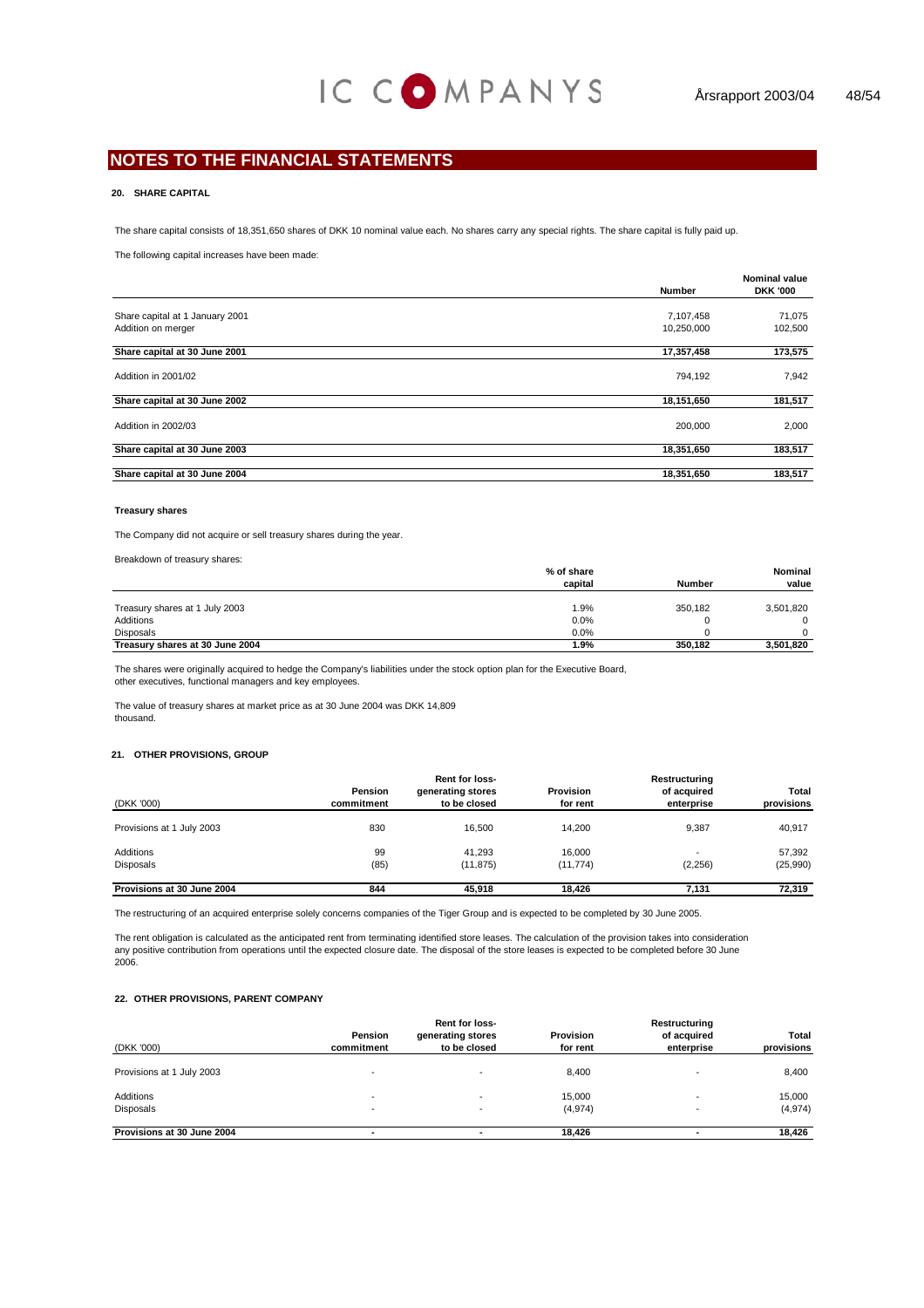#### **23. LONG-TERM DEBT**

|                                                                     |                  | <b>GROUP</b>     |      | <b>PARENT COMPANY</b> |
|---------------------------------------------------------------------|------------------|------------------|------|-----------------------|
| (DKK '000)                                                          | 2004             | 2003             | 2004 | 2003                  |
| Falling due within 1-5 years<br>Falling due after more than 5 years | 12,375<br>36,400 | 17.391<br>36,221 |      | $\Omega$<br>$\Omega$  |
| Long-term debt at 30 June                                           | 48,775           | 53.612           |      |                       |

|                   | <b>GROUP</b> |            | <b>PARENT COMPANY</b> |          |
|-------------------|--------------|------------|-----------------------|----------|
|                   | 2004         | 2003       | 2004                  | 2003     |
| <b>SEK</b><br>GBP | 19%<br>81%   | 27%<br>73% | 0%<br>0%              | 0%<br>0% |
| Total             | 100%         | 100%       | 0%                    | 0%       |

#### **24. SHORT-TERM DEBT TO FINANCIAL INSTITUTIONS**

The Group's short-term debt to financial institutions consists of Danish and foreign overdraft facilities at average floating rates of 3.48% p.a.

Breakdown of short-term debt to financial institutions by currency:

|            |      | <b>GROUP</b> |
|------------|------|--------------|
|            | 2004 | 2003         |
|            |      |              |
| <b>DKK</b> | 48%  | 23%          |
| <b>SEK</b> | 19%  | 7%           |
| GBP        | 1%   | 1%           |
| <b>EUR</b> | 11%  | 49%          |
| <b>USD</b> | 1%   | 0%           |
| CHF        | 6%   | 6%           |
| CAD        | 3%   | 2%           |
| <b>PLN</b> | 8%   | 10%          |
| <b>NOK</b> | 0%   | 1%           |
| Others     | 3%   | 1%           |
| Total      | 100% | 100%         |

#### **25. OTHER DEBT**

|                                                     | <b>GROUP</b> |         |        | <b>PARENT COMPANY</b> |  |
|-----------------------------------------------------|--------------|---------|--------|-----------------------|--|
| (DKK '000)                                          | 2004         | 2003    | 2004   | 2003                  |  |
| VAT, customs and PAYE tax withheld                  | 45.221       | 47.777  | 18.703 | 15.420                |  |
| Social security costs and holiday allowance payable | 65,171       | 54,986  | 21,221 | 17,837                |  |
| Accrued interest                                    | 577          | 303     | 102    | 138                   |  |
| Unrealised losses on financial contracts            | 8,310        | 21,417  | 8.310  | 21,417                |  |
| Credit vouchers                                     | 3,932        | 2,751   |        | $\Omega$              |  |
| Severance pay                                       | 12,105       | 6.916   | 9.843  | 6,916                 |  |
| Other costs payable                                 | 33,648       | 31,814  | 21,728 | 2,409                 |  |
| Total                                               | 168,964      | 165,964 | 79,907 | 64,137                |  |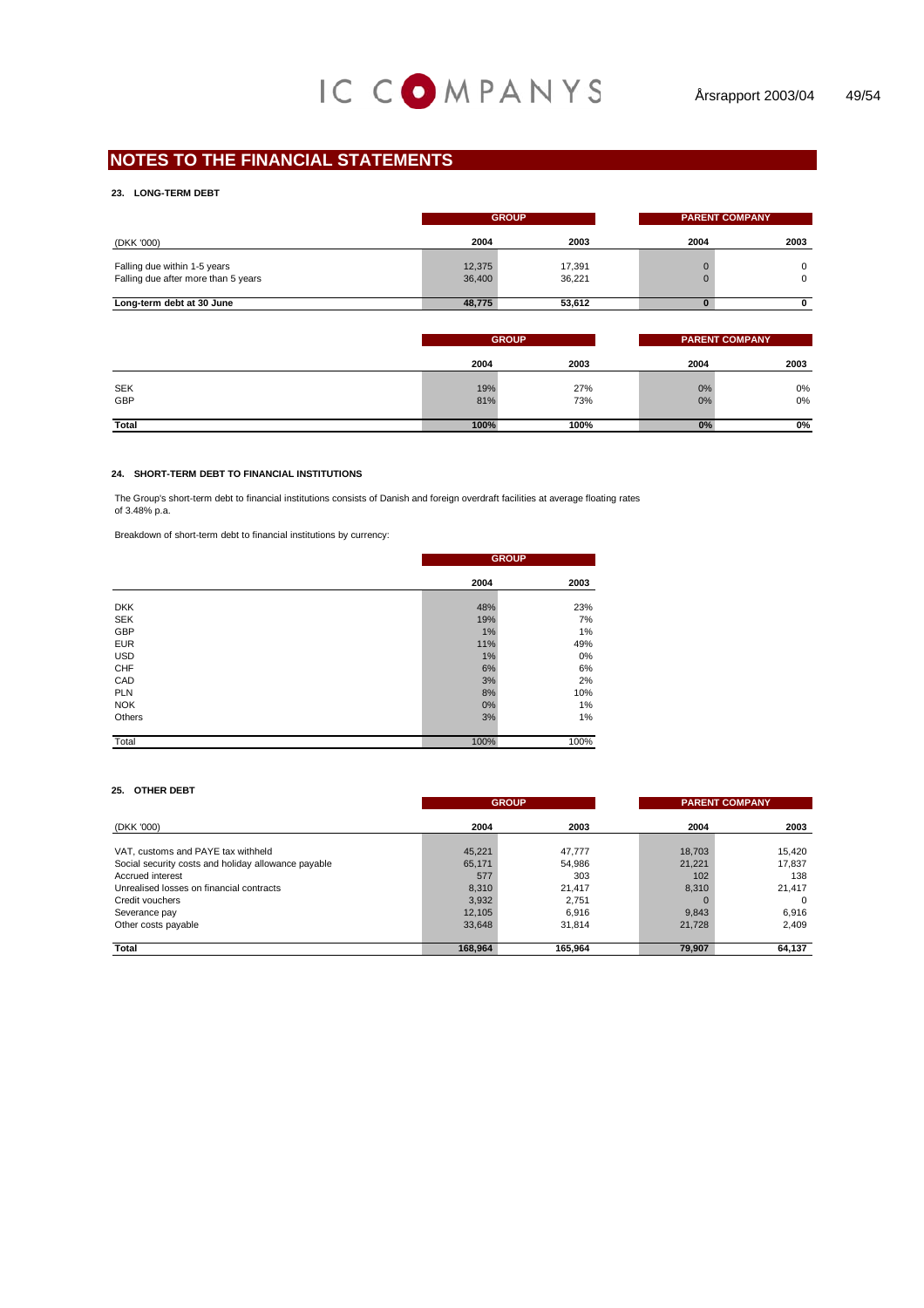#### **26. FINANCIAL LIABILITIES**

|                                                              | <b>GROUP</b> |         |         | <b>PARENT COMPANY</b> |  |
|--------------------------------------------------------------|--------------|---------|---------|-----------------------|--|
| (DKK '000)                                                   | 2004         | 2003    | 2004    | 2003                  |  |
| Lease liability:                                             |              |         |         |                       |  |
|                                                              |              |         |         |                       |  |
| Next year's payment amounts to                               | 13,356       | 13.720  | 3,446   | 3,946                 |  |
| The total liability, which runs for up to 4.8 years, totals  | 28,714       | 31.193  | 9,730   | 10,933                |  |
|                                                              |              |         |         |                       |  |
| Rent liability:                                              |              |         |         |                       |  |
| Next year's rent amounts to                                  | 218.194      | 207.939 | 5.724   | 9,448                 |  |
| The total liability, which runs for up to 20.5 years, totals | 924,427      | 904.571 | 174,704 | 192,998               |  |
|                                                              |              |         |         |                       |  |
| Guarantees and other collateral security                     |              |         |         |                       |  |
| relating to subsidiaries                                     |              |         | 223,951 | 172,081               |  |
| Other quarantees and other collateral security               | 252,316      | 185,197 | 4,489   | 2.117                 |  |

The Company is jointly and severally liable with the other jointly taxed companies for tax on the jointly taxed companies.

The Parent Company's contingent liabilities include rent for 20.5 years for the Company's head office at Raffinaderivej. The Company has an option to buy the property in 2015. Furthermore, the Parent Company has issued letters of comfort for certain subsidiaries.

#### **27. CHANGE IN WORKING CAPITAL**

|                                         | <b>GROUP</b> |           |  |  |
|-----------------------------------------|--------------|-----------|--|--|
| (DKK '000)                              | 2003/04      | 2002/03   |  |  |
| Change in inventories                   | 62,469       | 38,907    |  |  |
| Change in receivables                   | 81,618       | 76.441    |  |  |
| Change in short-term debt excluding tax | 40.054       | (58, 277) |  |  |
| Total                                   | 184.141      | 57,071    |  |  |

| 28. CASH AT YEAR-END               | <b>GROUP</b> |            |
|------------------------------------|--------------|------------|
| (DKK '000)                         | 2004         | 2003       |
| Securities and cash                | 110,395      | 214.871    |
| Financial institutions, short-term | (557, 587)   | (732, 485) |
| Total                              | (447, 192)   | (517, 614) |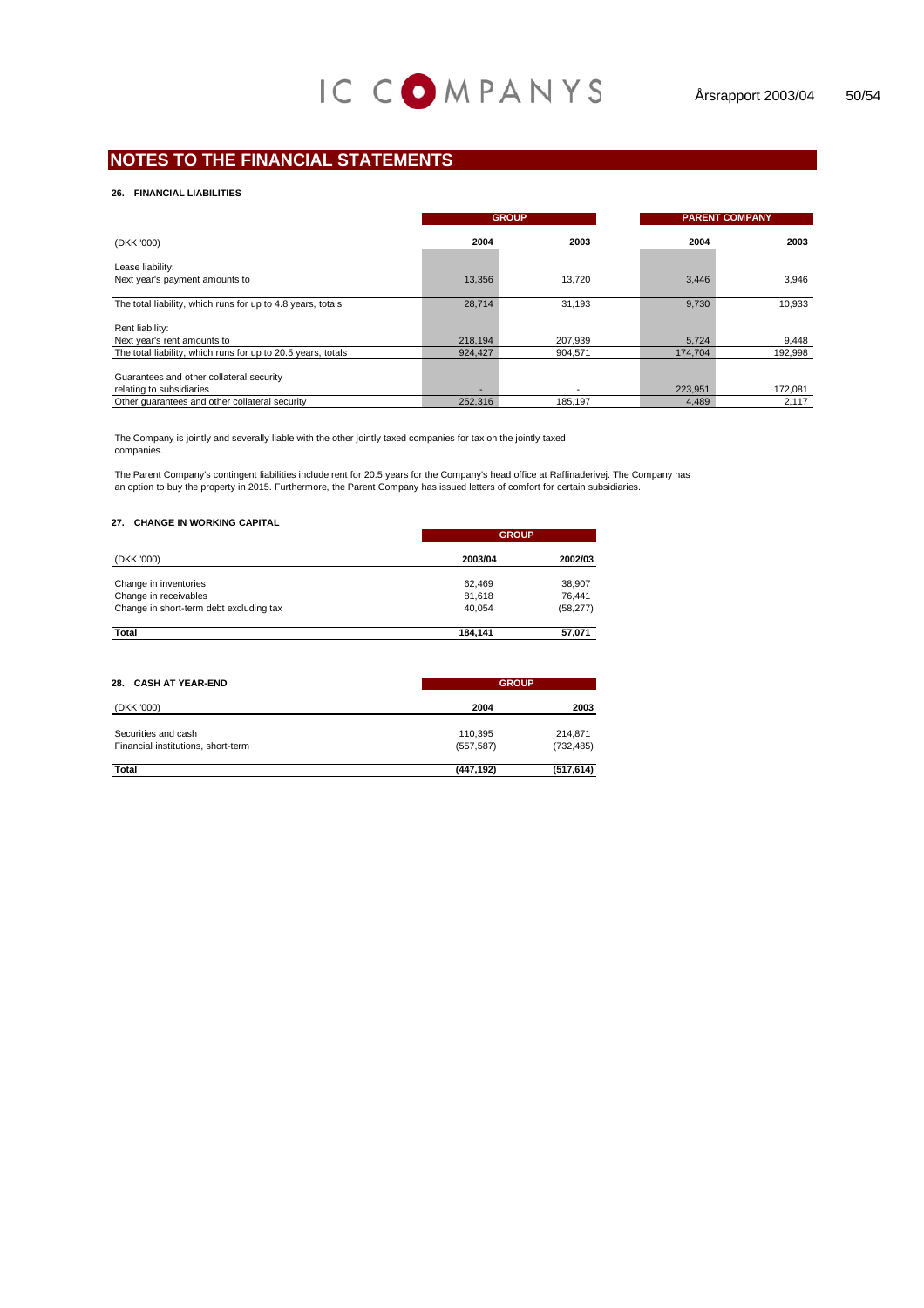#### **Notes not otherwise referred to**

#### **29. DERIVATIVE FINANCIAL INSTRUMENTS**

#### **Foreign exchange risks**

The Group's primary transaction risk arises on the purchase and sale of products in foreign currency. Forward contracts and/or options are used to hedge financial and anticipated risks. Hedges usually run for a period of 12 months.

| The Group's risks for the next 12 months | Anticipated | Anticipated |         |                     | <b>Net position</b> |
|------------------------------------------|-------------|-------------|---------|---------------------|---------------------|
| may be specified as follows:             | inflow      | outflow     | Hedge   | <b>Net position</b> | <b>DKK '000</b>     |
|                                          |             |             |         |                     |                     |
| <b>EUR</b>                               | 93,421      | 47,667      | 0       | 45.754              | 340,071             |
| <b>USD</b>                               | 5.841       | 39,167      | 32,000  | (1,326)             | (8, 108)            |
| <b>HKD</b>                               | 0           | 408.000     | 400,000 | (8,000)             | (6,272)             |
| <b>SEK</b>                               | 456,941     | 36,267      | 410,000 | 10.674              | 8,675               |
| <b>NOK</b>                               | 137.934     | 0           | 110.000 | 27.934              | 24,610              |
| GBP                                      | 11.264      | 0           | 10,000  | 1,264               | 14,006              |
| <b>CHF</b>                               | 14,130      | 0           | 11.000  | 3,130               | 15,263              |
| <b>PLN</b>                               | 40,531      | 3           | 36,000  | 4,531               | 7,445               |
| <b>CZK</b>                               | 73.451      | 0           | 0       | 73.451              | 17,195              |
| <b>HUF</b>                               | 320.419     | 0           | 0       | 320,419             | 9,452               |
| CAD                                      | 11.528      | 0           | 11.000  | 528                 | 2,401               |
| <b>JPY</b>                               | 150.132     | 0           | 150.000 | 132                 |                     |
| LTL                                      | 280         | 0           | 0       | 280                 | 603                 |

| (DKK '000)                                                                                      | 2004                  | 2003                     |
|-------------------------------------------------------------------------------------------------|-----------------------|--------------------------|
| Foreign currency bought on forward contracts<br>Nominal value<br>Forward contracts              | 548,943               | 530,929                  |
| Foreign currency sold on forward contracts<br>Nominal value<br>Forward contracts                | 712,166               | 731,858                  |
| Net market value, unrealised loss<br>Recognised in the income statement<br>Recognised in equity | 4,989<br>824<br>4,164 | 15,171<br>8.611<br>6,560 |

Forward exchange contracts relate exclusively to hedges of goods sold and bought. See the Company's policy in this respect.

The Company's foreign exchange exposure is hedged by the Parent Company, although a few subsidiaries have unhedged foreign exchange exposure if they have signed rent contracts in a currency other than the local currency.

#### **Interest rate risks**

The following maturity/reassessment profiles apply to the Group's financial assets and liabilities:

|                                    | Reassessment/maturity profile |           |           |                       | <b>Effective rate</b> |
|------------------------------------|-------------------------------|-----------|-----------|-----------------------|-----------------------|
|                                    | 0-1 years                     | 1-5 years | > 5 years | <b>Fixed interest</b> | of interest           |
|                                    |                               |           |           |                       |                       |
| Trade receivables                  | 200.956                       |           |           | no                    | $0.00\%$              |
| Trade payables                     | 235.733                       |           |           | no                    | $0.00\%$              |
| Capitalised lease liability        | 612                           | 3.236     | 36.400    | no                    | 7.69%                 |
| Financial institutions, short-term | 557.587                       |           |           | no                    | 3.48%                 |
| Financial institutions, long-term  |                               | 9.139     | 0         | yes                   | 3.45%                 |
| Interest swaps, floating part      | 42.813                        |           |           | no                    | 2.24%                 |
| Interest swaps, fixed part         |                               | 42.813    |           | ves                   | 6.80%                 |

The market value of swaps is DKK 4,146 thousand, which is recognised under financial items in the income statement.

#### **Credit risks**

The Group solely uses internationally recognised banks with a high credit rating. The credit risks on forward contracts and bank deposits are consequently deemed to be low.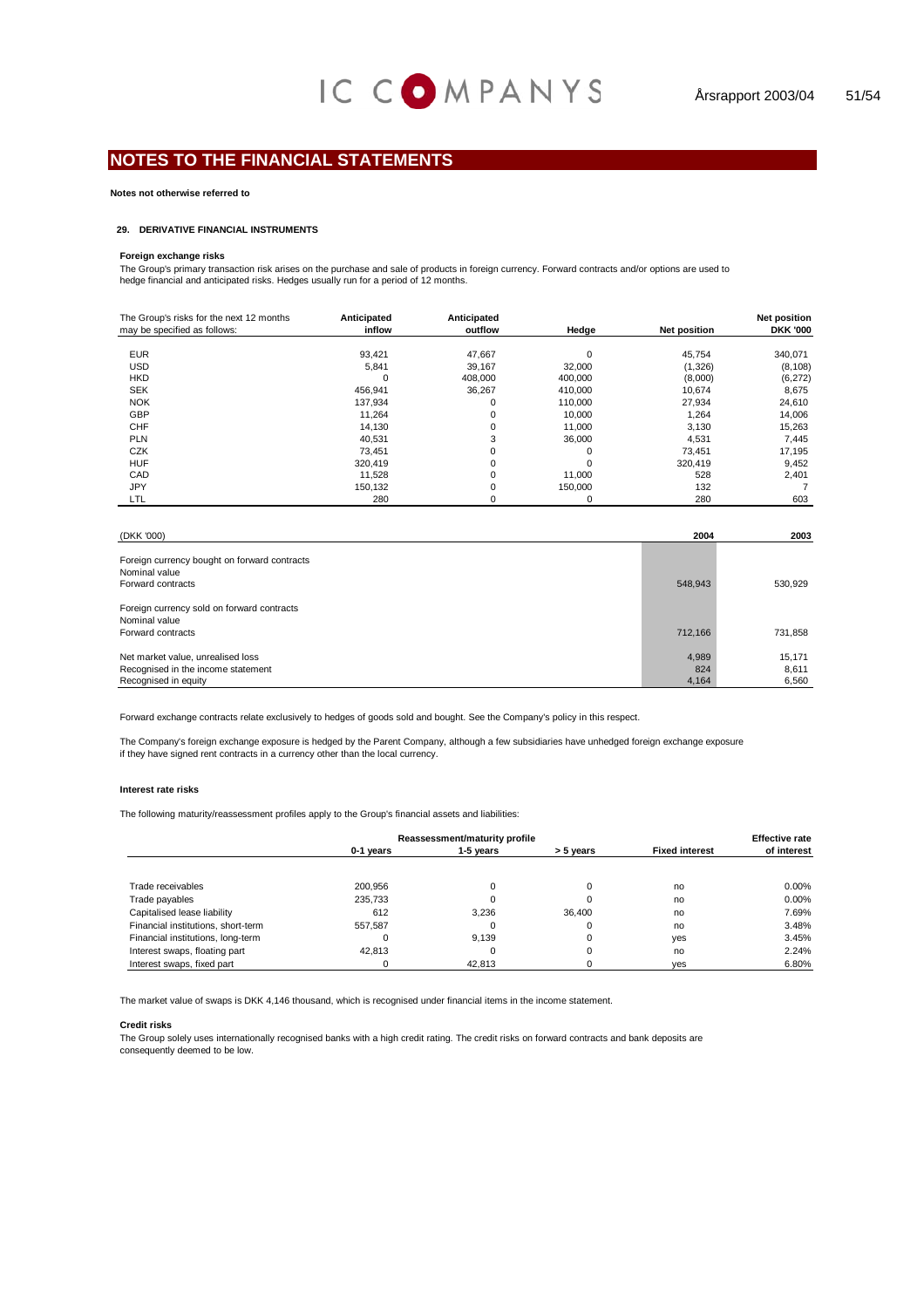#### **30. RELATED PARTY TRANSACTIONS**

IC Companys A/S' related parties include subsidiaries as set out in note 12 and the companies' boards of directors, executive boards and executives and their related family members. Related parties include companies in which these persons have a significant interest.

IC Companys A/S conducts substantial trading with all its subsidiaries. Trading is conducted on an arm's length basis.

The Group has entered into a property lease with I/S Hakkesstraat 35-37, Venlo, the Netherlands. The partnership is owned by Board member Niels Martinsen (who owns 38.1% of IC Companys A/S via Friheden Invest A/S) who owns 95% and by the Chairman Ole T. Krogsgaard who owns 5%. The property functions as a distribution centre. The lease has been entered into on arm's length terms based on an impartial assessment of the rent by a licensed estate agent in the Netherlands. The lease cannot be terminated by any of the parties until 15 August 2006.

The Company has had other transactions during the year with Niels Martinsen and companies controlled by Niels Martinsen. The transactions were all made on arm's length terms and did not exceed DKK 1 million for the financial year.

With the exception of intra-group transactions, which have been eliminated in the consolidated financial statements, and usual management remuneration, the Group has not made transactions in this or any previous years with the Board of Directors, Executive Board, executives, major shareholders or other related parties.

#### **31. PENDING LITIGATION**

The Group is not currently involved in any pending litigation which may have a material effect on the Group's financial position.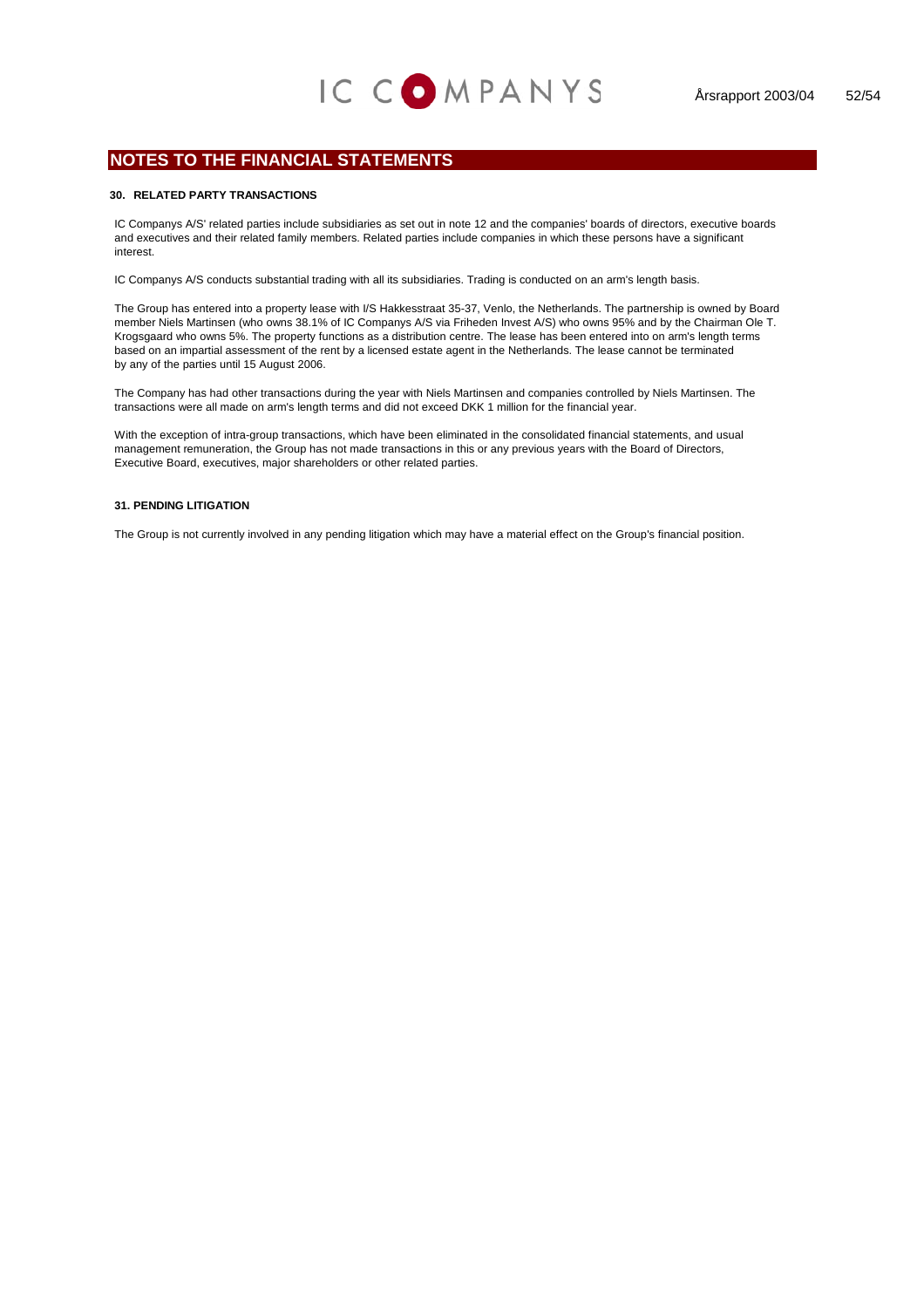## **DEFINITIONS OF KEY RATIOS**